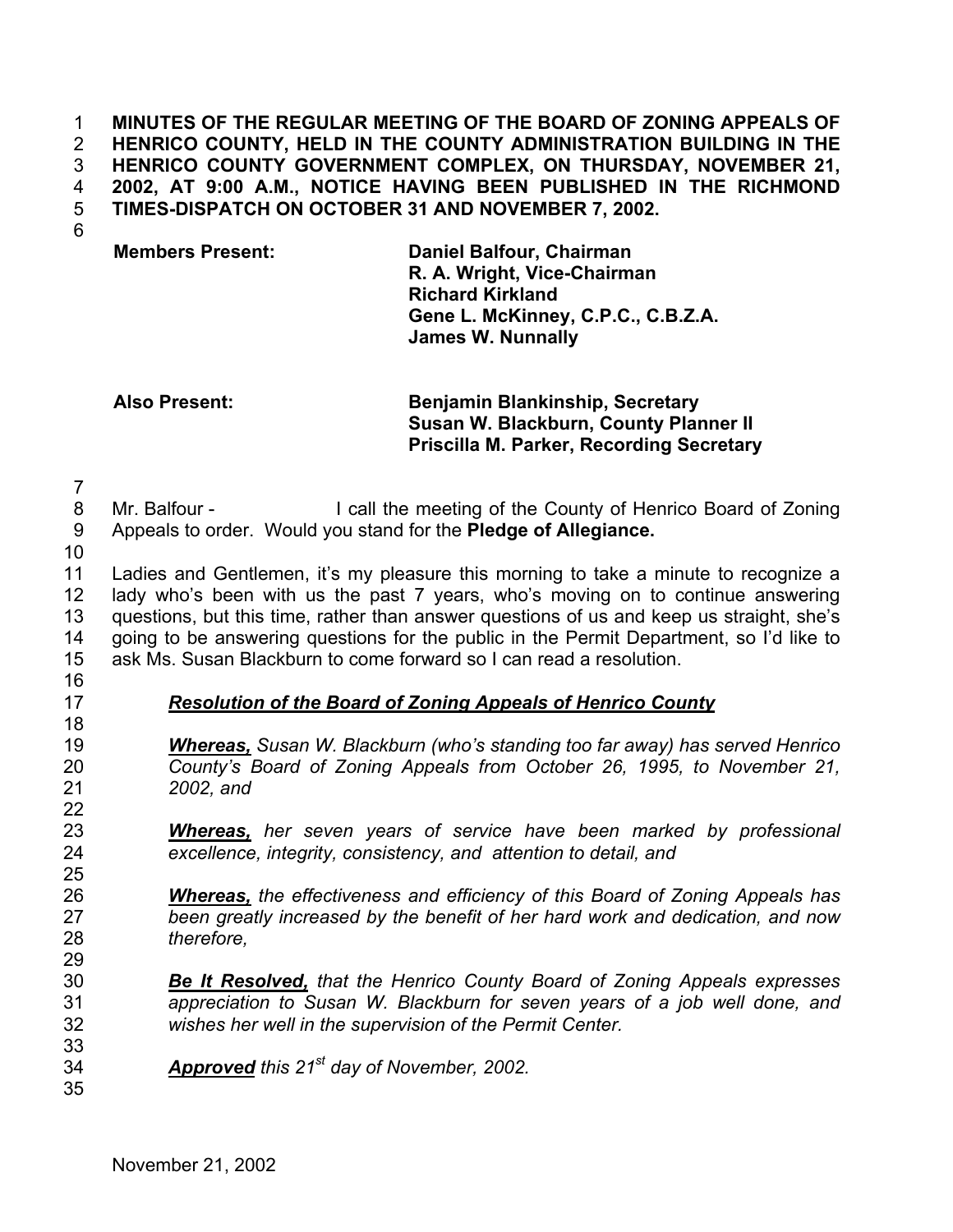- 36 Congratulations and thank you.
- 37

39

38 Mr. Secretary, would you read the rules, please.

40 41 42 43 44 45 46 47 48 49 50 51 52 53 54 55 Mr. Blankinship - Good morning, Mr. Chairman, Members of the Board, ladies and gentlemen. The rules for this meeting are as follows. As Secretary, I will call each case. Then at that time the applicant should come down to the podium. I will ask everyone who intends to speak on that case, in favor or in opposition, to stand and be sworn in. The applicants will then present their testimony. When the applicant has finished, the Board will ask them questions, and then anyone else who wishes to speak will be given the opportunity. After everyone has spoken, the applicant, and only the applicant, will be given the opportunity for rebuttal. After hearing the case, and asking questions, the Board will take the matter under advisement. They will render all of their decisions at the end of the meeting. If you wish to know their decision on a specific case, you can either stay until the end of the meeting, or call the Planning Office later this afternoon. This meeting is being tape recorded, so we will ask everyone who speaks, to speak directly into the microphone on the podium, and to state your name. And finally, out in the foyer, there are two binders, containing the staff report for each case, including the conditions that have been suggested by the staff.

- 56 57 Mr. Balfour - Thank you sir. Do we have any deferrals or withdrawals, Mr. Secretary.
- 58

59 60 61 Mr. Blankinship - Not on 9:00 o'clock. I just noticed Ms. Gloria Freye is in the audience – she has a deferral for 10 o'clock. There's no point in her having to sit there for a hour to request a deferral.

62

66

68

63 64 65 Mr. McKinney - How about the people who might be here at 10 o'clock, and they're not here yet? You can't defer something at 9 o'clock that's on the 10 o'clock agenda. She's going to have to stay here at least till then.

- 67 Mr. Balfour - Do we have any deferred from the previous meeting?
- 69 70 71 72 73 74 75 76 77 78 **A -162-2002 TIMOTHY HARRISON** requests a variance from Section 24- 95(b)(5) of Chapter 24 of the County Code to build a one-family dwelling at 221 Westover Avenue (Bungalow City) (Parcel 816-728- 5240), zoned R-3, One-family Residence District (Varina). The lot width requirement and total lot area requirement are not met. The applicant has 6,400 square feet total lot area and 50 feet lot width, where the Code requires 8,000 square feet total lot area and 65 feet lot width. The applicant requests a variance of 1,600 square feet total lot area and 15 feet lot width.
- 79 80 Mr. Balfour - Any others to speak on this matter? Raise your right hand and be sworn please.
- 81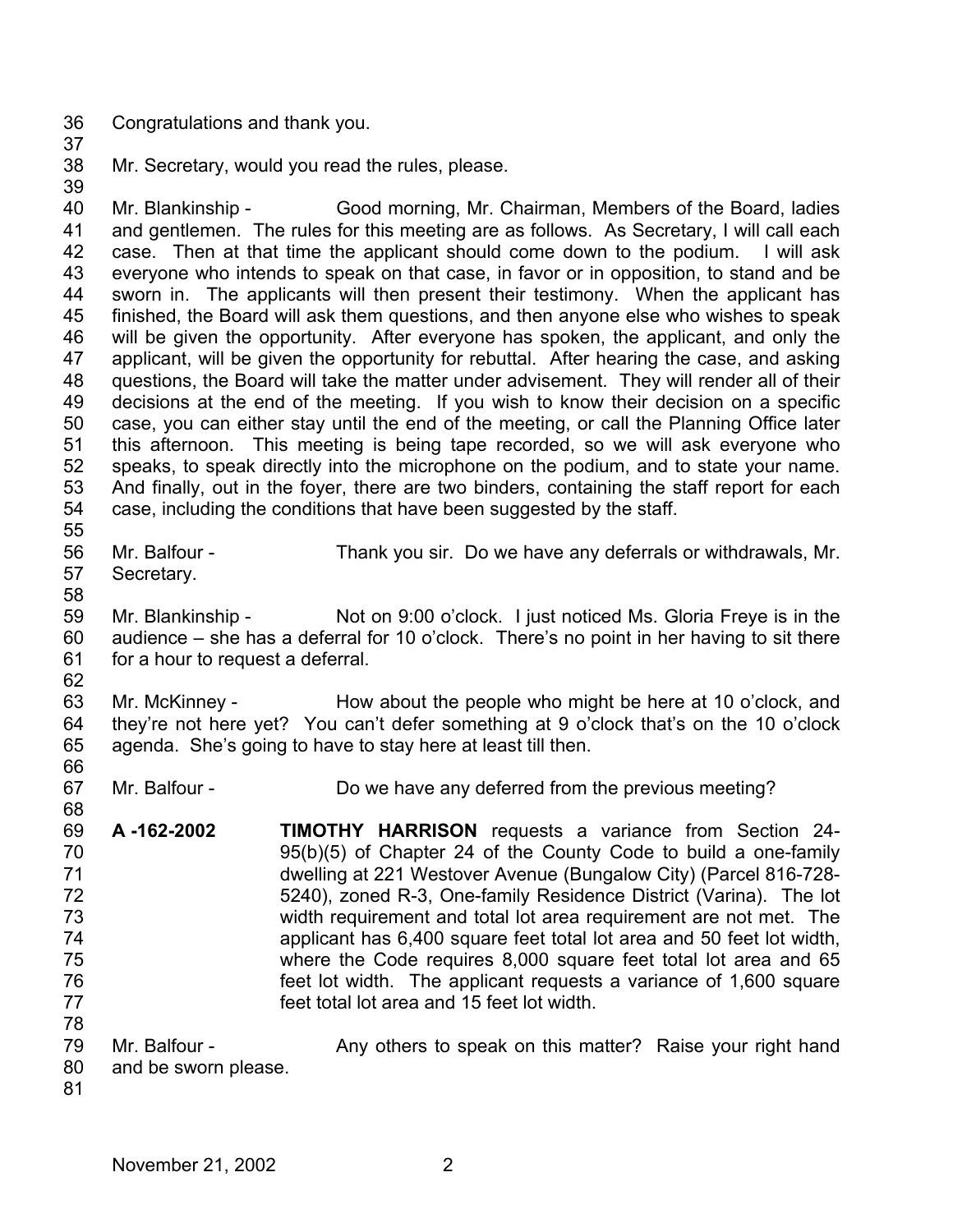| 82<br>83<br>84                                | Mr. Blankinship -                          | Do you swear that the testimony you are about to give is the<br>truth, the whole truth, and nothing but the truth, so help you God?                                                                                                                                                                                                                                                                                                                                                                                                 |
|-----------------------------------------------|--------------------------------------------|-------------------------------------------------------------------------------------------------------------------------------------------------------------------------------------------------------------------------------------------------------------------------------------------------------------------------------------------------------------------------------------------------------------------------------------------------------------------------------------------------------------------------------------|
| 85<br>86                                      | Mr. Harrison -                             | I do. I'm Timothy Harrison, and I would like for you to<br>approve the variance so I can build a single-family dwelling.                                                                                                                                                                                                                                                                                                                                                                                                            |
| 87<br>88<br>89<br>90                          | Mr. Nunnally -<br>that we asked you to?    | Mr. Harrison, have you removed all the stuff off the property                                                                                                                                                                                                                                                                                                                                                                                                                                                                       |
| 91<br>92<br>93                                | Mr. Harrison -<br>on the house.            | Yes sir, all except the construction stuff that I'm going to use                                                                                                                                                                                                                                                                                                                                                                                                                                                                    |
| 94<br>95<br>96                                | Mr. Nunnally -<br>that on the house?       | What is all the stuff in the back there, or are you going to use                                                                                                                                                                                                                                                                                                                                                                                                                                                                    |
| 97<br>98                                      | Mr. Harrison -                             | Those are blocks that were there last time.                                                                                                                                                                                                                                                                                                                                                                                                                                                                                         |
| 99<br>100                                     | Mr. Nunnally -                             | I understand the blocks.                                                                                                                                                                                                                                                                                                                                                                                                                                                                                                            |
| 101<br>102                                    | Mr. Kirkland -                             | Mr. Blankinship, did you make an inspection?                                                                                                                                                                                                                                                                                                                                                                                                                                                                                        |
| 103<br>104<br>105                             | Mr. Blankinship -<br>yesterday.            | These photographs were taken Tuesday, day<br>before                                                                                                                                                                                                                                                                                                                                                                                                                                                                                 |
| 106<br>107                                    | Mr. Kirkland -                             | These look like the same photographs we saw last month.                                                                                                                                                                                                                                                                                                                                                                                                                                                                             |
| 108<br>109                                    | Mr. Blankinship -                          | They are very similar.                                                                                                                                                                                                                                                                                                                                                                                                                                                                                                              |
| 110<br>111<br>112<br>113<br>114<br>115<br>116 | Mr. Harrison -                             | Those boxes right there are toolboxes that I keep the stuff in<br>to keep people from taking it, or whatever, and the other stuff in the back is like a<br>lawnmower and a little storage place where I have tools inside the building. I was asked<br>to remove all my work stuff, like air compressor, a truck, and scaffolding that I had out<br>there. You asked me to remove that stuff, and I did, and a motor that was in the ditch.<br>Those are some tires that I took off the old truck, that I hadn't gotten rid of yet. |
| 117<br>118<br>119                             | Mr. McKinney -<br>past?                    | Mr. Blankinship, has Mr. Harrison been cited for this in the                                                                                                                                                                                                                                                                                                                                                                                                                                                                        |
| 120<br>121                                    | Mr. Blankinship -                          | Yes sir, he has.                                                                                                                                                                                                                                                                                                                                                                                                                                                                                                                    |
| 122<br>123                                    | Mr. McKinney -                             | How long ago?                                                                                                                                                                                                                                                                                                                                                                                                                                                                                                                       |
| 124<br>125<br>126                             | Mr. Blankinship -<br>of the details on it. | It was a Community Maintenance notice, so I don't know all                                                                                                                                                                                                                                                                                                                                                                                                                                                                          |
| 127                                           | Mr. McKinney -                             | It doesn't look like any of it has been removed.                                                                                                                                                                                                                                                                                                                                                                                                                                                                                    |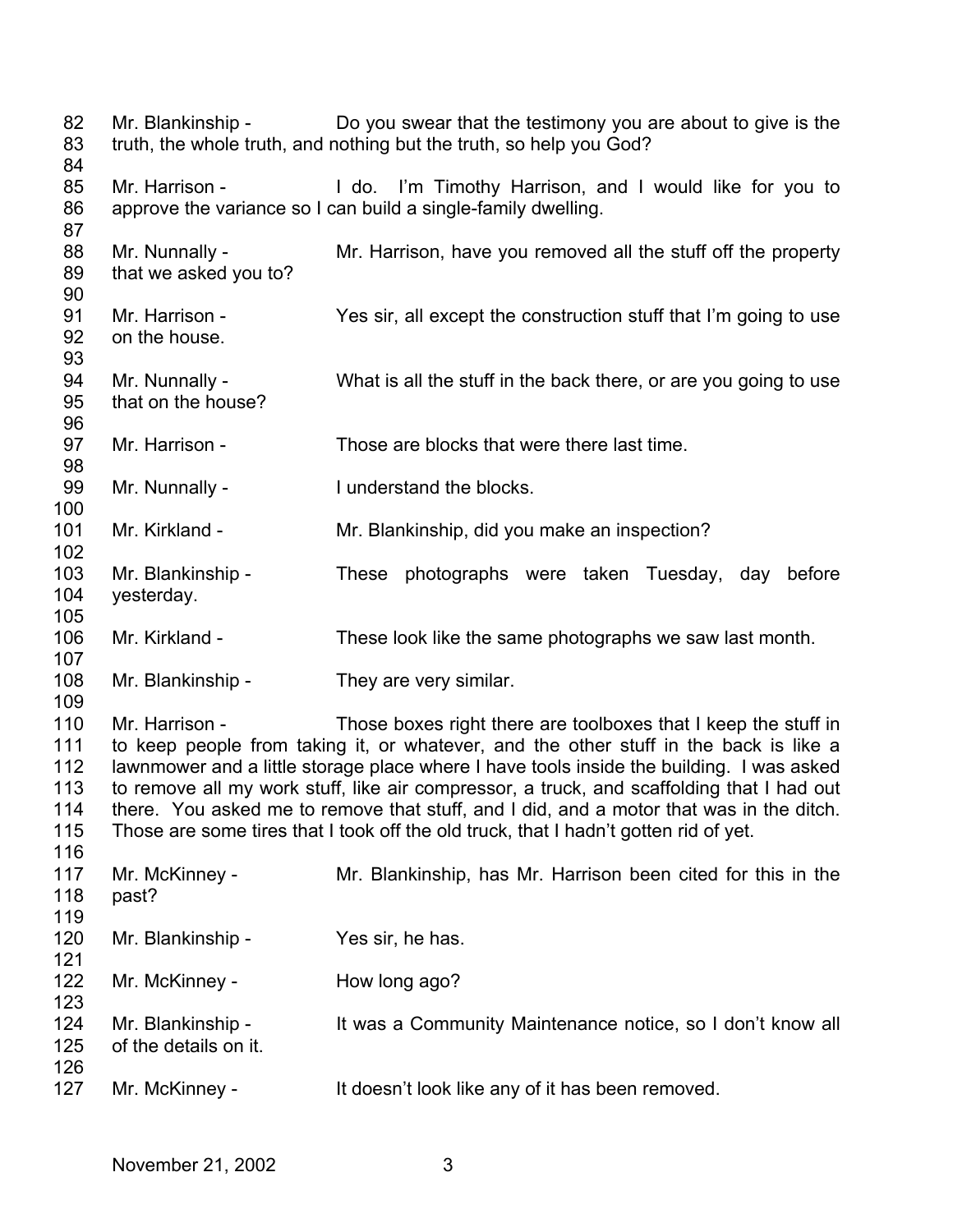128 129 130 131 132 133 134 135 136 137 138 139 140 141 142 143 144 145 146 147 148 149 150 151 152 153 154 155 156 157 158 159 160 161 162 163 164 165 166 167 168 169 170 171 172 173 Mr. Harrison - It has sir. It was really a mess out there, and the inspector came out and checked it, and she said that I was in compliance; I could only have one truck back there, and I've gotten rid of the other trucks and whatever. Mr. McKinney - I'm not talking about the trucks, Mr. Harrison. I'm talking about these others, like those tires, etc. You're in an R-3 district, a single-family dwelling, zoning district. The Code does not allow you to use that, as you see here, for any outside storage. If you had a garage, and it was inside and couldn't be seen, probably nobody would say anything about it. But look at this picture right here. What is that? Mr. Harrison - Most of it is stuff for construction. There are some pipes for the plumbing system, and there are a couple pieces of board there that I'll build a little shed out of, a little siding. Mr. McKinney - Point out to me what pipes you say are for plumbing Mr. Harrison - It's over on the right-hand side. See those white pipes right there on the ground. Mr. McKinney - Those PVC pipes? Mr. Harrison - Yes sir, PVC pipes for the sewage system. And that board right there; that's for the floor joists. Mr. McKinney - Those boards right there, they're used boards. TGI I see some of them down there; I see a few 2 by 4's, and 1 by 6's or 1 by 8's. They look like they're about 30 years old. Mr. Harrison - They're not quite that old sir. I was using them on that little house that I'm building for a barn in the yard. Mr. McKinney - They've been laying there a long time? Mr. Harrison - They've been there about a month, two months. Mr. McKinney - What's the polyethylene cover – go back to that other picture. Go back to the previous picture with the tires. Mr. Harrison, what's the polyethylene there for? Mr. Harrison - I had a washing machine back there, and I had the tires covered up with it. Mr. McKinney - What's behind it now?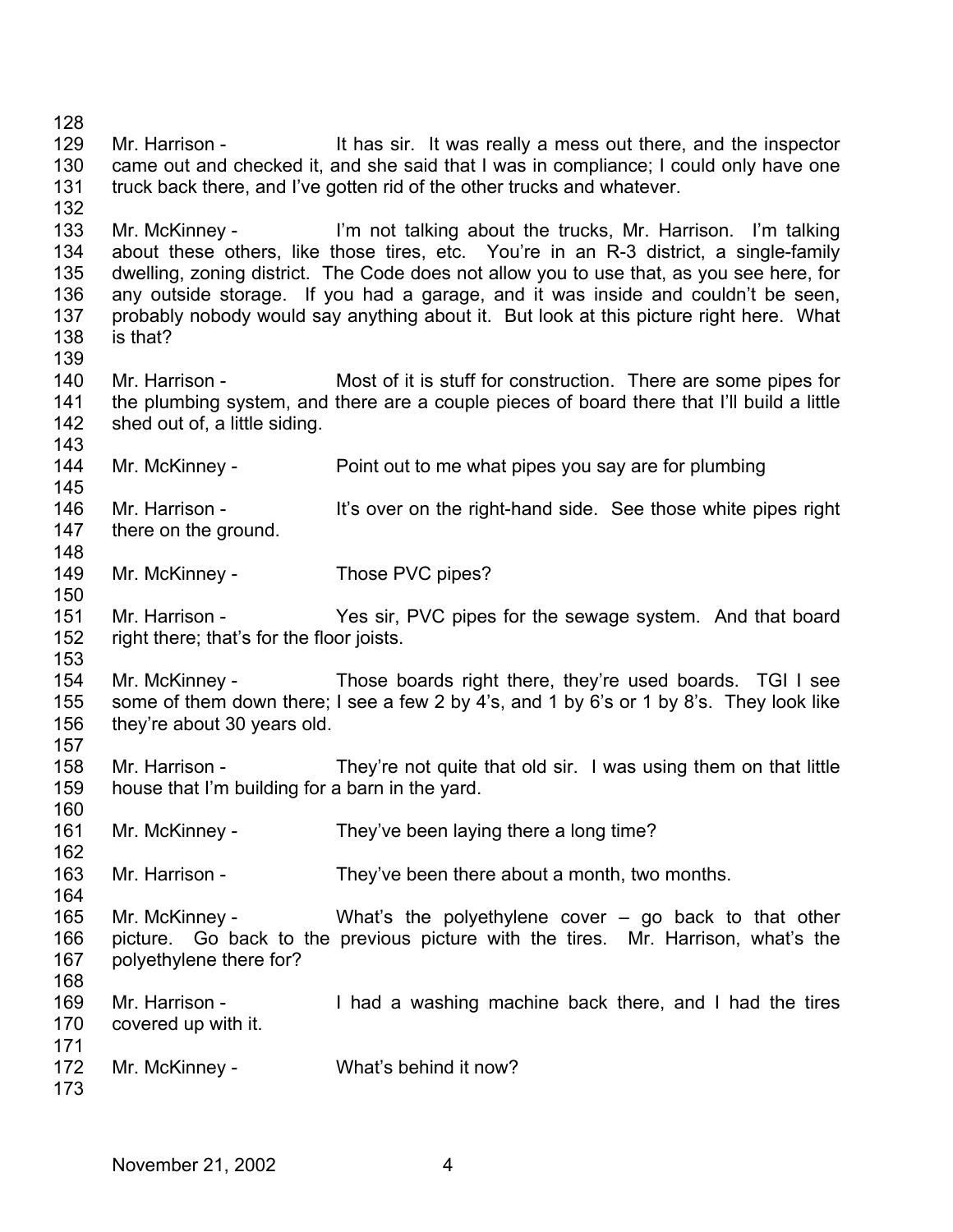174 175 176 177 178 179 180 181 182 183 184 185 186 187 188 189 190 191 192 193 194 195 196 197 198 199 200 201 202 203 204 205 206 207 208 209 210 211 212 213 214 215 216 217 218 219 Mr. Harrison - It's still the same. Mr. McKinney - Washing machine? And what's this black pipe to the right of that polyethylene? And how about the empty bucket? How about just to the left of the tires, what is that? Just to the left of the tires. Mr. Harrison - That's not a pipe; that's a roll of roofing. For the top of the shed. A joint compound bucket, to put water in. That's a little doghouse on the other side; I've got a doghouse over in the next yard. Mr. Balfour - Is there anyone here to speak in opposition or in favor of this case? Any other questions of Board members? Upon a motion by Mr. Nunnally, seconded by Mr. Kirkland, the Board **denied** application **A-162-2002** for a variance to build a one-family dwelling at 221 Westover Avenue (Bungalow City) (Parcel 816-728-5240). The Board denied your request as it found from the evidence presented that approving the permit would be of substantial detriment to adjacent property or would materially impair the purpose of the zoning regulations. Affirmative: Balfour, Kirkland, McKinney, Nunnally, Wright 5 Negative: 0 Absent: 0 Mr. Blankinship - Mr. Nunnally made the motion to deny, but everyone voted in favor of denial, so anyone could move to re-hear the denial. Upon a motion by Mr. Nunnally, seconded by Mr. Kirkland, the Board rescinded the above motion to deny application **A-162-2002.**  Affirmative: Balfour, Kirkland, McKinney, Nunnally, Wright 5 Negative: 0 Absent: 0 Upon a motion by Mr. Nunnally, seconded by Mr. Kirkland, the Board determined to rehear the above application **A-162-2002.**  Affirmative: Balfour, Kirkland, McKinney, Nunnally, Wright 5 Negative: 0 Absent: 0 Upon a motion by Mr. Nunnally, seconded by Mr. Kirkland, the Board allowed withdrawal of application **A-162-2002** for a variance to build a one-family dwelling at 221 Westover Avenue (Bungalow City) (Parcel 816-728-5240). The Board granted withdrawal without prejudice to allow you to bring the property into compliance.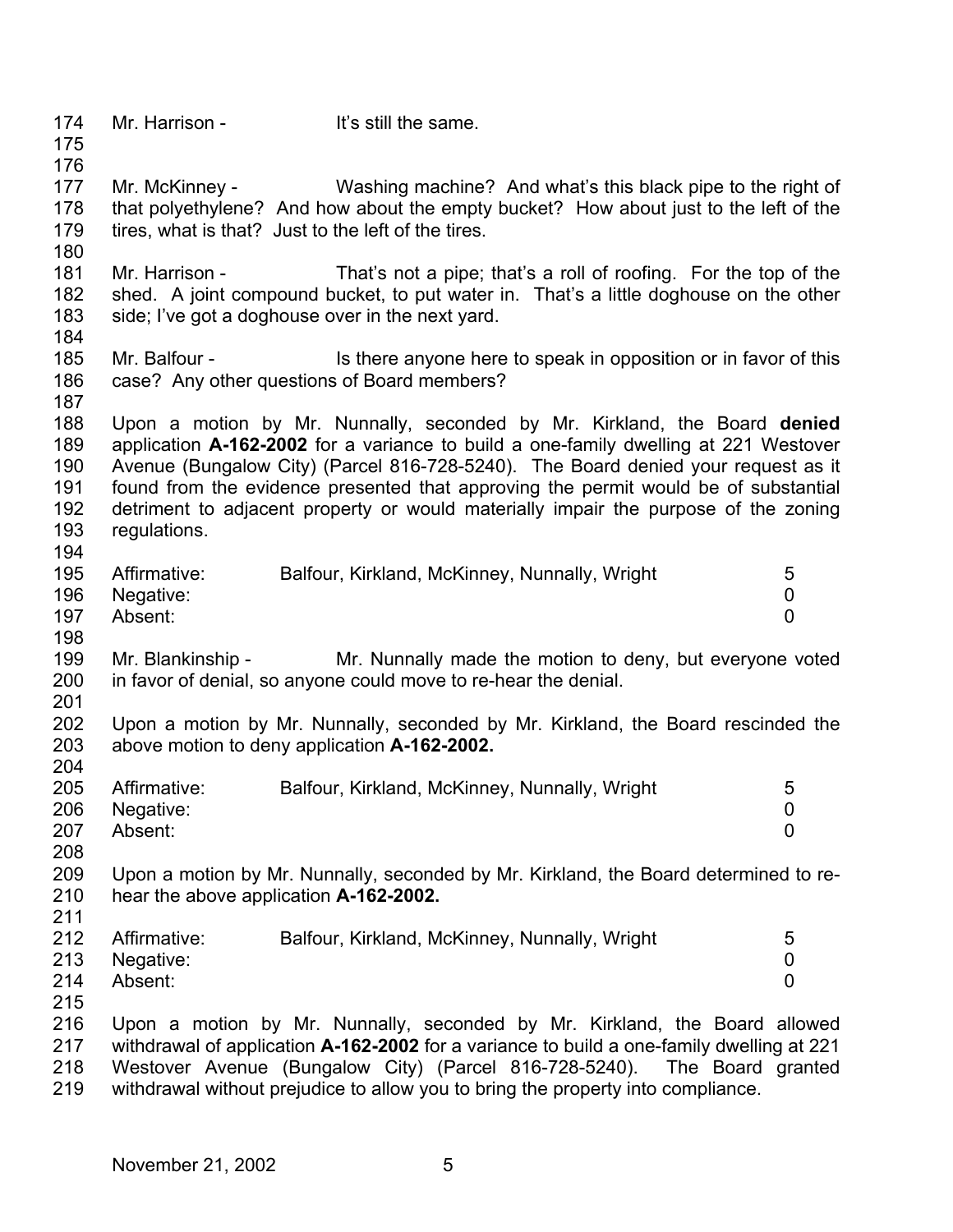| 220 |                      |                                                                                       |                |
|-----|----------------------|---------------------------------------------------------------------------------------|----------------|
| 221 | Affirmative:         | Balfour, Kirkland, McKinney, Nunnally, Wright                                         | 5              |
| 222 | Negative:            |                                                                                       | 0              |
| 223 | Absent:              |                                                                                       | $\overline{0}$ |
| 224 |                      |                                                                                       |                |
| 225 | A-168-2002           | <b>MARGARET ANDERSON</b> requests a variance from Section 24-94                       |                |
| 226 |                      | of Chapter 24 of the County Code to build an addition at 2801                         |                |
| 227 |                      | Rudwick Road (Laurel West) (Parcel 774-768-2803), zoned R-2A,                         |                |
| 228 |                      | One-family Residence District (Fairfield). The rear yard setback is                   |                |
| 229 |                      | not met. The applicant proposes 35 feet rear yard setback, where                      |                |
| 230 |                      | the Code requires 45 feet rear yard setback. The applicant                            |                |
| 231 |                      | requests a variance of 10 feet rear yard setback.                                     |                |
| 232 |                      |                                                                                       |                |
| 233 | Mr. Balfour -        | Anyone here to speak on this case?                                                    |                |
| 234 |                      |                                                                                       |                |
| 235 | Mr. Blankinship -    | This was deferred because they did not attend last month.                             |                |
| 236 |                      |                                                                                       |                |
| 237 | Mr. McKinney -       | Let's pass it by.                                                                     |                |
| 238 |                      |                                                                                       |                |
| 239 |                      | Upon a motion by Mr. McKinney, seconded by Mr. Nunnally, the Board allowed            |                |
| 240 |                      | withdrawal of your application A-168-2002 for a variance to build an addition at 2801 |                |
| 241 |                      | Rudwick Road (Laurel West) (Parcel 774-768-2803). The Board granted withdrawal        |                |
| 242 |                      | without prejudice because there was no one in attendance at the meeting to present    |                |
| 243 | your case.           |                                                                                       |                |
| 244 |                      |                                                                                       |                |
|     |                      |                                                                                       |                |
| 245 | Affirmative:         | Balfour, Kirkland, McKinney, Nunnally, Wright                                         | 5              |
| 246 | Negative:            |                                                                                       | 0              |
| 247 | Absent:              |                                                                                       | $\overline{0}$ |
| 248 |                      |                                                                                       |                |
| 249 | A-171-2002           | <b>DUC M. NGUYEN</b> requests a variance from Section 24-94 of                        |                |
| 250 |                      | Chapter 24 of the County Code to build an addition at 600 Sleepy                      |                |
| 251 |                      | Hollow (Parcel 751-739-0118), zoned R-2, One-family Residence                         |                |
| 252 |                      | District (Tuckahoe). The rear yard setback is not met. The                            |                |
| 253 |                      | applicant proposes 36 feet rear yard setback, where the Code                          |                |
| 254 |                      | requires 45 feet rear yard setback. The applicant requests a                          |                |
| 255 |                      | variance of 9 feet rear yard setback.                                                 |                |
| 256 |                      |                                                                                       |                |
| 257 | Mr. Balfour -        | Any others to speak on this matter? Raise your right hand                             |                |
| 258 | and be sworn please. |                                                                                       |                |
|     |                      |                                                                                       |                |
| 259 |                      |                                                                                       |                |
| 260 | Mr. Blankinship -    | Do you swear that the testimony you are about to give is the                          |                |
| 261 |                      | truth, the whole truth, and nothing but the truth, so help you God?                   |                |
| 262 |                      |                                                                                       |                |
| 263 | Mr. Nguyen -         | I do. My name is Duc Nguyen. Want to add a dining room                                |                |
| 264 |                      | because my house doesn't have a dining room. I have a lot of family; some weekends    |                |
| 265 | we get together.     |                                                                                       |                |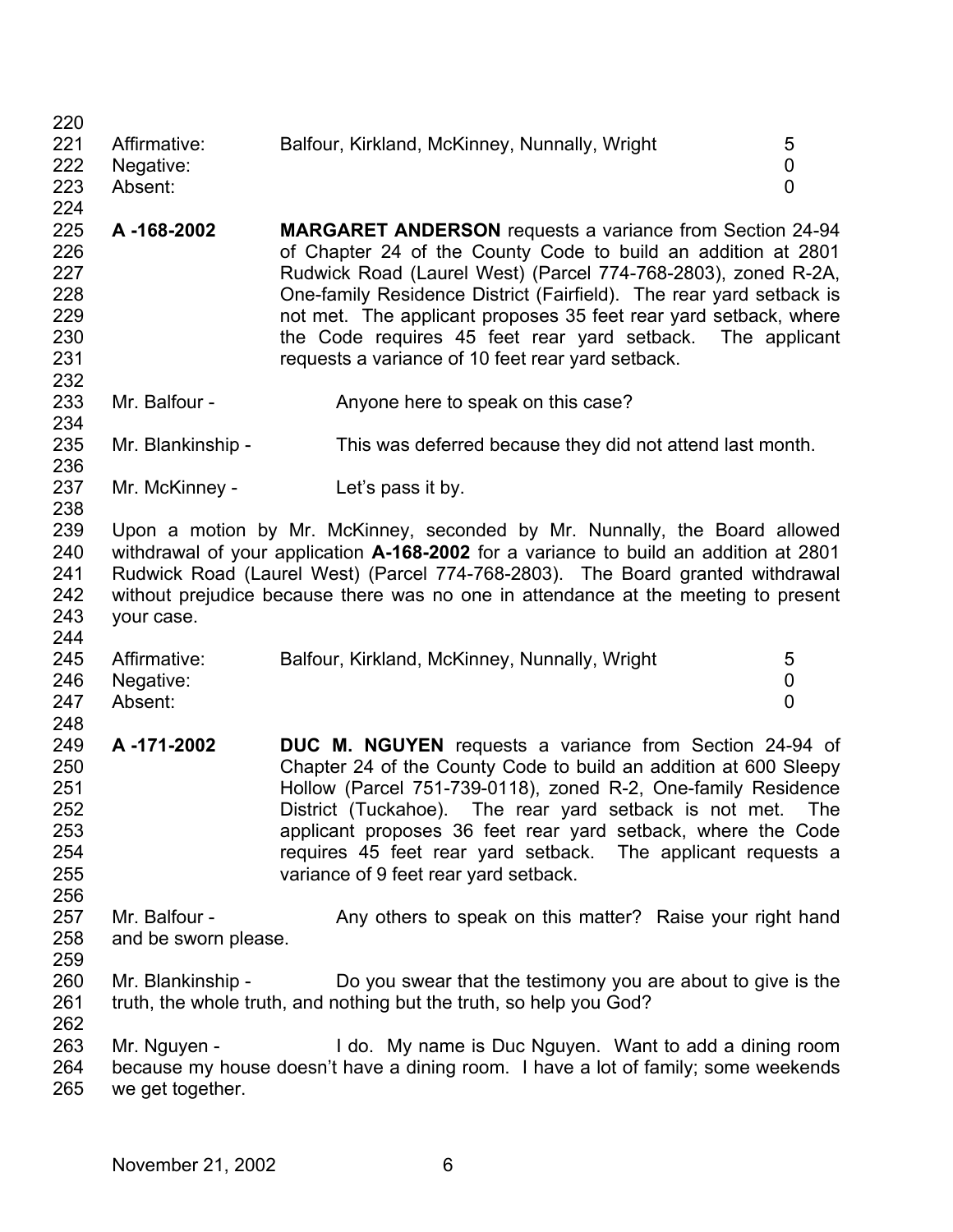| 266 |                                                  |                                                                                        |
|-----|--------------------------------------------------|----------------------------------------------------------------------------------------|
| 267 | Mr. Nunnally -                                   | I can't tell from the pictures $-$ is this a porch or something                        |
| 268 |                                                  | you are covering, or is this all-new construction? There is no deck or porch?          |
| 269 |                                                  |                                                                                        |
| 270 | Mr. Nguyen -                                     | No.                                                                                    |
| 271 |                                                  |                                                                                        |
| 272 | Mr. Nunnally -                                   | And I gather there's a house next to you, but not to your                              |
| 273 | rear, is that right, it's a big open area there? |                                                                                        |
| 274 |                                                  |                                                                                        |
| 275 | Mr. Nguyen -                                     | Yes sir.                                                                               |
| 276 |                                                  |                                                                                        |
| 277 | Mr. Wright -                                     | You say you want to use this as a dining room? How many                                |
| 278 | rooms do you have in your house?                 |                                                                                        |
| 279 |                                                  |                                                                                        |
| 280 | Mr. Nguyen -                                     | Yes sir. Three bedrooms, 1 living room, kitchen, no dining                             |
| 281 | room.                                            |                                                                                        |
| 282 |                                                  |                                                                                        |
| 283 | Mr. Wright -                                     | This is one story, right, and this would be put onto the rear of                       |
| 284 | your house?                                      |                                                                                        |
| 285 |                                                  |                                                                                        |
| 286 | Mr. Nguyen -                                     | Yes sir.                                                                               |
| 287 |                                                  |                                                                                        |
| 288 | Mr. Nunnally -                                   | And it looks from those pictures that that area is very much                           |
| 289 | wooded, a lot of trees and bushes, etc.          |                                                                                        |
| 290 |                                                  |                                                                                        |
| 291 | Mr. Nguyen -                                     | Yes, a lot of trees around?                                                            |
| 292 |                                                  |                                                                                        |
| 293 | Mr. Nunnally -                                   | Your house faces Sleepy Hollow Road?                                                   |
| 294 |                                                  |                                                                                        |
| 295 | Mr. Nguyen -                                     | Yes sir.                                                                               |
| 296 |                                                  |                                                                                        |
| 297 | Mr. McKinney -                                   | All the notices went out on this, Mr. Secretary?                                       |
| 298 |                                                  |                                                                                        |
| 299 | Mr. Blankinship -                                | Yes sir.                                                                               |
| 300 |                                                  |                                                                                        |
| 301 | Mr. Nunnally -                                   | Your neighbor faces Derbyshire behind you.                                             |
| 302 |                                                  |                                                                                        |
| 303 | Mr. Nguyen -                                     | On Derbyshire there are 2 houses. No other houses back                                 |
| 304 | there.                                           |                                                                                        |
| 305 |                                                  |                                                                                        |
| 306 | M. Nunnally -                                    | The side of his house would face the addition of your house.                           |
| 307 |                                                  |                                                                                        |
| 308 | Mr. Kirkland -                                   | Anyone opposed? Anyone in opposition?                                                  |
| 309 |                                                  |                                                                                        |
| 310 |                                                  | After an advertised public hearing and on a motion by Mr. Wright, seconded by Mr.      |
| 311 |                                                  | Kirkland, the Board granted application A-171-2002 for a variance to build an addition |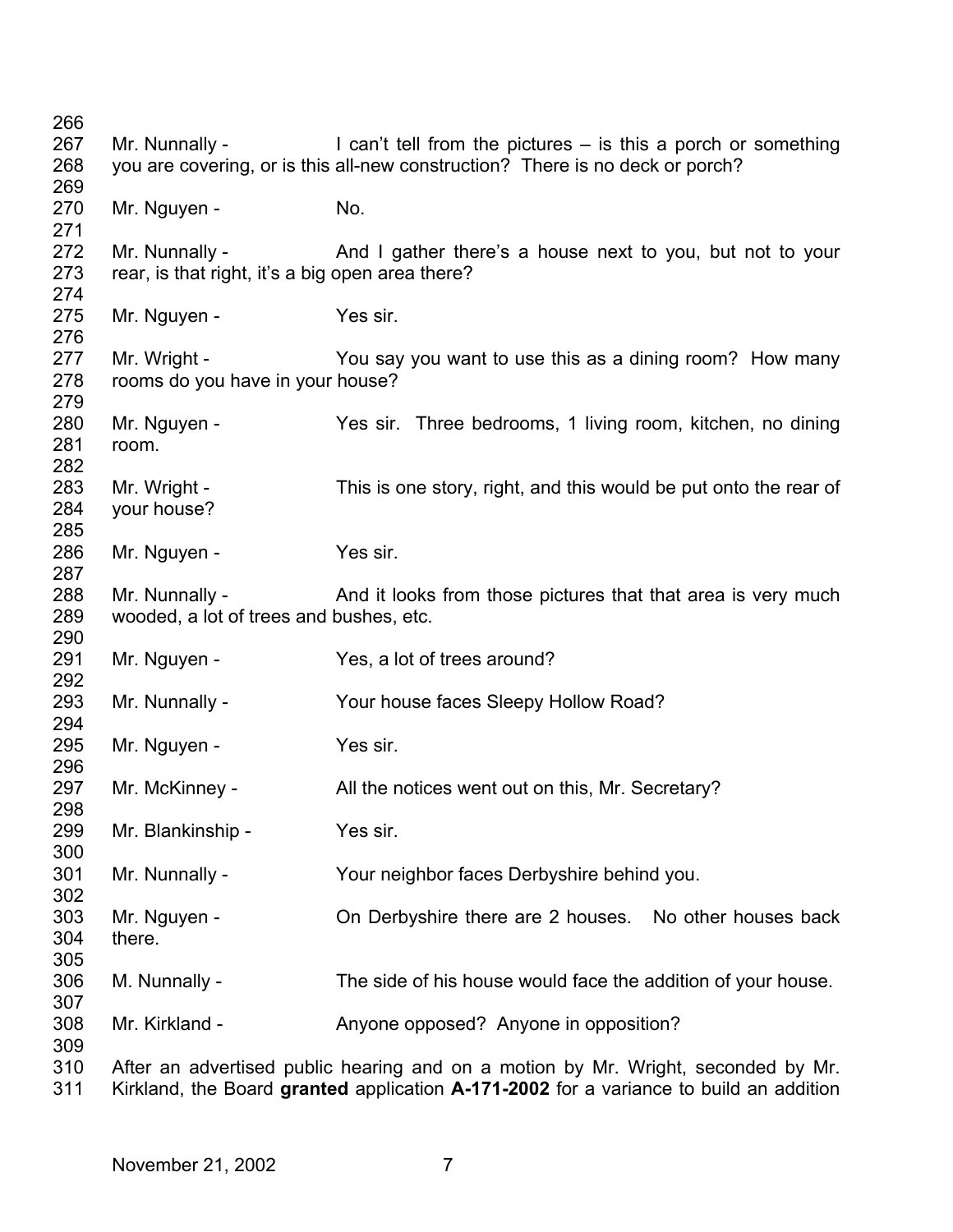312 313 at 600 Sleepy Hollow (Parcel 751-739-0118). The Board granted the variance subject to the following conditions:

314

315 316 317 318 1. Only the addition shown on the plan filed with the application may be constructed pursuant to this approval. No substantial changes or additions to the layout may be made without the approval of the Board of Zoning Appeals. Any additional improvements shall comply with the applicable regulations of the County Code.

319

320 321 2. The new construction shall match the existing dwelling as nearly as practical.

| ິ∽  |               |                                               |   |
|-----|---------------|-----------------------------------------------|---|
| 322 | Affirmative:  | Balfour, Kirkland, McKinney, Nunnally, Wright | 5 |
|     | 323 Negative: |                                               |   |
| 324 | Absent:       |                                               |   |

325

326 327 328 329 330 331 The Board granted this request, as it found from the evidence presented that, due to the unique circumstances of the subject property, strict application of the County Code would produce undue hardship not generally shared by other properties in the area, and authorizing this variance will neither cause a substantial detriment to adjacent property nor materially impair the purpose of the zoning regulations.

- 332 333 334 335 336 337 338 **A -172-2002 STEPHEN BELICZKY** requests a variance from Section 24-94 of Chapter 24 of the County Code to build an attached garage at 1725 Pine Edge Lane (Pinecreek Village West) (Parcel 752-748-9568), zoned R-2A, One-family Residence District (Tuckahoe). The rear yard setback is not met. The applicant proposes 35 feet rear yard setback, where the Code requires 45 feet rear yard setback. The applicant requests a variance of 10 feet rear yard setback.
- 339 340 341 Mr. Balfour - Anyone else to speak on this case? Raise your right hand and be sworn please.
- 343 344 345 Mr. Blankinship - Do you swear that the testimony you are about to give is the truth, the whole truth, and nothing but the truth, so help you God?
- 346 347 348 349 350 351 352 353 354 Mr. Beliczky - I do. My name is Stephen Beliczky. My wife and I purchased our home 18 months ago. Recently, my wife's father's health has been failing. This was an unforeseen circumstance since the purchase of our home. We have 3 bedrooms, one upstairs and two downstairs. The 2 downstairs bedrooms are occupied by our children. It's our wish to assist in the care of my wife's father who currently resides in Spotsylvania, Virginia. Building an attached garage will provide additional living space, as well as storage space for his car, which is equipped with hydraulic lift system for a battery-powered wheelchair. Thank you.
- 355 Mr. Nunnally - Does your house face Three Chopt or Pine Edge?
- 356 357

342

Mr. Beliczky - Pine Edge.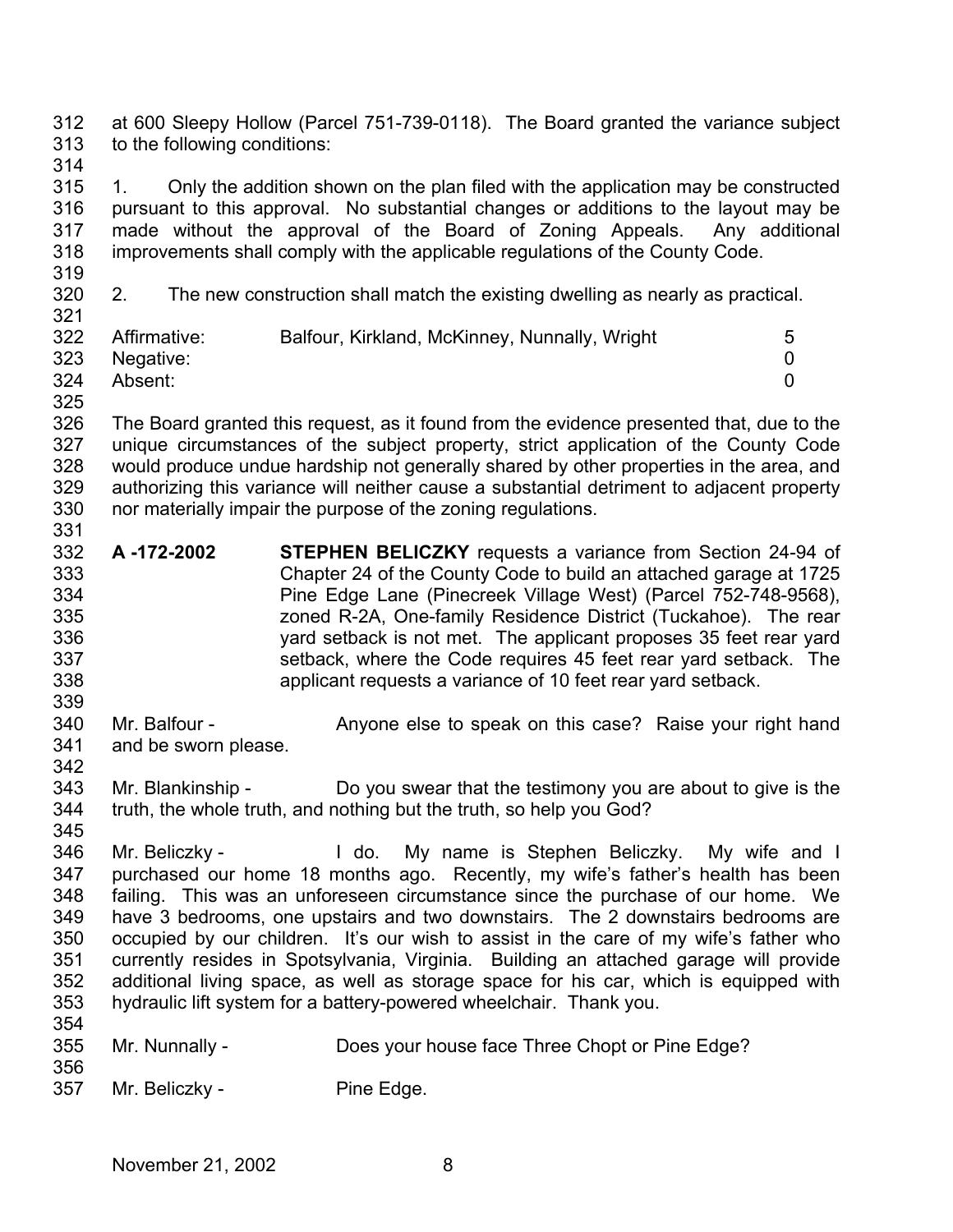| 358        |                                   |                                                                                          |
|------------|-----------------------------------|------------------------------------------------------------------------------------------|
| 359        | Mr. Wright -                      | And there will be no kitchen facilities in this?                                         |
| 360        |                                   |                                                                                          |
| 361        | Mr. Beliczky -                    | That's correct.                                                                          |
| 362        |                                   |                                                                                          |
| 363        | Mr. Wright -                      | You understand that's not permitted under the ordinance?                                 |
| 364        |                                   | So how will he access this living space? Is it upstairs in the garage where's he's going |
| 365        | to live?                          |                                                                                          |
| 366        |                                   |                                                                                          |
| 367        | Mr. Beliczky -                    | No, he's going to live in our house. The stairs are accessed                             |
| 368        | through the inside of the garage. |                                                                                          |
| 369        |                                   |                                                                                          |
| 370        | Mr. Wright -                      | Who's going to live in the garage, your children?                                        |
| 371        |                                   |                                                                                          |
| 372        | Mr. Beliczky -                    | My two sons.                                                                             |
| 373        |                                   |                                                                                          |
| 374        | Mr. Nunnally -                    | I see you've got a bath for them.                                                        |
| 375        |                                   |                                                                                          |
| 376        | Mr. Beliczky -                    | Yes sir.                                                                                 |
| 377        |                                   |                                                                                          |
| 378        | Mr. McKinney -                    | You're calling it a studio $-$ is it going to be a studio, or is it                      |
| 379        | going to be a bedroom?            |                                                                                          |
| 380        |                                   |                                                                                          |
| 381        | Mr. Beliczky -                    | It's a bedroom. What it is, this is a plan that we had                                   |
| 382        |                                   | purchased, and that's how it was termed on the plan.                                     |
| 383        |                                   |                                                                                          |
| 384        | Mr. Balfour -                     | Is the outside, the roof, construction, going to be similar to                           |
| 385        | your main house?                  |                                                                                          |
| 386        |                                   |                                                                                          |
| 387        | Mr. Beliczky -                    | Exactly. Exact match, same pitch.                                                        |
| 388        |                                   |                                                                                          |
| 389        | Mr. Balfour -                     | How come there's not a house on the other side of you, to                                |
| 390        |                                   | your left as you face the house - is that just a vacant lot not yet sold?                |
| 391<br>392 | Mr. Beliczky -                    | That's correct.                                                                          |
| 393        |                                   |                                                                                          |
| 394        | Mr. Blankinship -                 | It's actually a large, undeveloped parcel there, I think.                                |
| 395        |                                   |                                                                                          |
| 396        | Mr. Balfour -                     | Any other questions by Board members? The driveway, I                                    |
| 397        |                                   | gather, won't change? Any other questions? Thank you sir. Anyone else to speak on        |
| 398        | this case?                        |                                                                                          |
| 399        |                                   |                                                                                          |
| 400        |                                   | After an advertised public hearing and on a motion by Mr. Wright, seconded by Mr.        |
| 401        |                                   | McKinney, the Board granted application A-172-2002 for a variance to build an            |
| 402        |                                   | attached garage at 1725 Pine Edge Lane (Pinecreek Village West) (Parcel 752-748-         |
| 403        |                                   | 9568). The Board granted the variance subject to the following conditions:               |
|            |                                   |                                                                                          |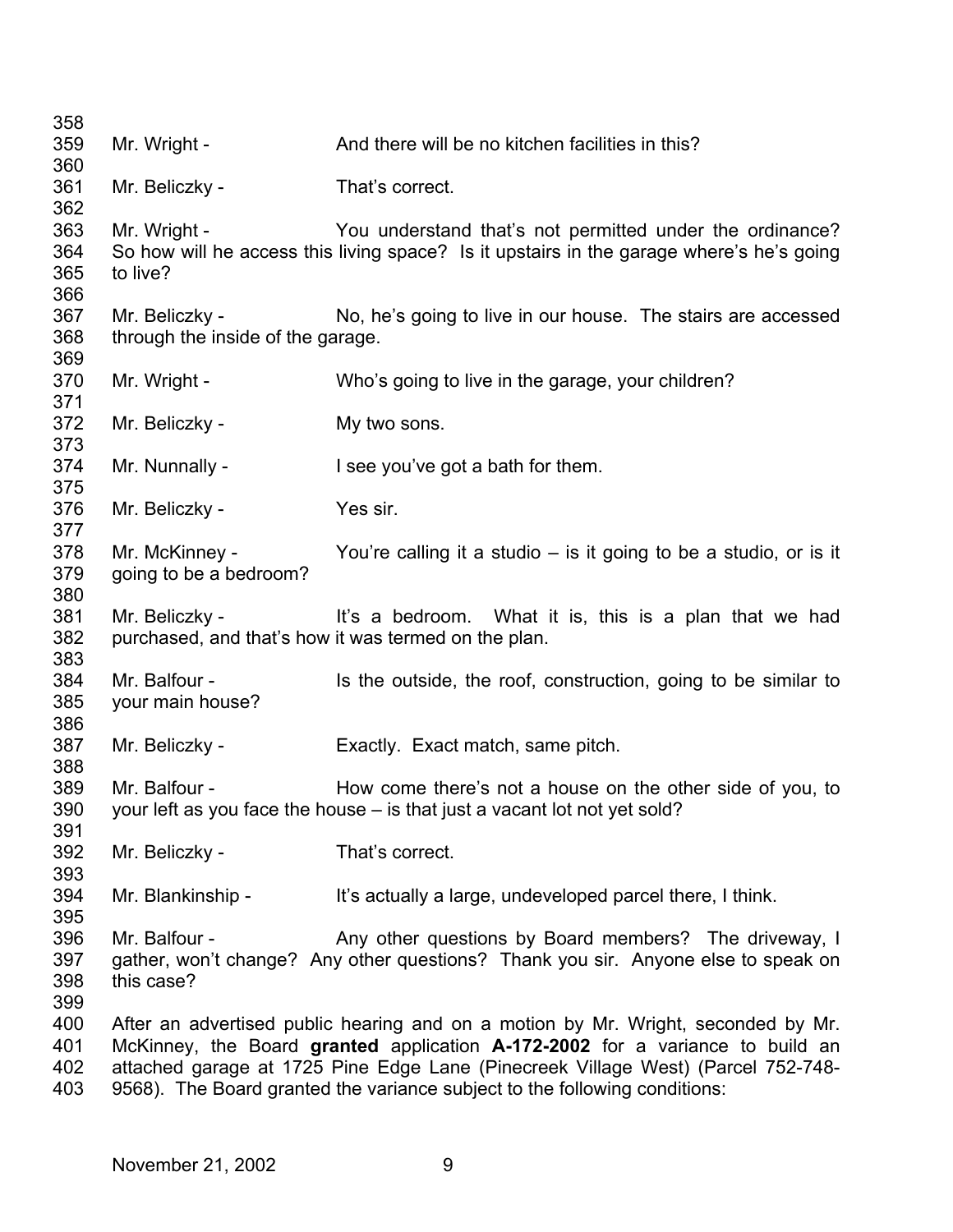404

405 406 407 408 1. Only the addition shown on the plan filed with the application may be constructed pursuant to this approval. No substantial changes or additions to the layout may be made without the approval of the Board of Zoning Appeals. Any additional improvements shall comply with the applicable regulations of the County Code.

409 410 411

2. The new construction shall match the existing dwelling as nearly as practical.

|     | 412 Affirmative: | Balfour, Kirkland, McKinney, Nunnally, Wright | 5 |
|-----|------------------|-----------------------------------------------|---|
|     | 413 Negative:    |                                               |   |
| 414 | Absent:          |                                               |   |

415

421

416 417 418 419 420 The Board granted this request, as it found from the evidence presented that, due to the unique circumstances of the subject property, strict application of the County Code would produce undue hardship not generally shared by other properties in the area, and authorizing this variance will neither cause a substantial detriment to adjacent property nor materially impair the purpose of the zoning regulations.

- 422 423 424 425 426 427 428 429 **A -173-2002 ADAM AND KAVITA KAUL** request a variance from Section 24-94 of Chapter 24 of the County Code to build an addition at 11429 River Run Drive (Rock Spring Estates) (Parcel 765-775-5698), zoned A-1, Agricultural District (Brookland). The minimum side yard setback is not met. The applicant has 10 feet minimum side yard setback, where the Code requires 20 feet minimum side yard setback. The applicant requests a variance of 10 feet minimum side yard setback.
- 431 432 Mr. Balfour - Any others to speak on this matter? Raise your right hands and be sworn please.
- 433

430

434 435 Mr. Blankinship - Do you swear that the testimony you are about to give is the truth, the whole truth, and nothing but the truth, so help you God?

436

437 438 439 440 441 442 443 444 445 446 447 Mr. Kaul - I do. Yes, I am Adam Kaul, and we're hoping for a variance for a proposed addition that will set back directly from the garage area, which you are seeing on the picture right there. There was an unknown variance for that garage, which as you also see, does not meet the minimum setback, unknown to us during title search when we purchased the house last year, that was received in '86 or '87, of 10 feet. The current proposed structure is not going to encroach any further on that property line, but will go directly back and is actually only visible to the neighbor, to the left of this property. It is not visible even from the road or from any other property. We've spoken with that neighbor, who is quite in favor of our building this addition, and we're going to actually have vinyl siding placed all the way around the house once the addition is completed, so roofing and everything will match.

448

449 Mr. Kirkland - Mr. Kaul, what is this addition going to be used for?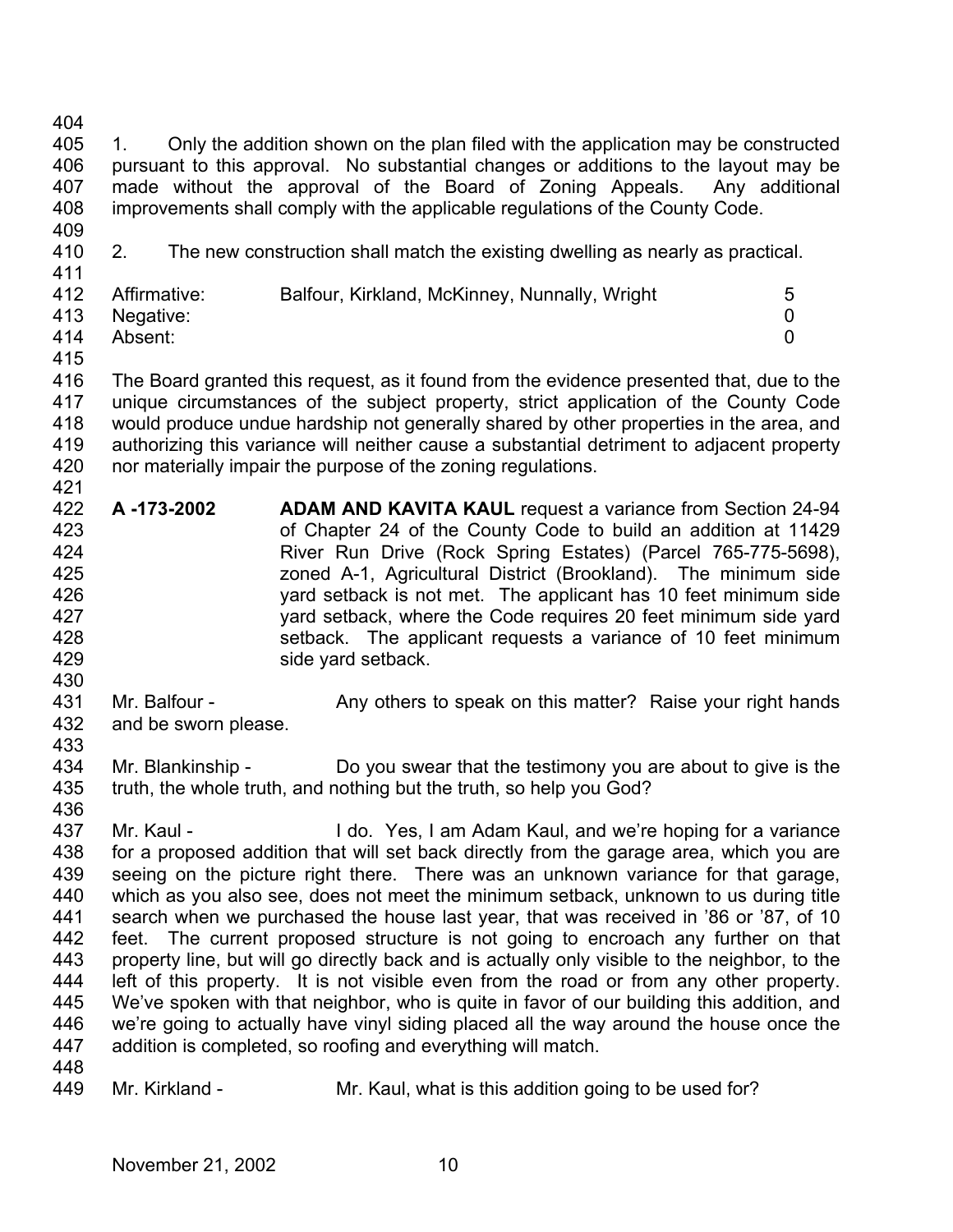457 458 459 460 463 468 473 475 476 477 478 479 480 481 482 483 484 485 486 487 488 489 490 491 492 493 495 Mr. Nunnally - As you face your house, this will be on the left side rear, is that right? And there's a deck, it looks like, on the other side already? Mr. Kaul - That's correct. Mr. Balfour - Any other questions by Board members? Thank you. After an advertised public hearing and on a motion by Mr. Kirkland, seconded by Mr. granted the variance subject to the following conditions: improvements shall comply with the applicable regulations of the County Code. 2. The new construction shall match the existing dwelling as nearly as practical. Affirmative: Balfour, Kirkland, McKinney, Nunnally, Wright 5 Negative: 0 Absent: 0 The Board granted this request, as it found from the evidence presented that, due to the unique circumstances of the subject property, strict application of the County Code would produce undue hardship not generally shared by other properties in the area, and authorizing this variance will neither cause a substantial detriment to adjacent property nor materially impair the purpose of the zoning regulations. **UP- 34-2002 FINER HOMES INC.** requests a temporary conditional use permit pursuant to Section 24-116(c)(1) of Chapter 24 of the County Code to locate a temporary sales trailer at 3132 Stone Dale Court (Stony Run Estates) (Parcel 806-726-0373), zoned R-3AC, One-family Residence District (Conditional) (Varina). Mr. Balfour - Anyone here to speak on that case? Pass it by and call the next one. November 21, 2002 11

451 452 Mr. Kaul - Currently residing at our house are my wife, our 2 children, her 2 parents from India, and me, and that will be a bedroom for them. We're actually

- 453 454 455 456 converting 2 bedrooms upstairs into 1 master bedroom, which will be our bedroom, and then just adding one additional bedroom in this area. There won't be any additional bedrooms in the house by number.
- 461 462

464 465 466 467 McKinney, the Board **granted** application **A-173-2002** for a variance to build an addition at 11429 River Run Drive (Rock Spring Estates) (Parcel 765-775-5698). The Board

- 469 470 471 472 1. Only the addition shown on the plan filed with the application may be constructed pursuant to this approval. No substantial changes or additions to the layout may be made without the approval of the Board of Zoning Appeals. Any additional
- 474

494

450

Mr. Blankinship - Do you swear that the testimony you are about to give is the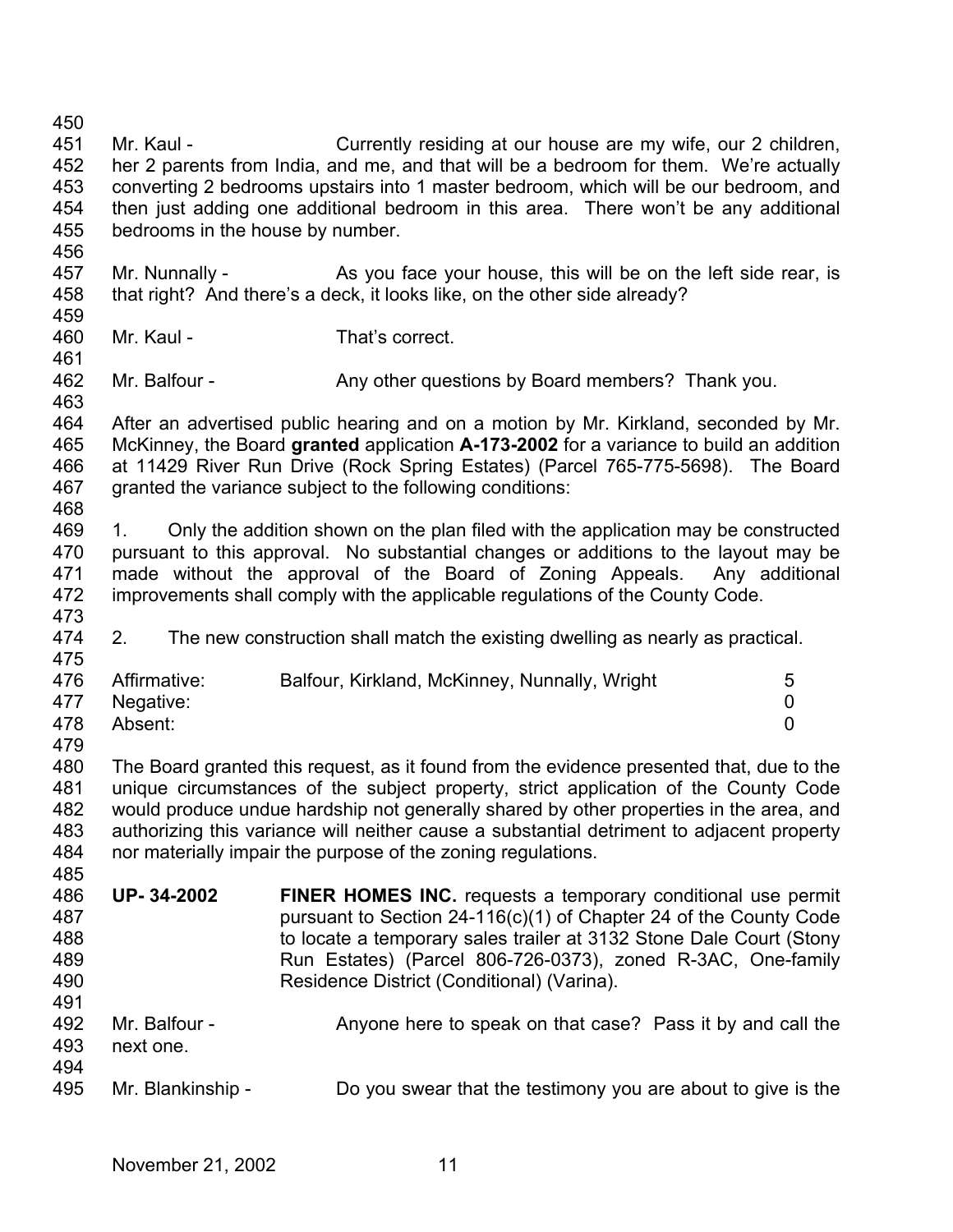496 truth, the whole truth, and nothing but the truth, so help you God?

497

503

515

518

498 499 500 501 502 Upon a motion by Mr. Nunnally, seconded by Mr. Kirkland, the Board **denied** application **UP-34-2002** for a temporary conditional use permit to locate a temporary sales trailer at 3132 Stone Dale Court (Stony Run Estates) (Parcel 806-726-0373). The Board denied your request because no one attended the hearing to present the case, and the trailer has already been erected in violation of the County Code.

| 504 | Affirmative:  | Balfour, Kirkland, McKinney, Nunnally, Wright |  |
|-----|---------------|-----------------------------------------------|--|
|     | 505 Negative: |                                               |  |
| 506 | Absent:       |                                               |  |

- 507 508 509 510 511 512 513 514 **A -174-2002 ELLIOT NORMAN** requests a variance from Section 24-95(k) of Chapter 24 of the County Code to build a workshop at 201 Danray Drive (Chamberlayne Farms) (Parcel 790-754-1300), zoned R-2A, One-family Residence District (Fairfield). The minimum side yard setback is not met. The applicant has 20 feet side yard setback, where the Code requires 60 feet side yard setback. The applicant requests a variance of 40 feet side yard setback.
- 516 517 Mr. Balfour - Anyone else to speak on this matter? Raise your right hand and be sworn please.
- 519 520 521 Mr. Blankinship - Do you swear that the testimony you are about to give is the truth, the whole truth, and nothing but the truth, so help you God?
- 522 523 524 525 526 527 528 529 Mr. Norman - The I do. My name is Elliot Richard Norman. It's been my dream for a long time to pursue ceramics for a hobby, and I have that opportunity now at this house that I've moved into. We moved into this house about a year ago, and unbeknownst to me, there was a variance that precluded my ability to build a workshop where I wanted to build it. I thought it was a perfect site to be able to build a workshop, and apparently, it's not, so I request a variance to be able to build this shop on the left side, as you see in the picture. There's an open area there that would be perfect to put the shop in, but there's restrictions against building it there.
- 531 532 533 Mr. McKinney - Mr. Norman, it appears that what you're proposing here goes beyond your lot line or over Orchard Road, is that correct? What is that "existing" right there?
- 534

536

- 535 Mr. Kirkland - That's your boat in that carport there?
- 537 538 539 Mr. Norman - No, that's a camper, and that's a carport that was previously built before we moved there.
- 540 541 Mr. Kirkland - The you going to have a kiln inside of this? Are there any special requirements he'll have to meet for a kiln?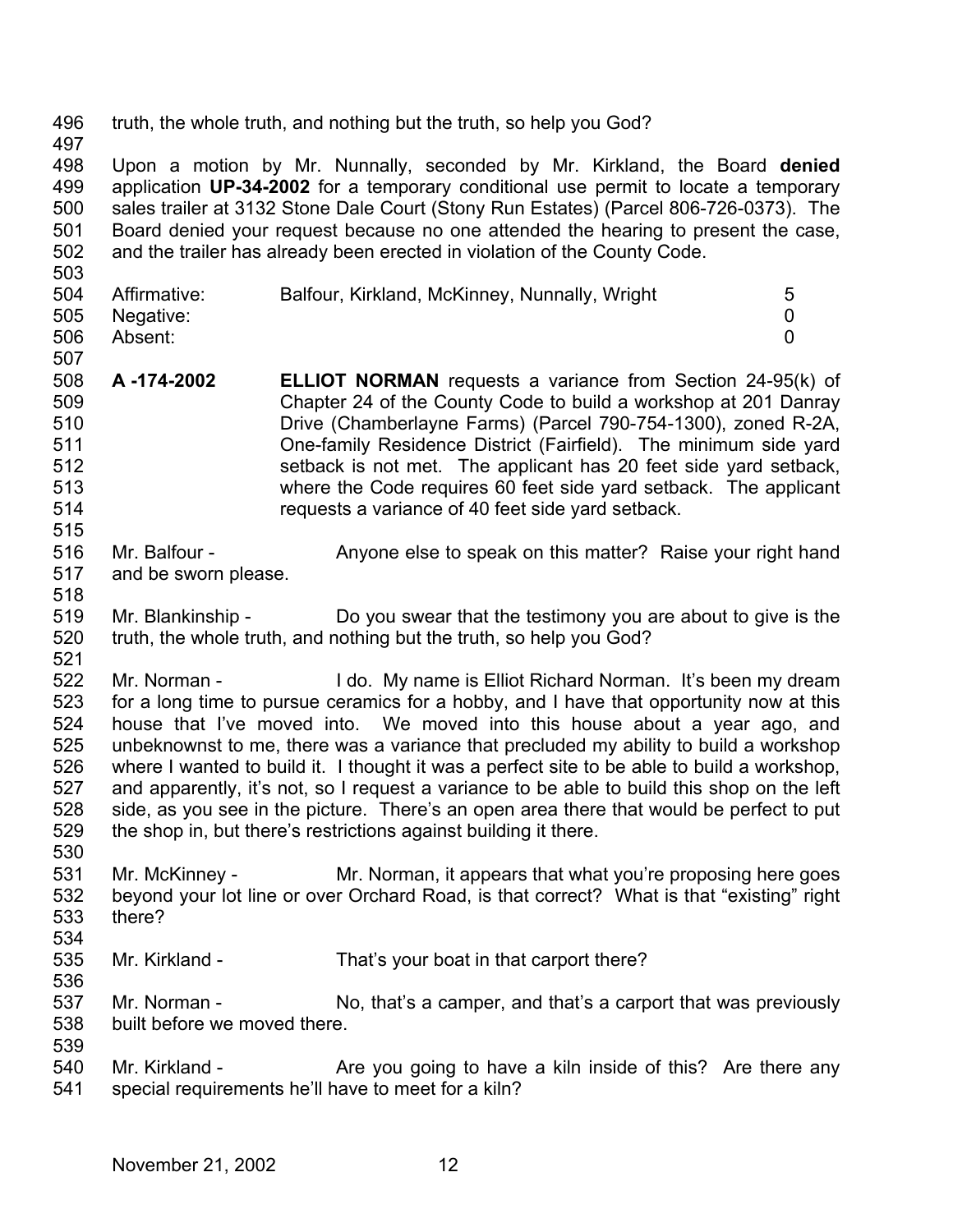| 542        |                                              |                                                                                             |
|------------|----------------------------------------------|---------------------------------------------------------------------------------------------|
| 543        | Mr. Norman -                                 | I am going to have a kiln, that's correct.                                                  |
| 544        |                                              |                                                                                             |
| 545        | Mr. Blankinship -                            | There may be some building code requirements he'll have to                                  |
| 546        |                                              | meet. I believe someone on our staff has talked to you about, you can't use this for a      |
| 547        | business. That's the zoning regulation.      |                                                                                             |
| 548        |                                              |                                                                                             |
| 549        |                                              | Mr. Norman - Correct, and I understand that. It's strictly a hobby, and I'm                 |
| 550        |                                              | very interested in the hobby, but it's not a business. If I were able to break even on it,  |
| 551        | but I'm not.                                 |                                                                                             |
| 552        |                                              |                                                                                             |
| 553        |                                              | Mr. Blankinship - It looks like he's showing 8" CME walls; I guess the building             |
| 554        | code – they'll review that.                  |                                                                                             |
| 555        |                                              |                                                                                             |
| 556        | Mr. Kirkland -                               | Mr. Blankinship, this carport concerns me, it being over there                              |
| 557        |                                              | in somebody else's area. How did that get done like that?                                   |
| 558        |                                              |                                                                                             |
| 559        | Mr. Blankinship -                            | Well, things like that get done without permits from time to                                |
| 560        |                                              | time. Is that a permanent structure, is that set into the ground, the existing carport?     |
| 561        |                                              |                                                                                             |
| 562        | Mr. Norman -                                 | I don't believe that there's concrete on the posts, but there                               |
| 563        | might be.                                    |                                                                                             |
| 564        |                                              |                                                                                             |
| 565        | Mr. McKinney -                               | How long has it been there?                                                                 |
| 566<br>567 | Mr. Norman -                                 | I really couldn't say. The previous owner built it; I would                                 |
| 568        |                                              | guess at least 5 years, from the look of the wood on it.                                    |
| 569        |                                              |                                                                                             |
| 570        | Mr. Wright -                                 | It's not in somebody else's yard; it's in the right-of-way.                                 |
| 571        |                                              |                                                                                             |
| 572        | Mr. Norman -                                 | No, it's in the right-of-way on the street side. It's probably                              |
| 573        |                                              | more than 10 or 12 feet from the street. There's a big culvert there, and it's up on top of |
| 574        | the culvert.                                 |                                                                                             |
| 575        |                                              |                                                                                             |
| 576        | Mr. Blankinship -                            | You were aware when you bought the property, that there                                     |
| 577        | was an encroachment?                         |                                                                                             |
| 578        |                                              |                                                                                             |
| 579        | Mr. Norman -                                 | It wasn't pointed out to me. I saw the plan as you see it, and                              |
| 580        |                                              | there was a line drawn through that, but no one mentioned I should take that down. If       |
| 581        |                                              | that's a condition, I'll be glad to take that down. I'd rather have the workshop than the   |
| 582        | carport.                                     |                                                                                             |
| 583        |                                              |                                                                                             |
| 584        | Mr. Blankinship -                            | A lot of times a lender will require you to clear up that kind of                           |
| 585        | thing before they will lend on the property. |                                                                                             |
| 586        |                                              |                                                                                             |
| 587        | Mr. Norman -                                 | No one had mentioned a problem with it.                                                     |
|            |                                              |                                                                                             |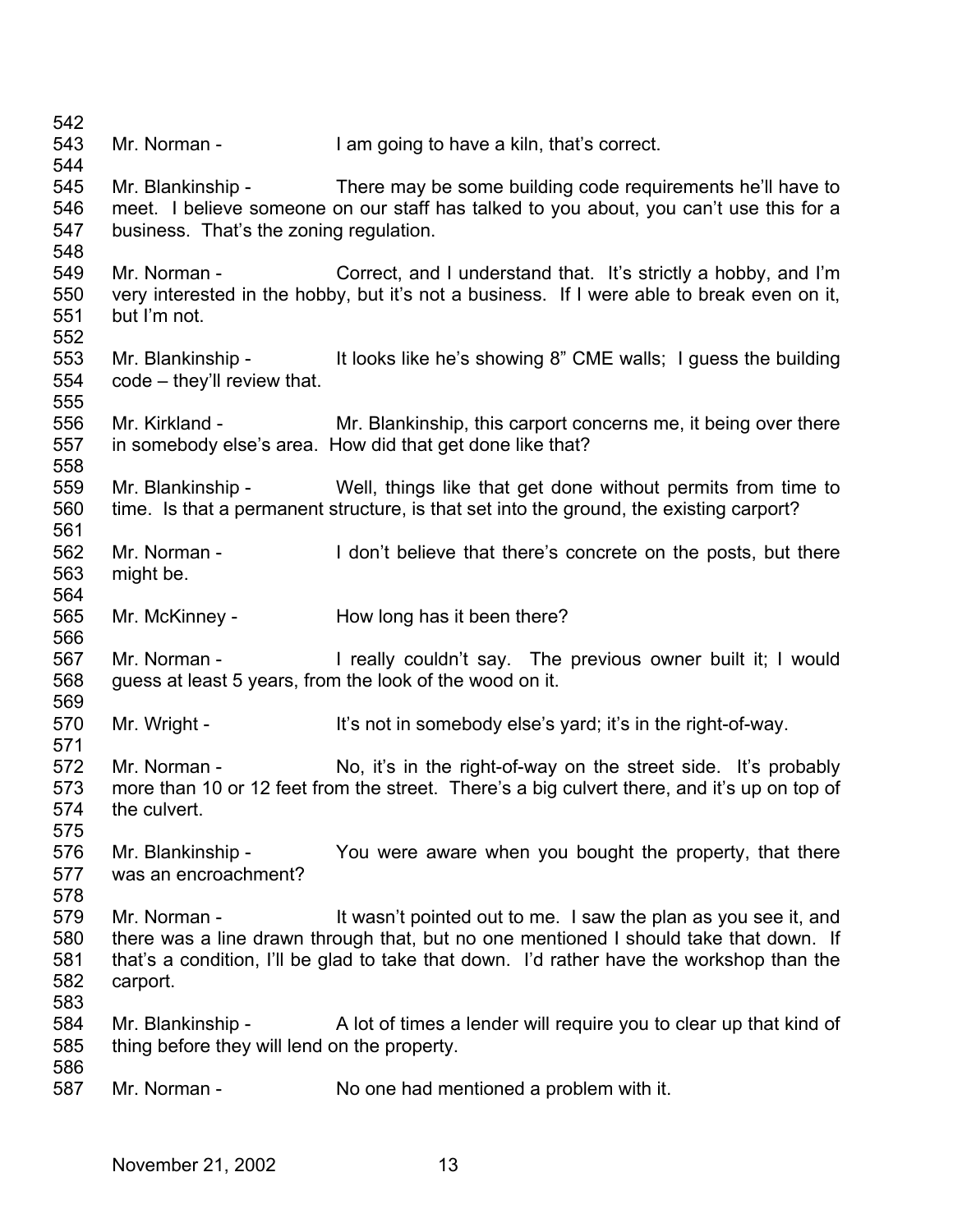Mr. McKinney - Ms. Blackburn, could you go back to the picture where it shows that carport? Mr. Norman, what is that in the, it looks like your home, and then there's a breezeway or a walkway going back – what is that back there, right in front of that car in the rear? Mr. Norman - In front of the car is a pile of bricks. Mr. McKinney - No, no, what is that building? Mr. Norman - That's part of the house. It was a garage that was converted into a room. Mr. McKinney - It was a garage? You have a 2-story house – how many square feet do you have in your house? Mr. Norman - I believe it's approximately 2700. Mr. McKinney - How many are there in your family? Mr. Norman - We have 4. Mr. McKinney - You could really take that and convert it back to a shop? Mr. Norman - It would be difficult; it's set up as a room now. It's pretty dirty and messy to have a workshop as part of the house. It's a little separated from the house. Mr. McKinney - But it was a garage? Mr. Norman - It was at one time, but it's been completely finished. Mr. McKinney - What's between that and the house; is that a laundry room? Mr. Norman - Right, laundry room and bathroom for one of the bedrooms. Mr. McKinney - And then you have an accessory or tool shed in the back. How many square feet are required for this hobby that you want to do? Mr. Norman - There's no direct requirement, but the building I'm proposing is about 500 square feet. Mr. Nunnally - This looks like it backs up to an easement area, right, where you plan to put the building? Mr. Norman - That's correct.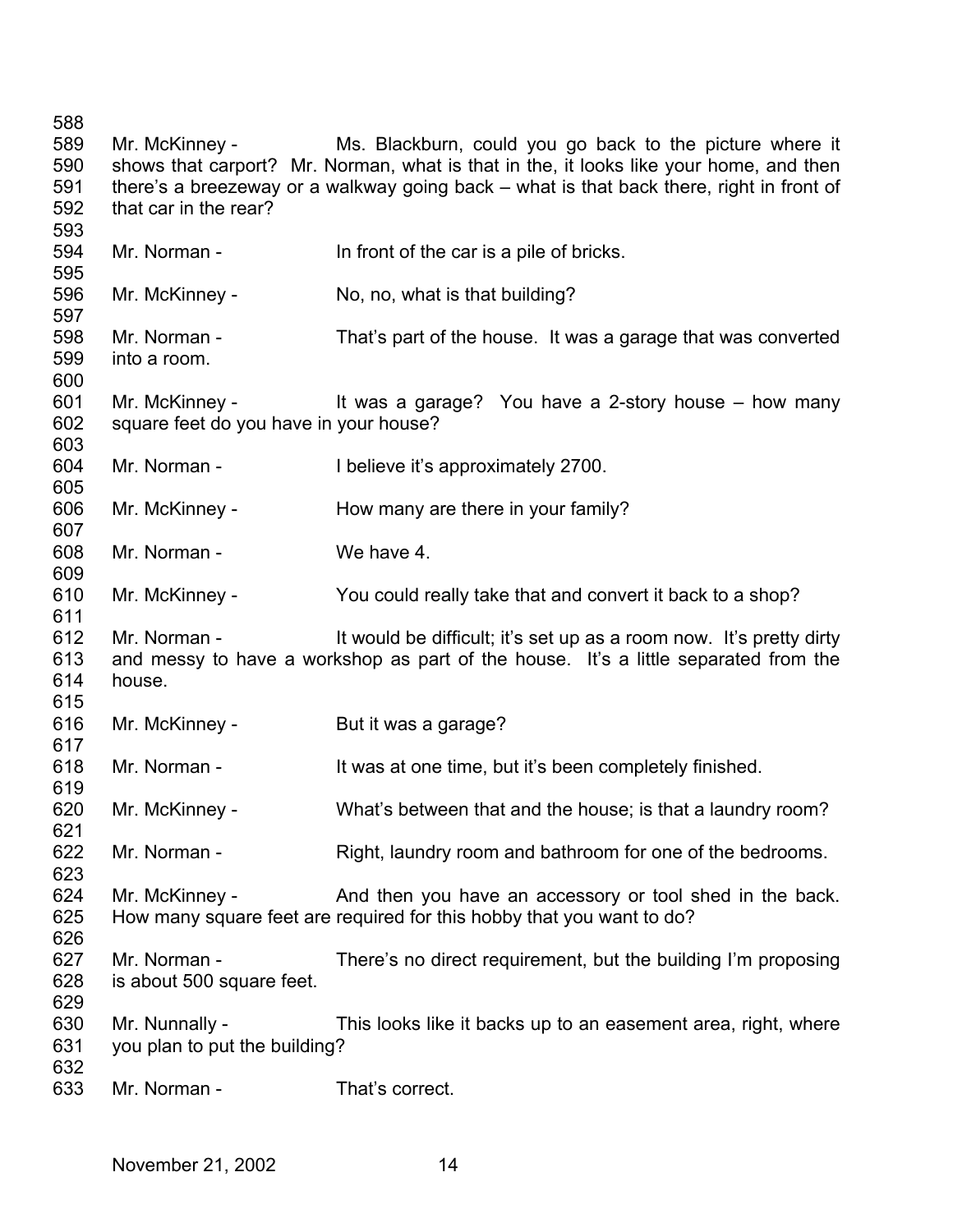634 635 636 637 638 639 Mr. Kirkland - One more question. Back to this building. I assume that the way you've got these double overhead doors, what concerns me is this kiln, because if they get to a certain size, we get into a commercial use, whether you're ready to be commercial or not . What size kiln, are you planning to make that whole area like a kiln area, or what?

641 642 643 644 645 646 647 648 649 650 651 652 653 654 655 656 657 658 659 660 661 662 663 664 665 666 667 668 669 670 671 672 673 674 675 676 677 678 679 Mr. Norman - No, just a portion of it. Half of it would have a kiln. Mr. Kirkland - How big? Mr. Norman - Approximately 25 cubic feet, the size of 2 refrigerators, to put it into perspective. Mr. McKinney - And that would be fired how? Mr. Norman - I would fire it with propane. Mr. Kirkland - Need to be some fire restrictions in there. Mr. Norman - The live investigated all the particulars about the kiln. All the construction part seems to meet approval, from what I've researched. It's just the building that's the problem, and I've talked to the neighbors around there, and none of them have a problem with that. It's not noisy; it's not particularly smelly. Mr. Kirkland - The Muslim Controller It vents out to the outside? Mr. Norman - Right, but it's up at about a 10-foot level; it's not a lot. It's basically like having a propane fireplace. Actually, the venting out of it is not that hot. Most of the heat stays inside. Mr. Balfour - Any other questions? Thank you. Upon a motion by Mr. McKinney, seconded by Mr. Kirkland, the Board **denied** application **A-174-2002** for a variance to build a workshop at 201 Danray Drive (Chamberlayne Farms) (Parcel 790-754-1300). The Board denied your request as it found from the evidence presented that approving the permit would be of substantial detriment to adjacent property or would materially impair the purpose of the zoning regulations. Affirmative: Balfour, Kirkland, McKinney, Nunnally, Wright 5 Negative: 0 Absent: 0 Mr. Blankinship - As I call this, Mr. Chairman, I'm going to pass copies of 2 different letters, pertaining to this case, that were just given to me this morning.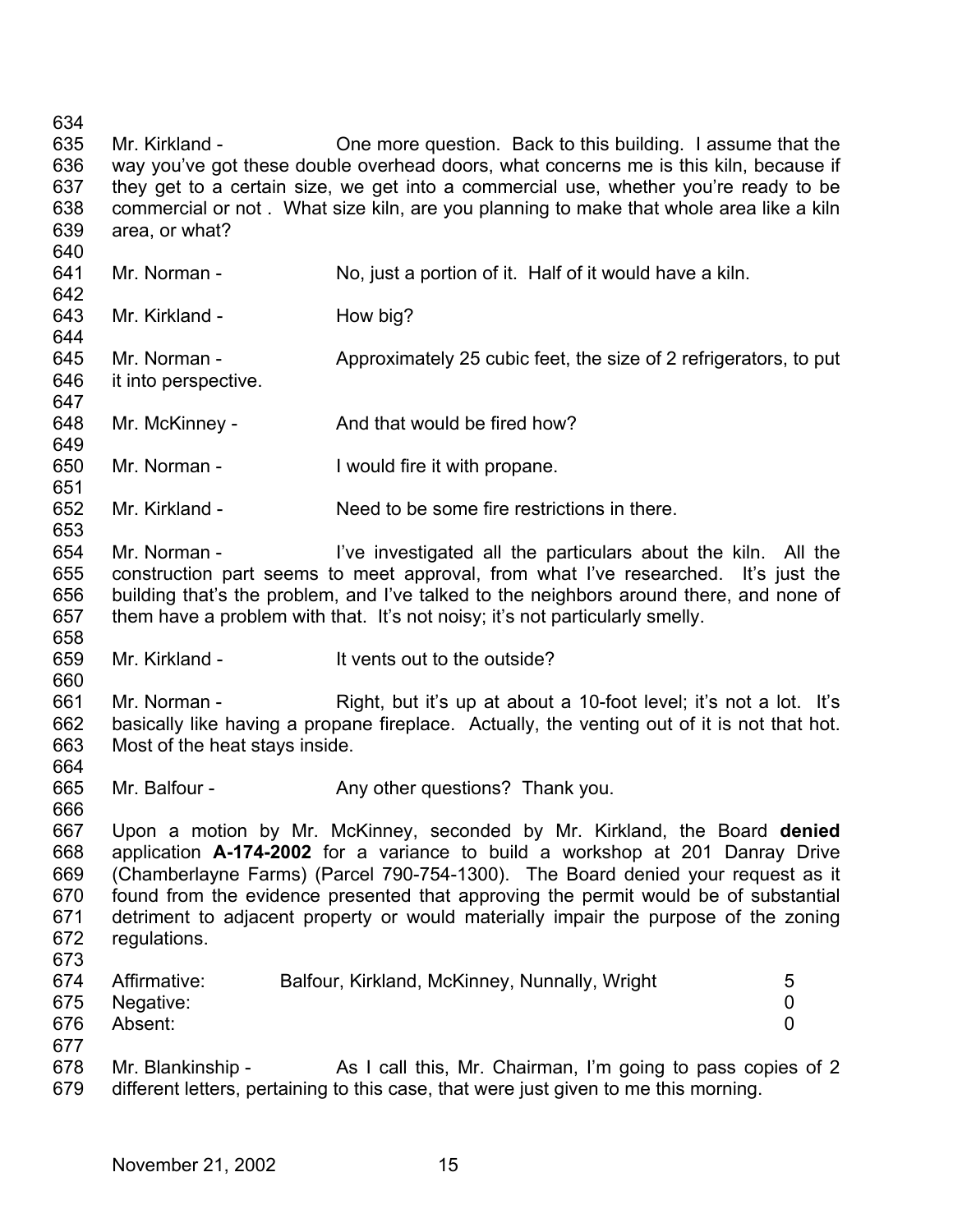680 681 682 683 684 685 686 687 688 689 690 691 692 **A -175-2002 HAZEL WALKER** requests a variance from Section 24-94 of Chapter 24 of the County Code to build an addition at 9609 Torno Drive (North Mountain Ridge) (Parcel 778-761-8483), zoned R-4, One-family Residence District (Fairfield). The minimum side yard setback and total side yard setback are not met. The applicant proposes 0.33 feet minimum side yard setback and 15.88 feet total side yard setback, where the Code requires 10 feet minimum side yard setback and 25 feet total side yard setback. The applicant requests a variance of 9 .67 inches minimum side yard setback and 9.12 feet total side yard setback. Mr. Balfour - The Anyone else plan to speak on this matter, besides the 3 people at the rostrum? Anyone else who may plan to speak, stand up and all be sworn in at the same time. Raise your right hand and be sworn please. 693 694 695

696 697 698 699 Mr. Blankinship - Do you swear that the testimony you are about to give is the truth, the whole truth, and nothing but the truth, so help you God? Would those of you at the podium state your names, please.

- 700 701 Mr. G. Walker - I do. My name is Garland Walker.
- 702 703 Ms. Walker - The Manner of I do. And my name is Hazel Walker.
- 704 Mr. E. Walker - I do. And my name is Ephrom Walker.

706 707 708 709 710 711 Mr. G. Walker - The reason we're asking for the variance is because of the shape of the lot. As you can see, the lot narrows down to about 20 feet in the rear, and we have a permit to do an addition on the back, and we're in the process of doing that now, but what we want to do is take the construction all the way to the length of the existing house, and we're going to add a Florida room to the side where we were originally going to put the deck.

712

705

713 714 715 716 717 718 719 Mr. E. Walker - Good morning, members of the Board. This house was built back in 1967. It currently has 3 bedrooms, no family room, and therefore, the reason for the addition, for the extra space for a family room. Also, we have presented for you, letters from 2 of our neighbors, especially the neighbor who will be most affected by this addition, the Paces, and we're also fortunate enough to have them present with us today.

- 720 721 722 723 Mr. Balfour - So what you're doing is, you already had approved a couple of months ago, the addition with a patio, and now you're asking to be allowed to enclose the patio, not enclose, but make it an enclosed porch.
- 724 725 Mr. E. Walker - The Yes sir, as the result of modification in the plan to enclose that area.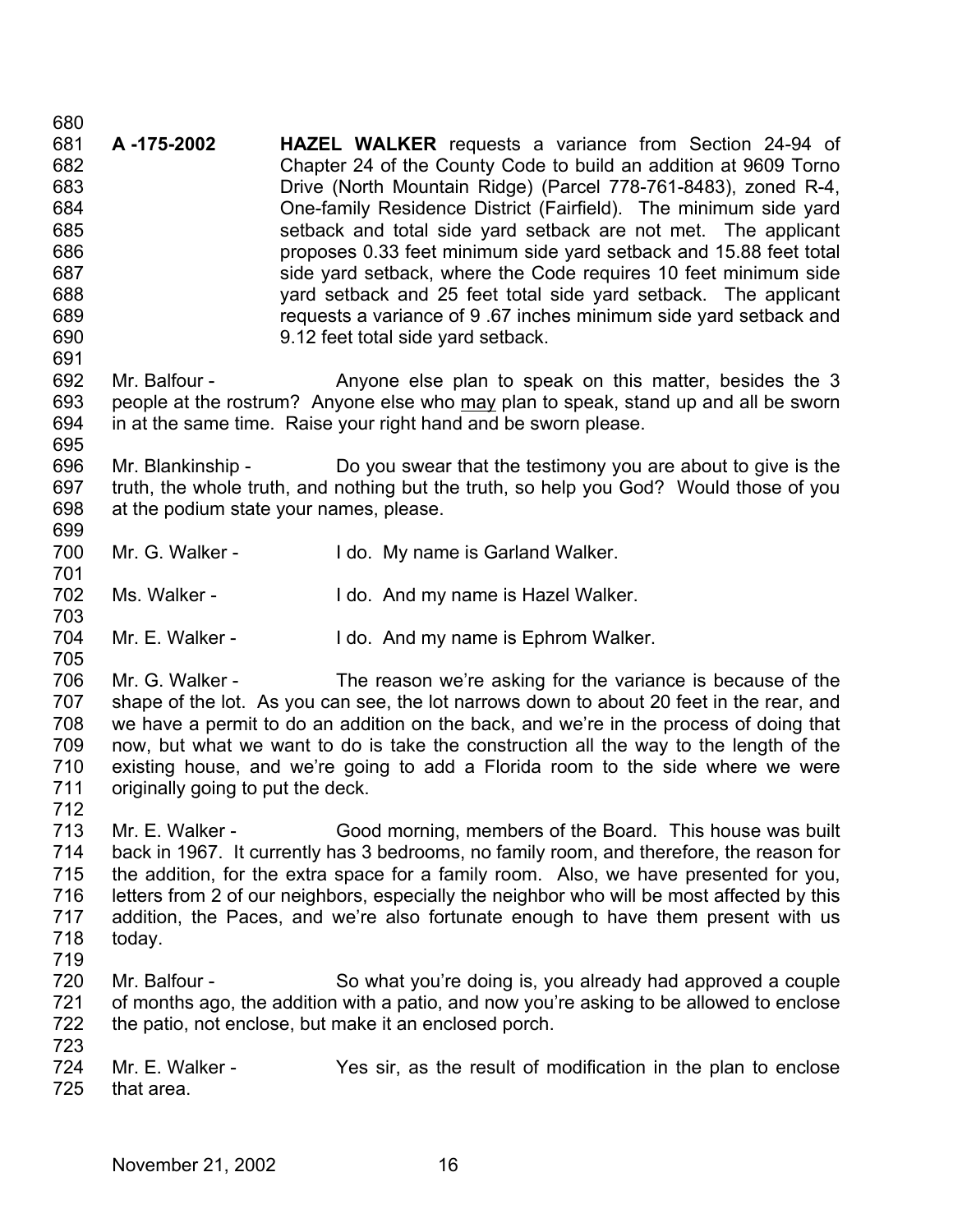Mr. Balfour - No additional ground space is going to be covered, it's just that you want to enclose the patio. Mr. F. Walker - Yes sir. Mr. Kirkland - Is the patio going to be a glass enclosure like a Florida room? Mr. E. Walker - Yes sir, sunroom, Florida room, on the side there. Mr. G. Walker - And the whole area would be brick, the same as the house. Mr. Wright - But this addition will go right back to your property line. It's about 9 inches off the property line? Mr. Balfour - There used to be a home behind you, but it's a lot of vacant space as well, I gather? Mr. E. Walker - Yes, it's quite a distance. Mr. Balfour - The Music of the back yard of the person at 8019, it appears. You've got a funny-shaped lot. Mr. G. Walker - At the time my mother purchased the home, she wasn't aware of the shape of the lot, and that's primarily the problem with the addition, the way that the lot slopes to the rear. Mr. G. Walker - We are adding quite a bit of living space, yes sir. Mr. McKinney - Mr. Secretary, isn't there a requirement by Fire to have an access around the building? Mr. Kirkland - Where that 4 inches is? Mr. Blankinship - I do not know. We sent copies of this to Fire, to request their review, and they didn't give us any comments that would be relevant to that. Mr. McKinney - Depends on who reviewed it too. Mr. Blankinship - I don't know that on a residence they would require to get all the way around; I think if they can get by one side. Mr. McKinney - Everything I've ever built, they've always required. You've got to be able to get all the way around the house.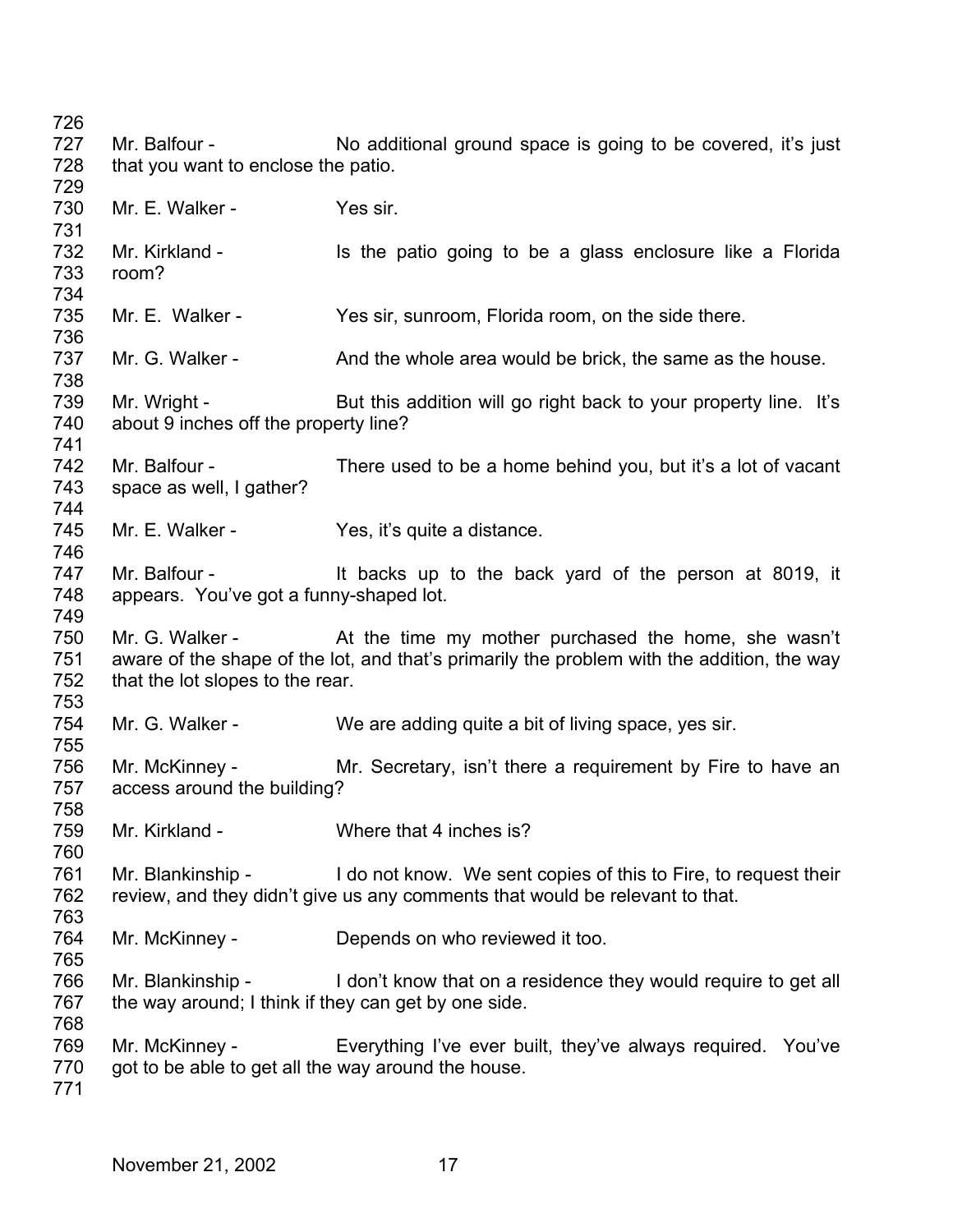772 773 774 775 776 777 778 779 780 781 782 783 784 785 786 787 788 789 790 791 792 793 794 795 796 797 798 799 800 801 802 803 804 805 806 807 808 809 810 811 812 813 814 815 816 817 Mr. Blankinship - It's certainly very unusual to have only 4 inches between them. Mr. McKinney - To the Walkers, to the right of your home on lot 4, what is right there at that corner, where this addition is proposed? Mr. E. Walker - There is nothing there; that's the back, side yard area for the house next door. There are no dwellings, just pure yard space there. Mr. Blankinship - Jim, would you go to the photo that's not looking straight at the addition. That shows you what it would look like to a fireman trying to get around that corner. Mr. Kirkland - You did say it's going to be brick construction? Mr. Balfour - Any other questions of the Walkers? The 2 on the other side who wanted to speak up, please. Mr. Blankinship - Would you each state your name please. Mr. Gibson - Good morning, I'm Arnold Gibson; I live directly across the street, and I have no objections at all. We've been neighbors for over 30 years. Mr. Blankinship - You would be 9612 or 9610? Mr. Gibson - 9612. Mr. Evans - Good morning. My name is Marion Evans, and I'm the property owner at 8101 Langley, which is just above Mr. Gibson's line right there, which is right across the street, and I don't oppose anything. Mr. Pace - **My name is Douglas Pace, and I live directly beside Mr.** Walker, 9607 Torno Drive, so I'm the neighbor on the right-hand side, so I'd be the one most affected by his additions. No problem to me; it's OK. Mr. Balfour - Anyone else to speak? Thank you. After an advertised public hearing and on a motion by Mr. McKinney, seconded by Mr. Wright, the Board **granted** application **A-175-2002** for a variance to build an addition at 9609 Torno Drive (North Mountain Ridge) (Parcel 778-761-8483). The Board granted the variance subject to the following conditions: 1. Only the addition shown on the plan filed with the application may be constructed pursuant to this approval. No substantial changes or additions to the layout may be made without the approval of the Board of Zoning Appeals. Any additional improvements shall comply with the applicable regulations of the County Code.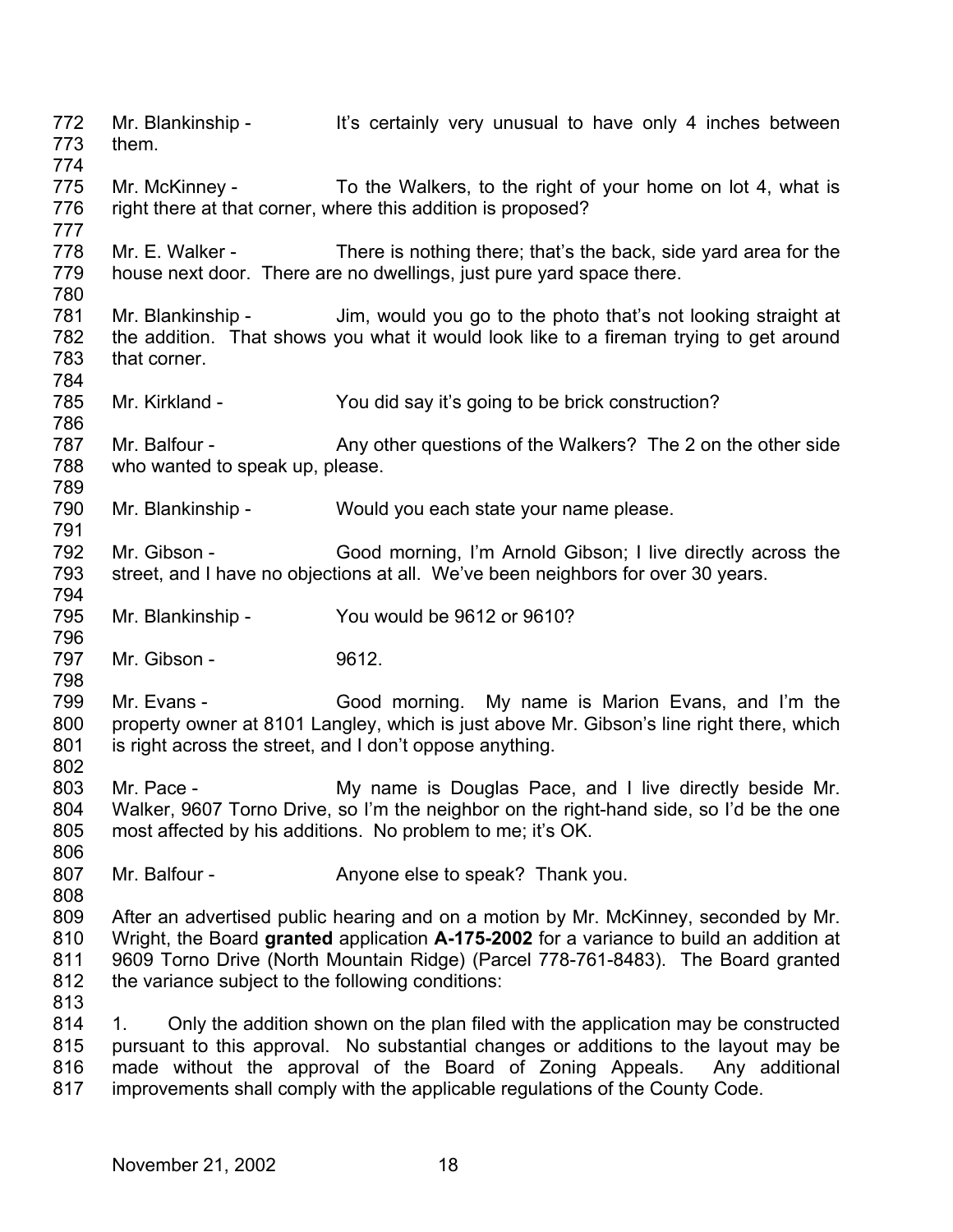818 819 820 821 822 823 824 825 826 827 828 829 830 831 832 833 834 835 836 837 838 839 840 841 842 843 844 845 846 847 848 849 850 851 852 853 854 855 856 857 858 859 860 861 862 863 2. The new construction shall match the existing dwelling as nearly as practical. 3. The addition shall be at least 3 feet from the property line. Affirmative: Balfour, Kirkland, McKinney, Nunnally, Wright 5 Negative: 0 Absent: 0 The Board granted this request, as it found from the evidence presented that, due to the unique circumstances of the subject property, strict application of the County Code would produce undue hardship not generally shared by other properties in the area, and authorizing this variance will neither cause a substantial detriment to adjacent property nor materially impair the purpose of the zoning regulations. **UP- 35-2002 SIMONS HAULING COMPANY** requests a conditional use permit pursuant to Section 24-116(c)(3) of Chapter 24 of the County Code to expand an existing landfill at 1820 Darbytown Road (Parcel 809- 707-1585), zoned M-2, General Industrial (Varina). Mr. Balfour - Any others to speak on this matter? Raise your right hand and be sworn please. Mr. Blankinship - Do you swear that the testimony you are about to give is the truth, the whole truth, and nothing but the truth, so help you God? Mr. Sperry - The Co. Bill Sperry – I'm with Draper Aden Associates, and I represent Simons Hauling. We would like to have this conditional use permit approved to expand the existing landfill on Darbytown Road. We're going to expand it into the area where she's indicating right now. That will be proposed cell # 3. This is an addition to some original cells that were once approved. We're going to add into this area. As far as the suggested conditions that are listed, we do have some comments on a couple of those. Mr. Blankinship - Let me interrupt you. Mr. Sperry called me a couple of days ago, and we worked out some substitute conditions, which I'll pass out. Go ahead. Mr. Sperry - We had talked about and decided to leave the same – it's on the third sentence, third line down, on section 2, "the land will be restored to a reasonably level and drainable condition." This is going to be a landfill; it will be a "mound," rather than "level" when it is completed, but it will be drainable. It will have erosion control measures built into the slopes. It will be at no more than a maximum of 3 to 1, as required by the Virginia Department of Environmental Quality. As a part of that, there will be berms erosion collection systems to bring the water down, to prevent the erosion of the eventual final cap.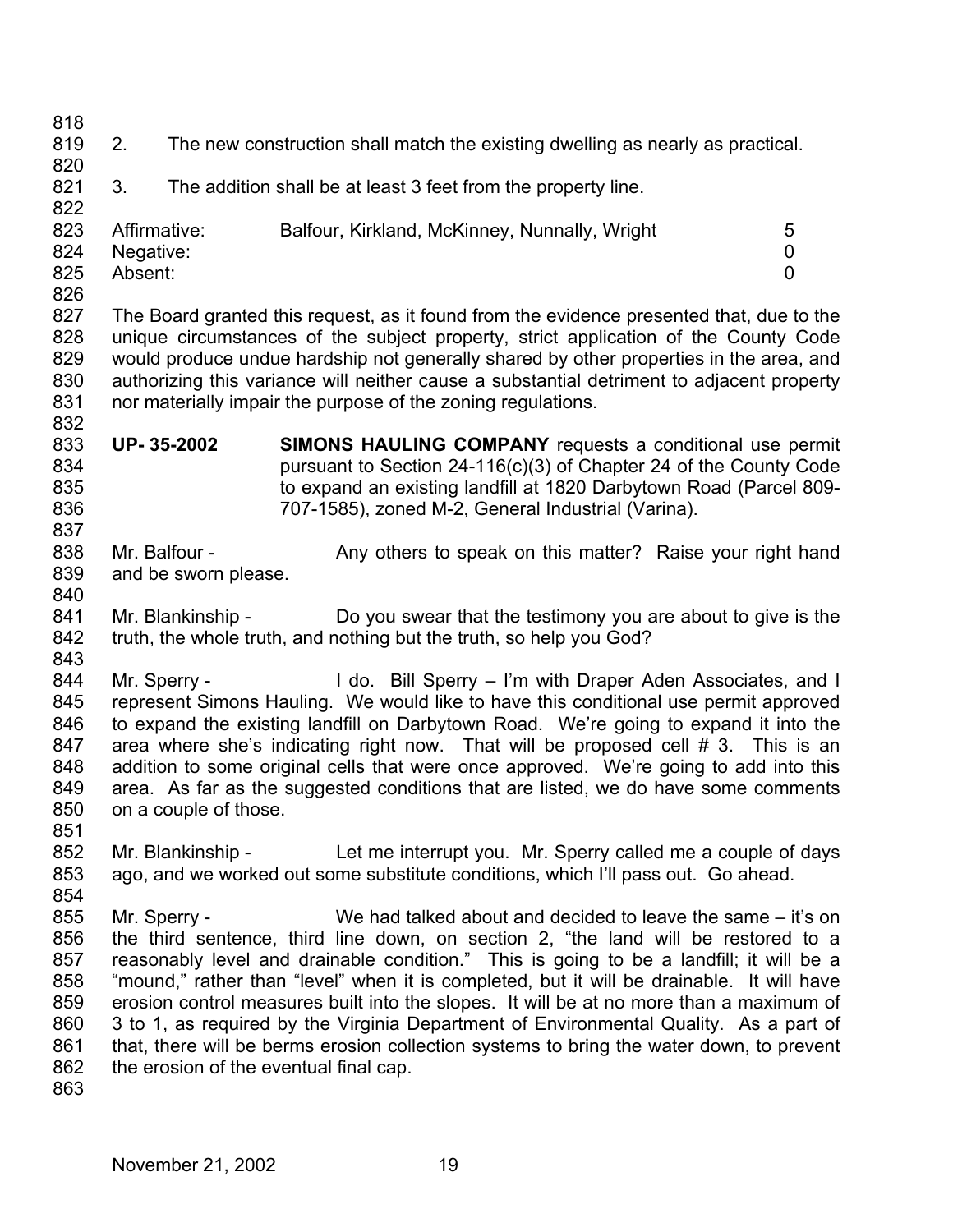If you go down to the  $6<sup>th</sup>$  line, the original sentence said, "In the event of termination, this permit shall be void, and work incident thereto shall cease." In the next sentence, we would like to add those two together and say, "In the event of termination, this permit shall be void, and work incident thereto shall cease, and within 180 days the applicant shall restore the land as provided for under the conditions of this use permit." That complies with the Department of Environmental Quality regulations for closure of a landfill facility. 864 865 866 867 868 869 870

872 873 874 875 876 If we go down to section 3, the last sentence, we would like to change that to say, "If this condition is not satisfied within 180 days of approval, the use permit shall be void." This is dealing with the submission and approval of the erosion control plan, which is an integral part of the permitting process with the Department.

- 877 878 879 880 Mr. Blankinship - That's usually 90 days, but they have some additional work to do with DEQ before they can submit the E&S plans to the County, so they need a little more time.
- 881 882 883 884 885 886 887 888 Mr. Sperry - The next to last condition, number 24, the original sentence said, "A progress report shall be submitted to the Board on December 1 of each year." We would like to change that to "March 31." This will comply with the reporting requirements for the Department of Environmental Quality for the amount of waste received, groundwater monitoring reports, and the various things that need to be done to comply with that regulation. This will allow all of the data that is given to the State to comply with the County, and vice versa.
- 889 890 891 892 893 Mr. Kirkland - Mr. Blankinship, I know on previous, this is a landfill, but on previous borrow situations, on number 20, we have put sometimes a monetary value in there, for wells for people who go dry in the area, or some sort of funding to help them out. Do you foresee any problems with this?
- 894 895 896 897 Mr. Blankinship - I don't. When you're mining, of course, you're getting down there and digging out, what constitutes the aquifer, so there's a lot of chance of disturbing people's wells. Here, DEQ requires monitoring wells, in addition to the double liner and everything else.
- 899 Mr. Kirkland - They're doing no excavating, they're just filling.
- 901 Mr. Blankinship - Right.

871

898

900

902

- 903 Mr. McKinney - Doesn't that come under a state ordinance?
- 905 906 907 908 Mr. Blankinship - Yes, it's all automatic; all we're adding here is if we have credible evidence that they've destroyed somebody's well, then the County can join with the State in action against them.
- 909 Mr. Sperry - The Yes sir, this site is surrounded by groundwater monitoring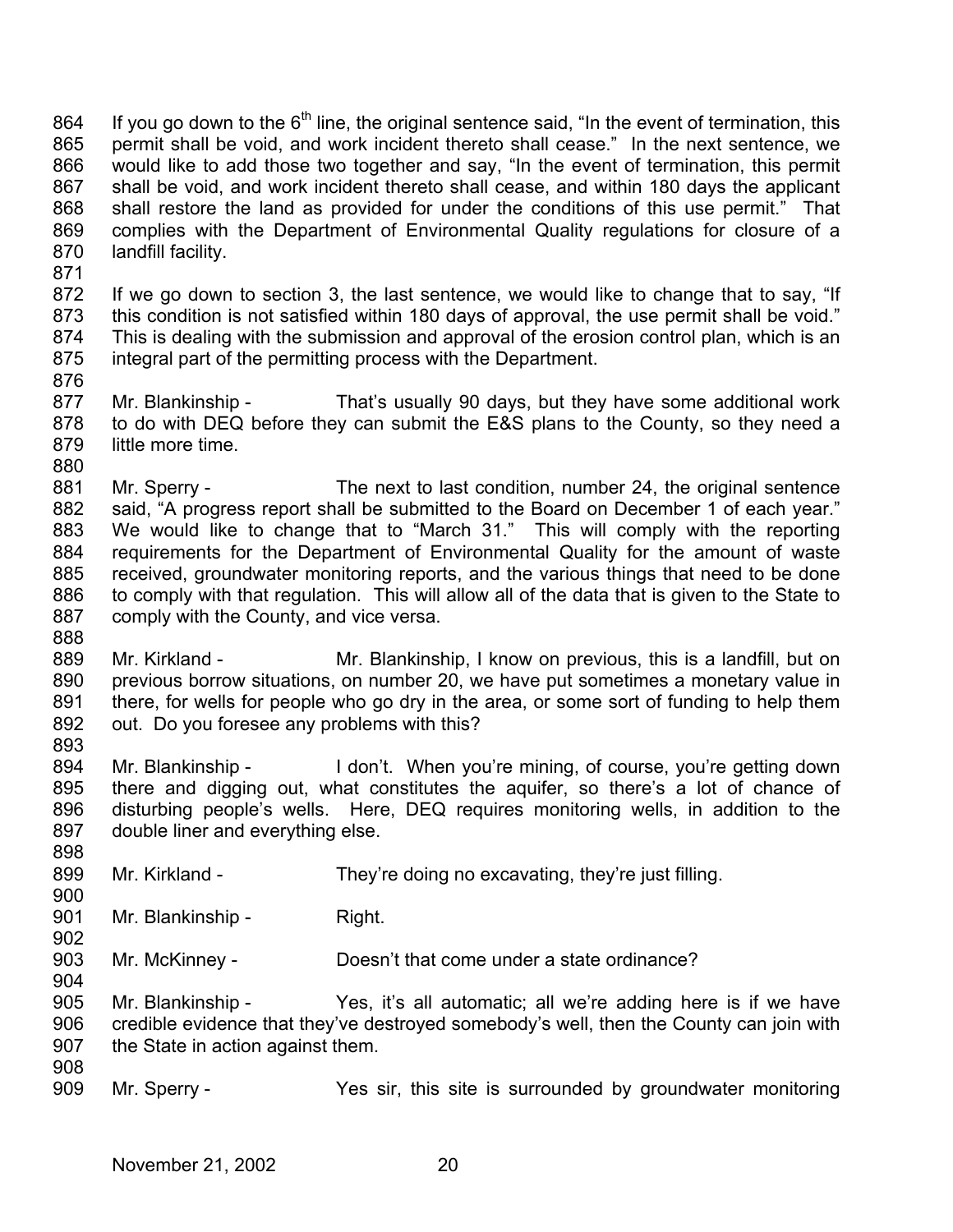910 911 912 913 914 915 916 917 918 919 920 921 922 923 wells, and as far as setting the grades for the bottom of the cell, we're required to stay a certain footage above the ground water. I would like to go back to number 2, and address the bond for \$11,000, guaranteeing that the land will be restored. We have a bond in place on this site now, for the previous permitted area, and in the picture there's a map of an actual plat – could you bring that up again please. That's it. The area designated by the heavy dashed lines on this, designate the cell areas. We're only disturbing 31.77 acres of property on this site, and of that, a certain portion of it has already been closed in accordance with DEQ standards. We've closed 6.9 acres of that parcel, and we don't feel like that should be covered by a bond, as it is completed, it's closed, we have a letter certifying complete closure. And of that 31.77, 6.9 is closed, leaving 24.87 acres. If we comply with the \$2,000 per acre, that would give a bond of \$49,740 for the landfill facility, and with the \$48,000 already in place, we would request that we add an additional \$1,740, or replace it with a bond for that amount.

924 925 926 927 Mr. McKinney - The Same vou saying that with this total tract of land, you have an existing bond on? And you also stated that some of it has been completed. Have you requested a refund or portion of your bond back from the County Attorney?

928 Mr. Sperry - Yes sir, there is an existing bond. Not yet, no sir.

930 931 932 933 934 Mr. McKinney - How is the County Attorney going to handle this if somebody goes in and says, "this is done, we want our money back," and we don't have a bond for this piece right here. I know you have a bond for the whole thing, but now you've changed the game a little bit.

935 Mr. Sperry - The bond on the original landfill did not include this area.

937 938 939 Mr. McKinney - Then why would you not want to put a bond on this area, if it didn't include this area?

940 941 Mr. Sperry - We do. We're not disturbing the entire parcel of land.

942 Mr. McKinney - From what I can see, you're disturbing  $5\frac{1}{2}$  acres at \$2,000.

944 945 Mr. Sperry - The Yes sir, the original bond covered the other parts of the landfill that were to be constructed at a later date.

947 948 949 Mr. McKinney - What I'm trying to get through my mind is, when the bond, or irrevocable Letter of Credit, or whatever, goes to the County Attorney to be returned, how is he going to distinguish between this and the rest of it?

951 952 953 954 Mr. Blankinship - The staff does not support that final request. We don't feel like that \$11,000 is an onerous amount for the company to put up, and we would just rather see the additional.

955 Mr. McKinney - Really, it's \$110 cost to you, at 1%, on irrevocable Letter of

929

936

943

946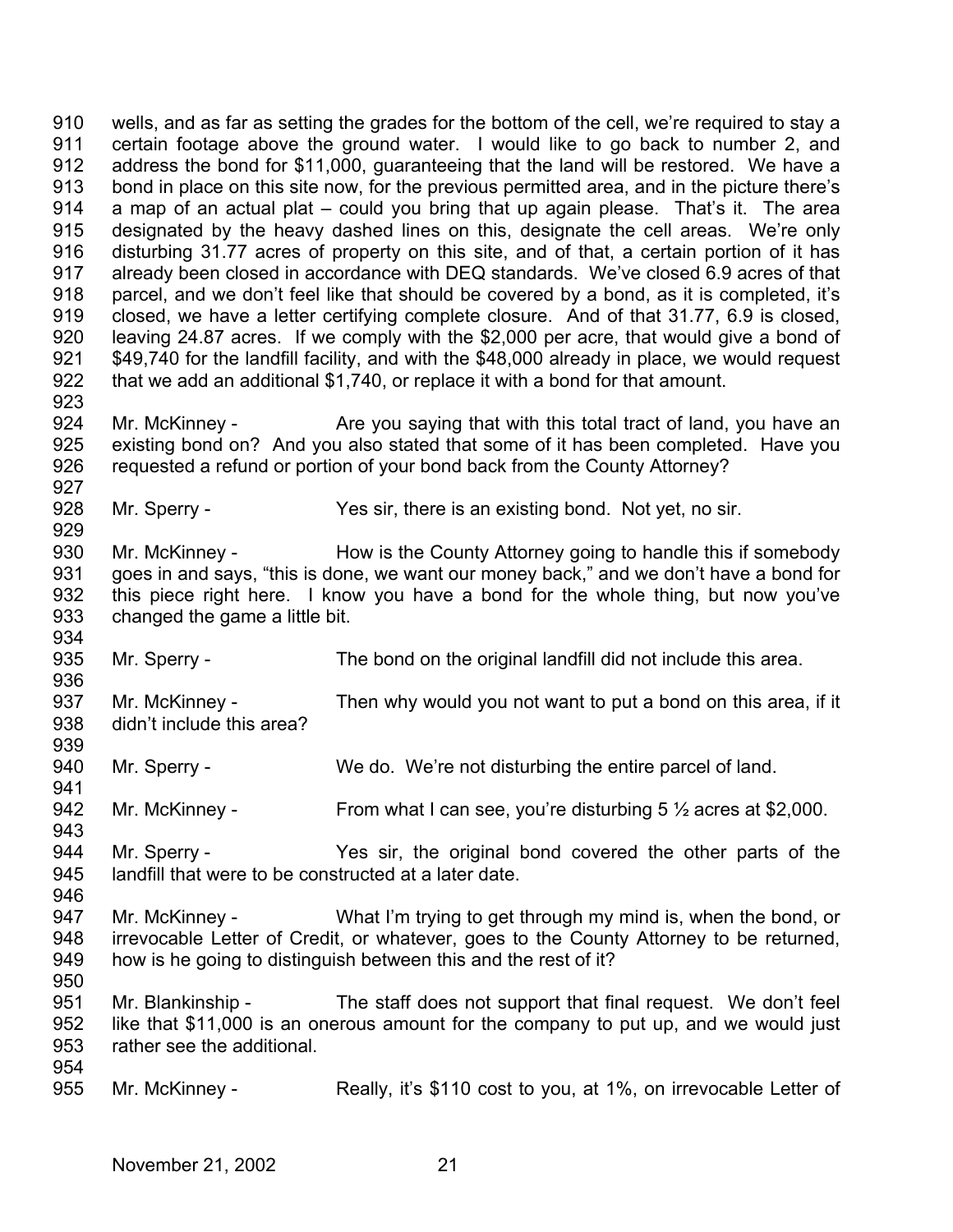956 957 958 959 960 961 962 963 964 965 966 967 968 969 970 971 972 973 974 975 976 977 978 979 980 981 982 983 984 985 986 987 988 989 990 991 992 993 994 995 996 997 998 999 1000 Credit. Mr. Blankinship - As you point out, there are procedures in place for them to draw down the bond as they complete the work. We would rather not combine that with this process of approval. Mr. McKinney - Am I not correct in saying that the cost to Simons would be \$110 for this \$11,000? Mr. Sperry - It's not going to be very great, but we already have the \$48,000. Mr. McKinney - But what I'm saying, the irrevocable Letter of Credit through your bank is 1%, which would be \$110. I don't think you can complain about that too much. Mr. Balfour - Any other questions of Board members? I gather you're asking us to make that change to which the County couldn't agree with you on, is that right? They agreed with you on the other 2 changes. Mr. Sperry - Think we agreed on the verbiage changes, but not the bond. Mr. Balfour - Any other questions? Thank you. Anyone else to speak on this case? After an advertised public hearing and on a motion by Mr. Nunnally, seconded by Mr. McKinney, the Board **granted** application **UP-35-2002** for a conditional use permit to expand an existing landfill at 1820 Darbytown Road (Parcel 809-707-1585). The Board granted the variance subject to the following conditions: 1. This use permit is subject to all requirements of the County Code. 2. Before beginning any work, the applicant shall provide a financial guaranty in an amount of \$2,000 per acre for each acre of land to be disturbed, for a total of \$11,000, guaranteeing that the land will be restored in accordance with Virginia Department of Environmental Quality regulations. This permit does not become valid until the financial guaranty has been approved by the County Attorney. The financial guaranty may provide for termination after 90 days notice in writing to the County. In the event of termination, this permit shall be void, and work incident thereto shall cease, and within the next 180 days the applicant shall restore the land as provided for under the conditions of this use permit. Termination of such financial guaranty shall not relieve the applicant from its obligation to indemnify the County of Henrico for any breach of the conditions of this use permit. If this condition is not satisfied within 90 days of approval, the use permit shall be void.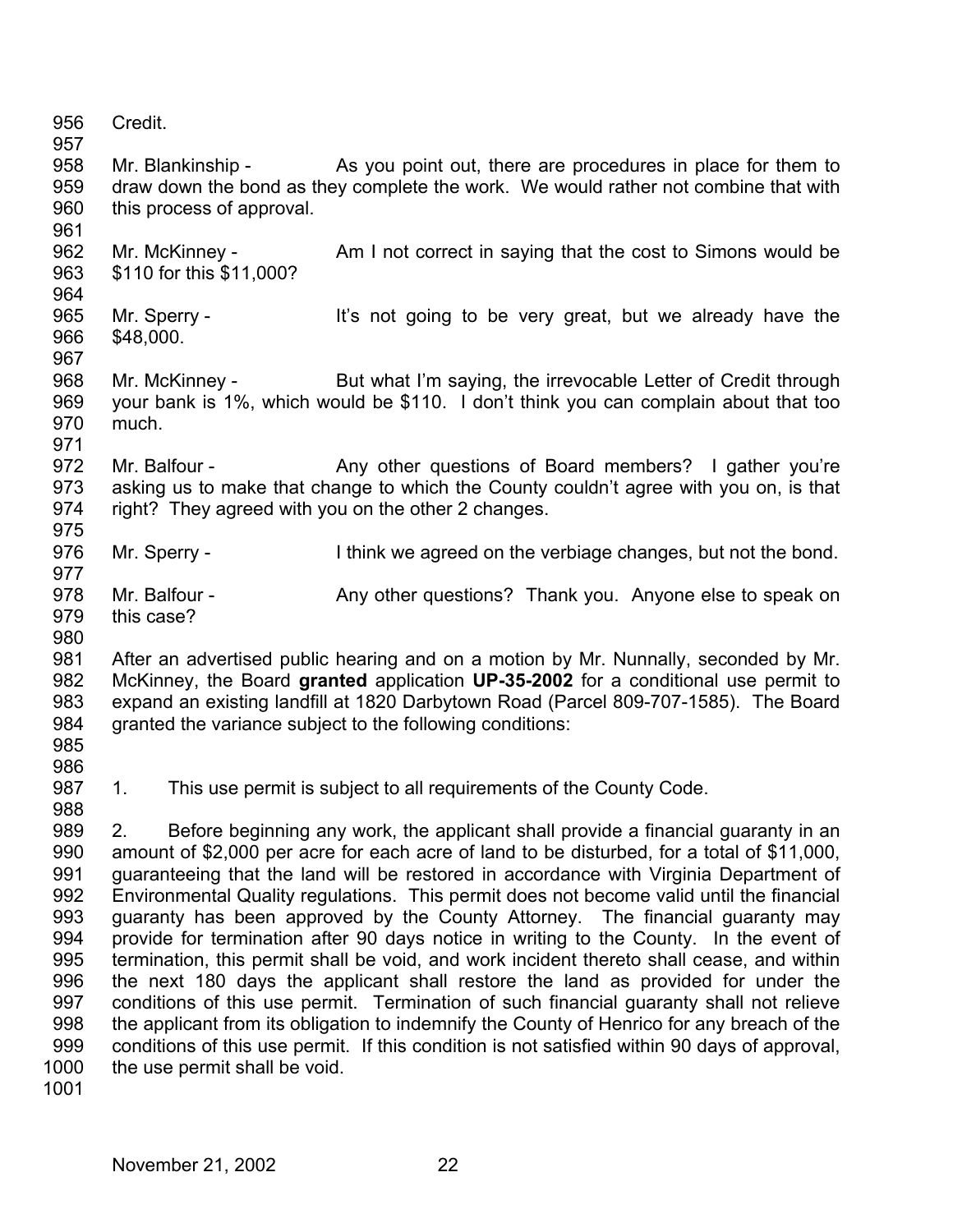1002 1003 1004 1005 1006 1007 1008 1009 1010 3. Before beginning any work, the applicant shall submit erosion control plans to the Department of Public Works for review and approval. Throughout the life of the operation, the applicant shall continuously satisfy the Department of Public Works that erosion control procedures are properly maintained, and shall furnish plans and bonds that the department deems necessary. The applicant shall provide certification from a licensed professional engineer that the landfill facilities and sediment control structures meet the approved design criteria as set forth by the State. If this condition is not satisfied within 180 days of approval, the use permit shall be void.

1011 1012 1013 1014 4. Before beginning any work, the applicant shall obtain a permit from the Virginia Department of Environmental Quality. If this condition is not satisfied within one year of approval, the use permit shall be void.

1015 1016 1017 1018 5. In the event that the Board's approval of this use permit is appealed, all conditions requiring action within 90 days will be deemed satisfied if the required actions are taken within 90 days of final action on the appeal.

1019 1020 1021 1022 1023 6. The applicant shall comply with the Chesapeake Bay Preservation Act and all state and local regulations administered under such act applicable to the property, and shall furnish to the Planning Office copies of all reports required by such act or regulations.

1024 1025 1026 7. Hours of operation shall be from 7:00 a.m. to 6:00 p.m. when Daylight Savings Time is in effect, and from 7:00 a.m. to 5:00 p.m. at all other times.

1027 1028 1029 8. No operations of any kind are to be conducted at the site on Sundays or national holidays.

1030 1031 1032 9. All means of access to the property shall be from the established entrance onto Darbytown Road.

1033 1034 1035 1036 10. The applicant shall erect and maintain gates at all entrances to the property. These gates shall be locked at all times, except when authorized representatives of the applicant are on the property.

1037 1038 1039 1040 11. The applicant shall post and maintain a sign at the entrance to the site stating the name of the operator, the use permit number, the DEQ license number, and the telephone number of the operator. The sign shall be 12 square feet in area and the letters shall be three inches high.

1041

1042 1043 1044 1045 1046 12. The applicant shall post and maintain "No Trespassing" signs every 250 feet along the perimeter of the property. The letters shall be three inches high. The applicant shall furnish the Chief of Police a letter authorizing the Division of Police to enforce the "No Trespassing" regulations, and agreeing to send a representative to testify in court as required or requested by the Division of Police.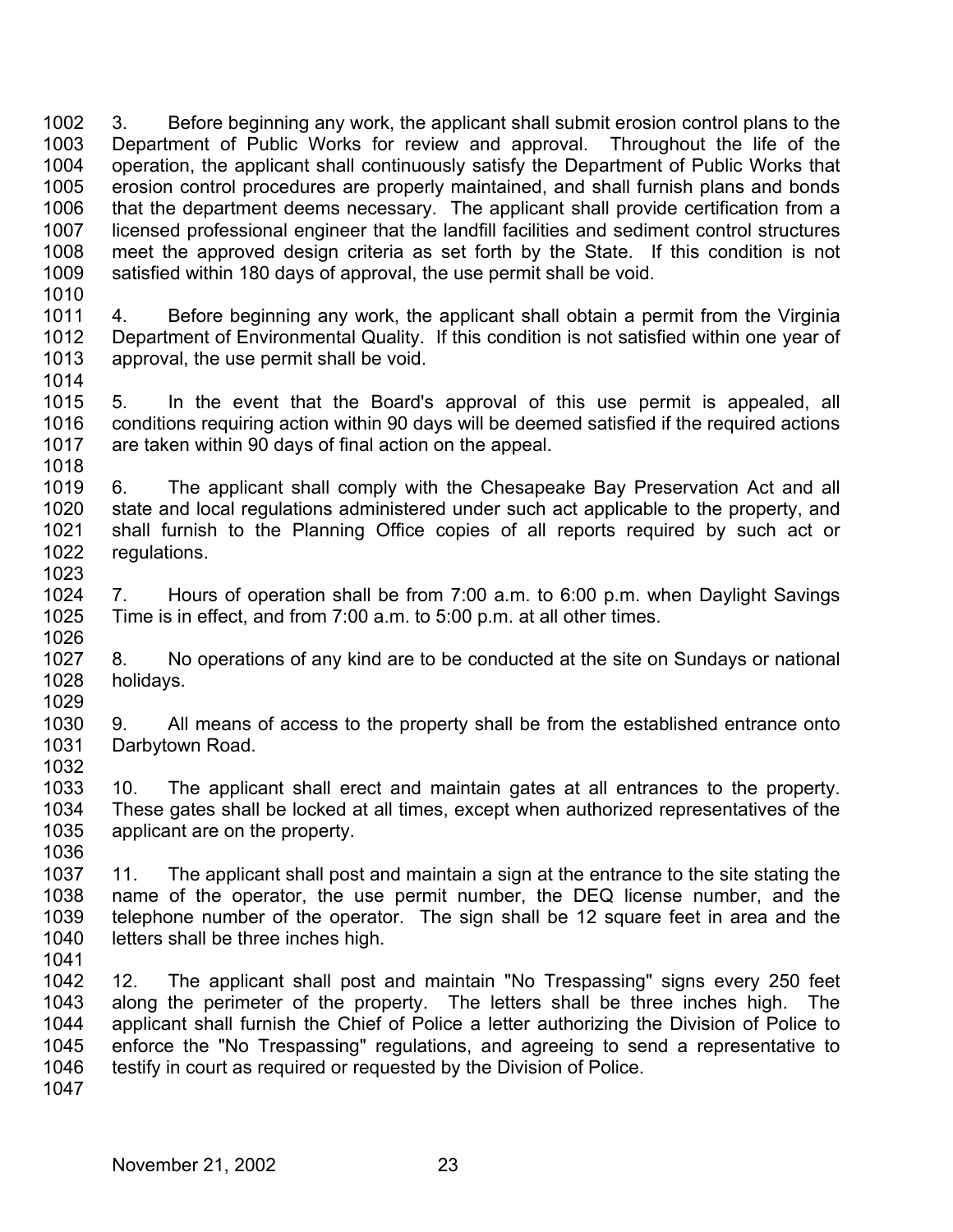- 1048 1049 1050 1051 13. Standard "Truck Entering Highway" signs shall be erected on Darbytown Road on each side of the entrances to the property. These signs will be placed by the County, at the applicant's expense.
- 1052 1053 1054 14. The applicant shall post and maintain a standard stop sign at the entrance to Darbytown Road.
- 1055 1056 1057 1058 15. The applicant shall provide a flagman to control traffic from the site onto the public road, with the flagman yielding the right of way to the public road traffic at all times. This flagman will be required whenever the Division of Police deems necessary.
- 1059 1060 1061 1062 16. All roads used in connection with this use permit shall be effectively treated with calcium chloride or other wetting agents to eliminate any dust nuisance.
- 1063 1064 1065 17. The operation shall be so scheduled that trucks will travel at regular intervals and not in groups of three or more.
- 1066 1067 1068 18. The applicant shall maintain the property, fences, and roads in a safe and secure condition indefinitely, or convert the property to some other safe use.
- 1069 1070 1071 1072 1073 19. If, in the course of its preliminary investigation or operations, the applicant discovers evidence of cultural or historical resources, or an endangered species, or a significant habitat, it shall notify appropriate authorities and provide them with an opportunity to investigate the site. The applicant shall report the results of any such investigation to the Planning Office.
- 1074
- 1075 1076 1077 1078 1079 20. If water wells located on surrounding properties are adversely affected, and the landfill operations on this site are suspected as the cause, the effected property owners may present to the Board evidence that the landfill operation is a contributing factor. After a hearing by the Board, this use permit may be revoked or suspended, and the operator may be required to correct the problem.
- 1080
- 1081 1082 1083 1084 1085 1086 21. The landfill shall only accept material originating in Virginia, hauled by the applicant and other contract haulers licensed by the Commonwealth of Virginia. The material to be deposited on the site shall be limited to construction, demolition and landclearing debris, such as stone, bricks, tile, sand, gravel, soil, asphalt, concrete and like materials, and shall not include any hazardous materials as defined by the Virginia Hazardous Waste Management Regulations.
- 1087

1088 1089 1090 1091 1092 22. A superintendent, who shall be personally familiar with all the terms and conditions of Section 24-103 of Chapter 24 of the County Code, as well as the terms and conditions of this use permit, shall be present at the beginning and conclusion of operations each work day to see that all the conditions of the Code and this use permit are observed.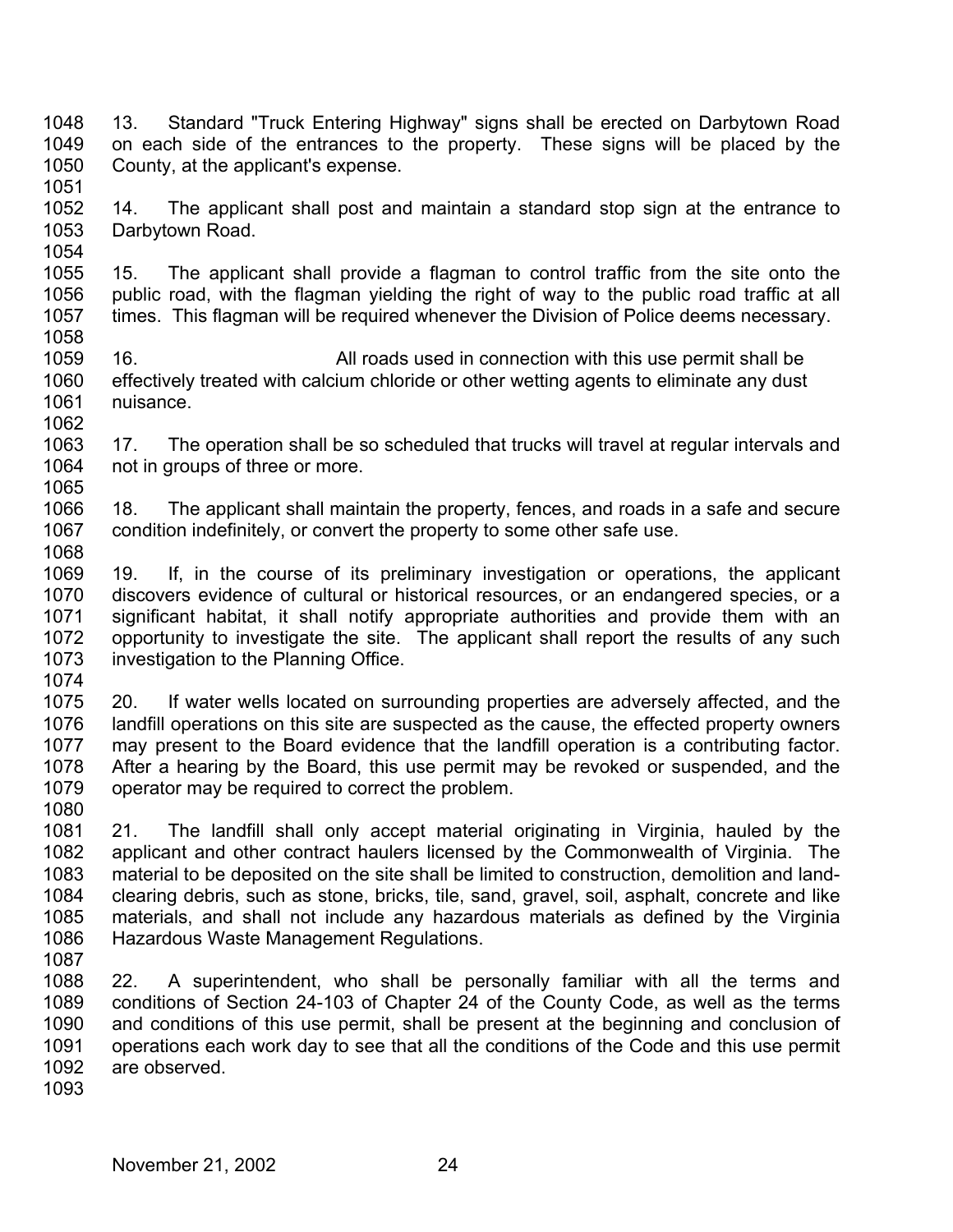1094 1095 1096 1097 1098 1099 1100 1101 1102 1103 1104 1105 1106 1107 1108 1109 1110 1111 1112 1113 1114 1115 1116 1117 1118 1119 1120 1121 1122 1123 1124 1125 1126 1127 1128 1129 1130 1131 1132 1133 1134 1135 1136 1137 1138 1139 23. Each day the applicant shall monitor and clean up any trash, dust or mud along Darbytown Road within 2,000 feet of the entrance to the site. 24. A progress report shall be submitted to the Board on March 31 of each year. 25. Failure to comply with any of the foregoing conditions shall automatically void this permit. Affirmative: Balfour, Kirkland, McKinney, Nunnally, Wright 5 Negative: 0 Absent: 0 The Board granted the request because it found the proposed use will be in substantial accordance with the general purpose and objectives of Chapter 24 of the County Code. **UP- 36-2002 RYAN HOMES WEST** requests a temporary conditional use permit pursuant to Section 24-116(c)(1) of Chapter 24 of the County Code to install a temporary sales trailer at 1195 Virginia Center Parkway (Magnolia Pointe) (Parcel 782-767-6816), zoned RTHC, Residential Townhouse District (Conditional) (Brookland). Mr. Balfour - Any others to speak on this matter? Raise your right hand and be sworn please. Mr. Blankinship - Do you swear that the testimony you are about to give is the truth, the whole truth, and nothing but the truth, so help you God? Mr. Meintzer - I do. Kenneth Meintzer. Good morning. I'm here on behalf of the applicant, Ryan Homes, to request a conditional use permit for a temporary sales trailer at our new Magnolia Point development. It's going to be a brand new 40 by 12 trailer, fully landscaped, all the parking amenity will be in, lighted. It will look very attractive, very similar to the other projects that I've been before you requesting. If you've seen those, you know they look very nice. It will be truly temporary; I think we've requested through to June. I would be surprised if it was there that long. The model should be under construction fairly soon. Mr. Kirkland - Have you read all the conditions for this case? Mr. Meintzer - Yes sir, I did. We have no problems with those. We actually worked with the staff to re-site the trailer to a different location that was more suitable for them. Mr. Balfour - The Any questions by members of the Board? After an advertised public hearing and on a motion by Mr. Kirkland, seconded by Mr. Nunnally, the Board **granted** application **UP-36-2002** for a temporary conditional use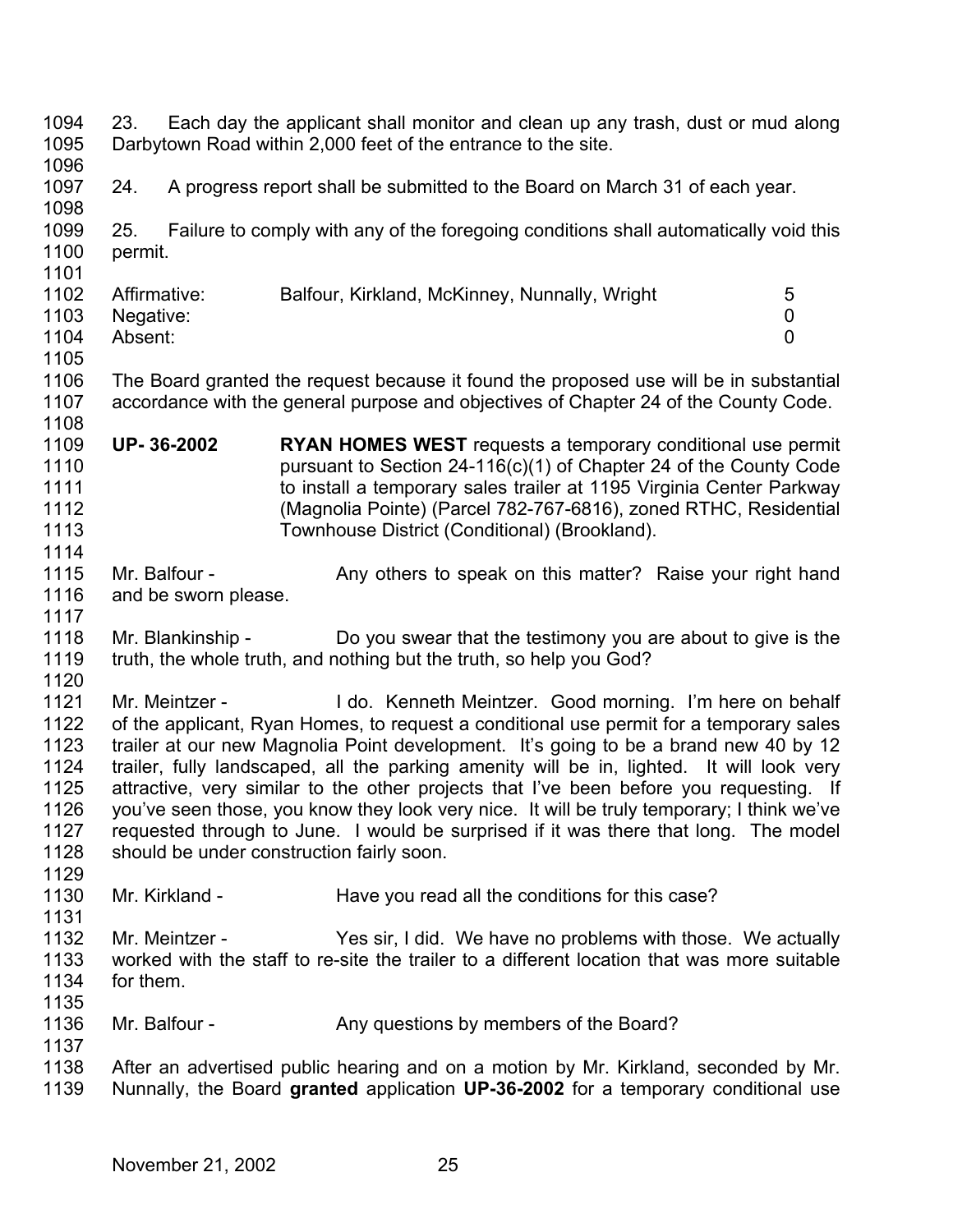1140 1141 1142 1143 1144 1145 1146 1147 1148 1149 1150 1151 1152 1153 1154 1155 1156 1157 1158 1159 1160 1161 1162 1163 1164 1165 1166 1167 1168 1169 1170 1171 1172 1173 1174 1175 1176 1177 1178 1179 1180 1181 1182 1183 1184 1185 permit to install a temporary sales trailer at 1195 Virginia Center Parkway (Magnolia Pointe) (Parcel 782-767-6816)). The Board granted the variance subject to the following conditions: 1. This approval is for a temporary office trailer that will be removed from the site by June 30, 2003. 2. The applicant will submit a landscape plan for Planning Office review with the building permit for review. 3. There shall be 5 off site parking spaces provided for customer parking at the site of the office trailer. 4. The trailer shall be served by a sanitary system approved by the Health Department at the time of building permit. 5. The hours of operation for the sales trailer shall be from 10 am to 8 pm. daily. Affirmative: Balfour, Kirkland, McKinney, Nunnally, Wright 5 Negative: 0 Absent: 0 The Board granted the request because it found the proposed use will be in substantial accordance with the general purpose and objectives of Chapter 24 of the County Code. **A -176-2002 WEST BROAD VOLKSWAGEN** requests a variance from Section 24-104(l)(3) of Chapter 24 of the County Code to install a second detached sign at 9001 West Broad Street (Parcel 758-755-5863), zoned B-3C, Business District (Conditional) (Three Chopt). The maximum number of signs is not met. The applicant proposes a second detached sign, where the Code allows only one detached sign. The applicant requests a variance to allow two detached signs. Mr. Balfour - Any others to speak on this matter? Raise your right hand and be sworn please. Mr. Blankinship - Do you swear that the testimony you are about to give is the truth, the whole truth, and nothing but the truth, so help you God? Mr. Moore - The My name is Glenn Moore. I'm an attorney; I'm appearing today on behalf of West Broad Audi Volkswagen Automobile dealership in connection with this request to allow a second free-standing sign. You will recall that I was here just about a year ago, making a very similar request. In October 2001 this Board did approve a 2 variances, one, to allow a second free-standing sign at this site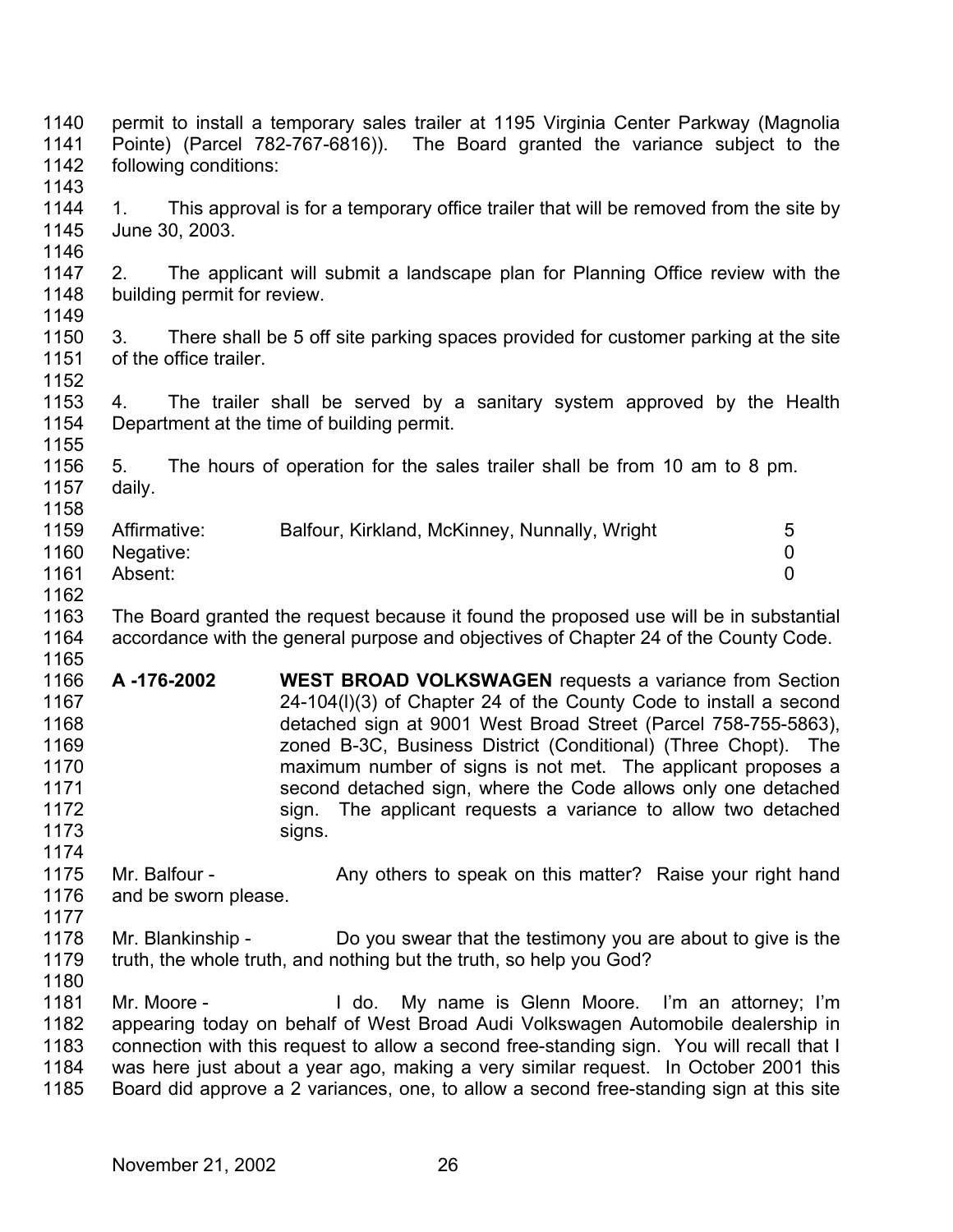1186 1187 1188 1189 1190 1191 1192 1193 1194 1195 1196 1197 1198 1199 1200 1201 1202 1203 1204 1205 1206 1207 1208 1209 1210 1211 1212 to allow identification of a body shop at the rear. If you look at the site plan on the screen before you, the building further from Broad Street, is where the body shop is located, and I think you can see from that site plan that it would be very difficult to see that building from Broad Street, given the fact that the dealership sales building is in front of it, and the topography is such that it is lower, you cannot see it from Broad Street. That was one of the reasons I'm sure that the Board approved that request last year. The second aspect of the request last year allowed the applicant to exceed the maximum square footage for free-standing signs, which is 150 square feet in the B-3 zoning district, to allow a maximum of 180 square feet. One of the conditions of that approval was that a particular sign be the second sign that would be installed. What happened was that my client, Larry Page, who is one of the owners of the dealership, in talking to a Volkswagen representative prior to installing the sign, showed him the sign and said, "you can't put that sign up." We didn't realize, and this is something that I apologize on behalf of my client, we knew that we could not put the collision center information on the Volkswagen Audi sign. We didn't know that we had to get their approval on the second sign that we were going to put up. So once the representative of the dealership said, "you can't put that sign up," we would then work with the representatives of Volkswagen to come up with a sign that they would approve. That's in your package – it's got "VW" on it, and beneath it, it's got "Collision Center," and that's all they will approve for the second free-standing sign. The result of that, however, is probably favorable for the County in one respect, and that is that instead of the 60 square foot sign that you see there that you approved last year, this sign is only 33 square feet. Consequently, when you combine the new sign that has been installed to identify the dealership, and I think that was included in the package as well, the square footage of that sign with the square footage of the "Collision Center" sign, it's less than 150 square feet. We no longer need the variance for to exceed 150 square feet, just for the second sign, and specifically just for this particular second sign.

1213

1216

1219

1222

1214 1215 Mr. Balfour - Is that going to go on a separate post, or is that going to go beneath the other?

1217 1218 Mr. Moore - It has to go on a separate post; if it were going to go on the same post, we wouldn't be here.

1220 1221 Mr. Balfour - I know, why couldn't you just put "Collision Center" right underneath?

- 1223 1224 1225 1226 1227 1228 1229 1230 Mr. Moore - **Maybe they ought to hire you to talk to Volkswagen, Mr.** Balfour. They won't allow it; that's their policy. It seems a little silly to me as well, but we ask your indulgence. I think you saw the need to provide some signage last year for the Collision Center, and now with the variance only really relating to the second sign and not increasing the amount of square footage, I think it's really a less obtrusive request, if you want to look at it in that respect. Again, I'm sorry to be back before you, bothering you about this again, but I would hope that you'd allow us to substitute this sign for the one that was approved last year.
- 1231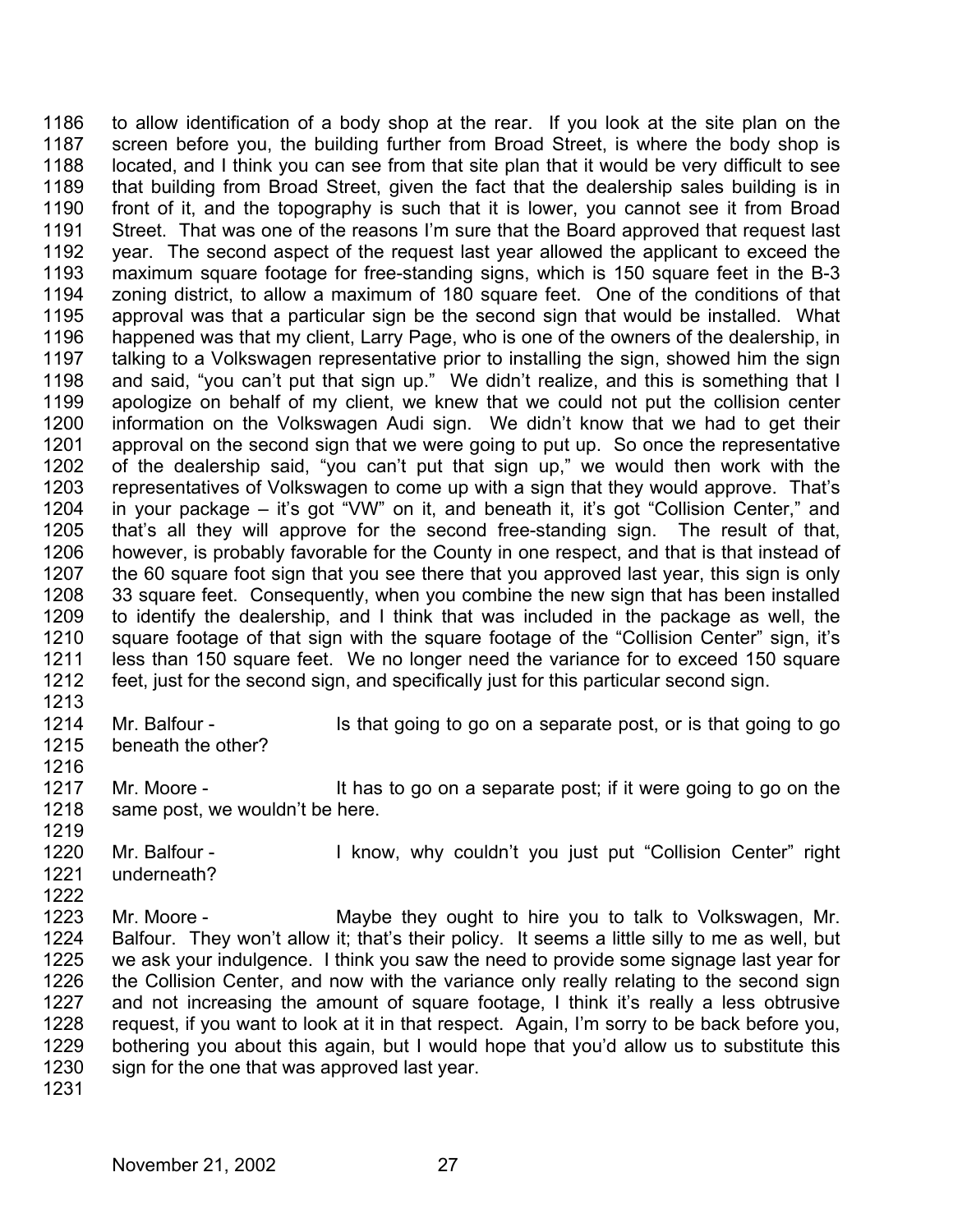1232 1233 1234 1235 1236 1237 1238 1239 1240 1241 1242 1243 1244 1245 1246 1247 1248 1249 1250 1251 1252 1253 1254 1255 1256 1257 1258 1259 1260 1261 1262 1263 1264 1265 1266 1267 1268 1269 1270 1271 1272 1273 1274 1275 1276 1277 Mr. Wright - What you're asking us to do, Mr. Moore, is just to replace the sign we've already approved, with this sign, which is a smaller sign. Mr. Moore - Yes, that's correct, Mr. Wright. Mr. McKinney - Mr. Moore, is this sign to be lighted? Mr. Moore - No, it won't be lighted. Is the one out there now lighted? Mr. McKinney - I don't know; it's your client. Mr. Moore - The Muslim Health isn't internally lit. Mr. McKinney - Will you have floodlights shining up on it? Mr. Moore - I would say that it would be lit; however the one that's out there now I just don't know if that's lit. I'm guessing that it is; it's on Broad Street. Mr. Balfour - Any other questions? Mr. Blankinship - I have one. What size was the sign that was there 2 years ago? Mr. Moore - Thave a picture of that, and it was over 400 square feet. That's gone now. Mr. Blankinship - This is less intrusive. Mr. Balfour - Any other questions? Thank you sir. After an advertised public hearing and on a motion by Mr. Wright, seconded by Mr. Kirkland, the Board **granted** application **A-176-2002** for a variance to install a second detached sign at 9001 West Broad Street (Parcel 758-755-5863). The Board granted the variance subject to the following condition: 1. Only the sign shown on the plan filed with the application may be constructed pursuant to this approval. No substantial changes or additions to the layout may be made without the approval of the Board of Zoning Appeals. Any additional improvements shall comply with the applicable regulations of the County Code. Affirmative: Balfour, Kirkland, McKinney, Nunnally, Wright 5 Negative: 0 Absent: 0 The Board granted this request, as it found from the evidence presented that, due to the unique circumstances of the subject property, strict application of the County Code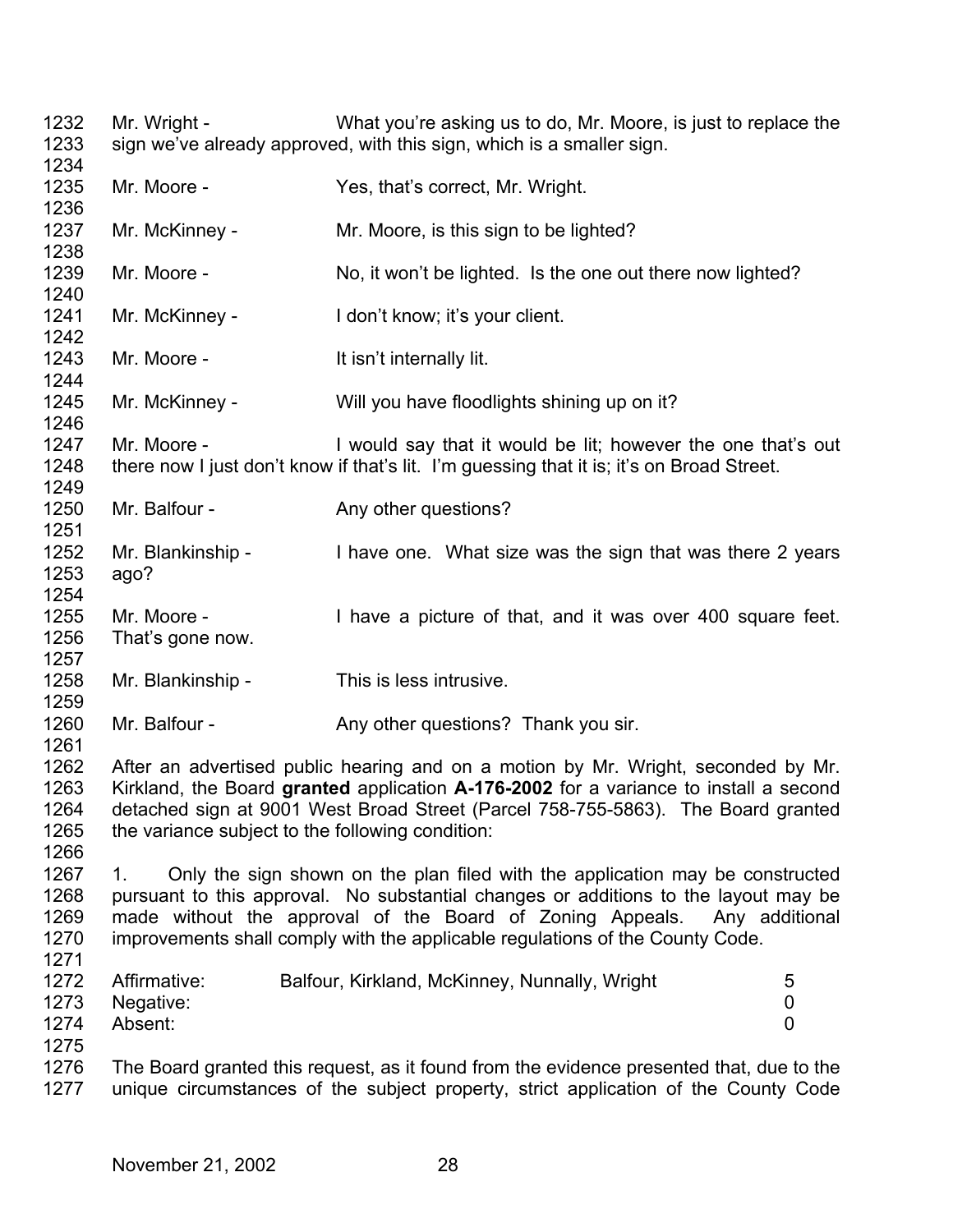1278 1279 1280 1281 would produce undue hardship not generally shared by other properties in the area, and authorizing this variance will neither cause a substantial detriment to adjacent property nor materially impair the purpose of the zoning regulations.

1282 1283 1284 1285 1286 1287 1288 1289 **A -177-2002 JOE AND SHELIA FOLLEY** request a variance from Section 24-94 of Chapter 24 of the County Code to build an addition at 10915 Newlands Court (Deep Run Manor) (Parcel 747-756-2399), zoned R-3, One-family Residence District (Three Chopt). The rear yard setback is not met. The applicants propose 40 feet rear yard setback, where the Code requires 33 feet rear yard setback. The applicants request a variance of 7 feet rear yard setback.

1290 1291 1292 Mr. Balfour - Any others to speak on this matter? Raise your right hand and be sworn please.

1293 1294 1295 Mr. Blankinship - Do you swear that the testimony you are about to give is the truth, the whole truth, and nothing but the truth, so help you God?

1296 1297 1298 1299 Ms. Barfield - I do. My name's Joan Barfield; I'm here representing George Brothers Construction, who will be building the addition, and the property owner. We're requesting that you give us a variance of 7 feet at the rear yard setback.

1300 Mr. Nunnally - What do you propose to build?

1302 1303 1304 Ms. Barfield - They're building an addition on the back for an additional family room.

1305 Mr. Nunnally - What size is it?

1301

1306

1308

1310

1316

1318

1307 Ms. Barfield - I apologize; he didn't give me all this information.

1309 Mr. Balfour - Looks like 28' by 20'.

1311 1312 1313 1314 Mr. Nunnally - Ms. Barfield, would you describe the shape of your lot; it seems to be causing your problem here. Looks like it's an odd-shaped lot. This is located to the rear of your property.

1315 Mr. Balfour - That's a big building; what's that building behind it?

1317 Mr. McKinney - Deep Run Baptist Church.

1319 1320 1321 Mr. Nunnally - Looks like directly behind your property is pretty open space. Is that a parking lot for the church do you think, or do you know?

1322 1323 Mr. McKinney - You mean they sent you down here, Ms. Barfield, and didn't let you look at he site?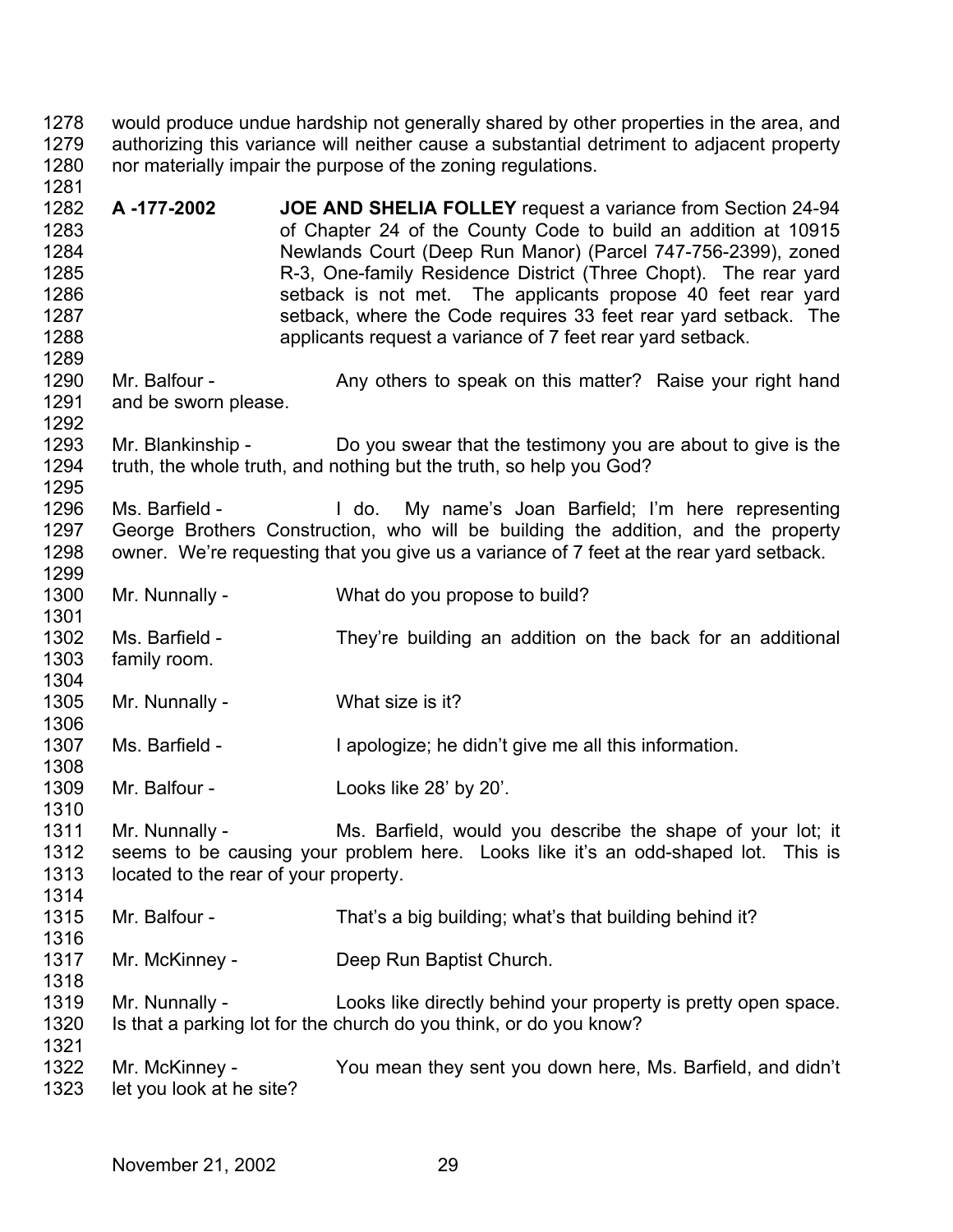| 1324         |                              |  |                                                                                      |                  |
|--------------|------------------------------|--|--------------------------------------------------------------------------------------|------------------|
| 1325         | Ms. Barfield -               |  | Exactly.                                                                             |                  |
| 1326         |                              |  |                                                                                      |                  |
| 1327         | Mr. Blankinship -            |  | They probably told you at 8:15 to be here at 9.                                      |                  |
| 1328         |                              |  |                                                                                      |                  |
| 1329<br>1330 | Ms. Barfield -               |  | No, it was last night.                                                               |                  |
| 1331         | Mr. Wright -                 |  | What type of construction will it be? Can you tell us anything                       |                  |
| 1332         | about that?                  |  |                                                                                      |                  |
| 1333         |                              |  |                                                                                      |                  |
| 1334         | Ms. Barfield -               |  | All they told me was that it was an addition on the back, and                        |                  |
| 1335         | I was to request a variance. |  |                                                                                      |                  |
| 1336         |                              |  |                                                                                      |                  |
| 1337         | Mr. Wright -                 |  | Is it going to be the same type of construction as the house?                        |                  |
| 1338         |                              |  |                                                                                      |                  |
| 1339         | Ms. Barfield -               |  | Yes it is.                                                                           |                  |
| 1340         |                              |  |                                                                                      |                  |
| 1341         | Mr. McKinney -               |  | We probably should make that a condition.                                            |                  |
| 1342         |                              |  |                                                                                      |                  |
| 1343<br>1344 | Mr. Blankinship -            |  | I believe we did.                                                                    |                  |
| 1345         | Mr. Wright -                 |  | It does say that, it says it shall match the existing dwelling.                      |                  |
| 1346         |                              |  |                                                                                      |                  |
| 1347         | Mr. Balfour -                |  | It's going to be beside the swimming pool, it looks like. Any                        |                  |
| 1348         | other questions? Thank you.  |  |                                                                                      |                  |
| 1349         |                              |  |                                                                                      |                  |
| 1350         |                              |  | Upon a motion by Mr. Wright, seconded by Mr. McKinney, the Board deferred            |                  |
| 1351         |                              |  | application A-177-2002 for a variance to build an addition at 10915 Newlands Court   |                  |
| 1352         |                              |  | (Deep Run Manor) (Parcel 747-756-2399). Because there was no one at the hearing      |                  |
| 1353         |                              |  | with knowledge of the case to present it and answer questions, the case was deferred |                  |
| 1354         |                              |  | for 30 days, from the November 21, 2002, until the December 19, 2002, meeting.       |                  |
| 1355         |                              |  |                                                                                      |                  |
| 1356         | Affirmative:                 |  | Balfour, Kirkland, McKinney, Nunnally, Wright                                        | 5                |
| 1357         | Negative:                    |  |                                                                                      | $\boldsymbol{0}$ |
| 1358         | Absent:                      |  |                                                                                      | $\overline{0}$   |
| 1359<br>1360 | A-178-2002                   |  | <b>DANNY W. AND DEBORAH B. PRIVETT</b> request a variance from                       |                  |
| 1361         |                              |  | Sections 24-95(i)(2) and 24-94 of Chapter 24 of the County Code to                   |                  |
| 1362         |                              |  | build an enclosed porch over the existing deck at 8329 Kraft Court                   |                  |
| 1363         |                              |  | (Glenhills) (Parcel 776-755-2452), zoned R-3, One-family                             |                  |
| 1364         |                              |  | Residence District (Brookland). The accessory structure location                     |                  |
| 1365         |                              |  | requirement and rear yard setback are not met. The applicants                        |                  |
| 1366         |                              |  | propose 21 feet rear yard setback and an accessory structure in the                  |                  |
| 1367         |                              |  | side yard, where the Code requires 40 feet rear yard setback and                     |                  |
| 1368         |                              |  | allows accessory structures in the rear yard. The applicants                         |                  |
| 1369         |                              |  | request a variance of 19 feet rear yard setback and to allow the                     |                  |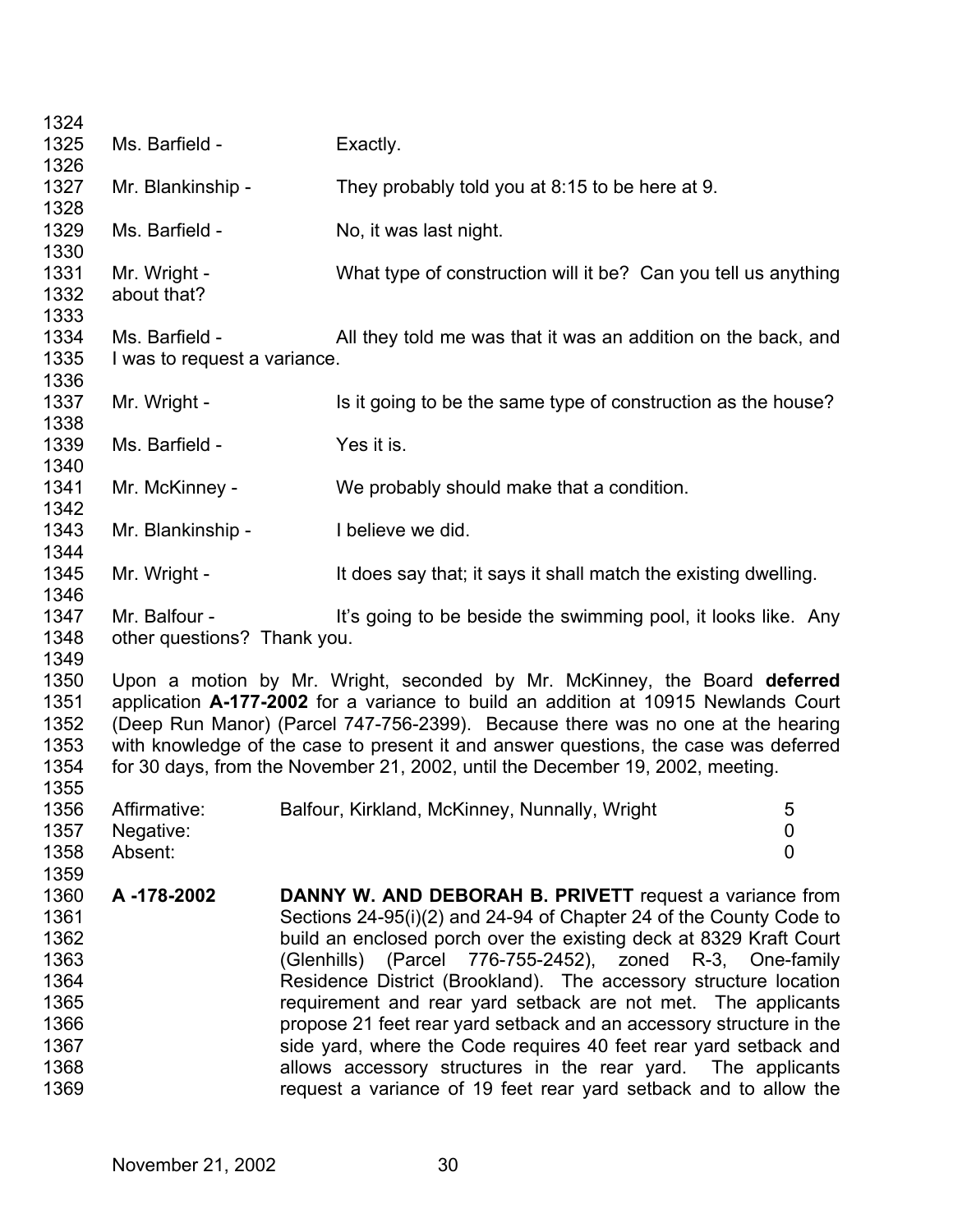1370 1371 existing accessory structure to remain in the side yard.

1372 1373 Mr. Balfour - Any others to speak on this matter? Raise your right hand and be sworn please.

1374

1375 1376 Mr. Blankinship - Do you swear that the testimony you are about to give is the truth, the whole truth, and nothing but the truth, so help you God?

- 1377 1378 1379 1380 1381 1382 1383 1384 1385 1386 1387 1388 1389 1390 1391 1392 1393 1394 1395 1396 1397 1398 1399 Mr. Cowden - I do. I'm Mark Cowden, with Patio Enclosures, representing the Privetts. The reason on the application that I listed as hardship was that the house itself is actually a variance violation. The house itself only sits 33 feet from the rear property line, and looking at the garage also, it's mostly in the rear of the house. Only one corner of the garage overlaps the side yard, and that was a pre-existing structure when they moved in. They weren't aware that the garage itself was a variance violation when they bought the house, or that the house itself didn't sit 40 feet from the rear property line, that that was the setback requirement. When they decided to put this addition on the back of the house, first of all they didn't realize that it was going past the setback requirement. The reason that they decided to build the room – both Danny and Debbie suffer from clinical depression and are on prescribed medications for that. Their doctor recommended that they put a patio or a deck or something to get more sunlight and be able to get outside in the back yard more and enjoy it more. Deborah also suffers from allergies and is on a prescription for Allegra for that and also prescription inhalers for allergies and I think a mild asthmatic condition, and they put a patio in the back yard a few years ago, but she still wasn't able to sit outside very much because of the pollen problem. The room that they're looking at doing is only 12 feet by 12 feet. They're looking at closing in a small deck that's in the back. They've talked to the neighbors around; it's not a visual detriment to the surrounding property owners. None of them have a problem with it. It's not a whim of theirs to just build onto the house. It's recommended by her doctor that they do close a room in so she can sit outside more often to get more sunlight to help with her medical problems.
- 1401 1402 Mr. McKinney - Can you write a prescription for this? No, I say, did the doctor write a prescription for this addition?
- 1403 1404 1405 Mr. Cowden - No, but she said if you'd like documentation for that, she can provide that.
- 1406

1412

1400

1407 1408 1409 Mr. Balfour - So what you're doing is enclosing a deck that's already there? Not enlarging it or anything like that?

- 1410 1411 Mr. Cowden - No, we're not enlarging it at all; the proposed room is only 12 feet by 12 feet.
- 1413 1414 Mr. Nunnally - This side yard problem is already created by the garage, is that right Mr. Blankinship? So while they're doing it, they just want to get everything in
- 1415 order, is that right?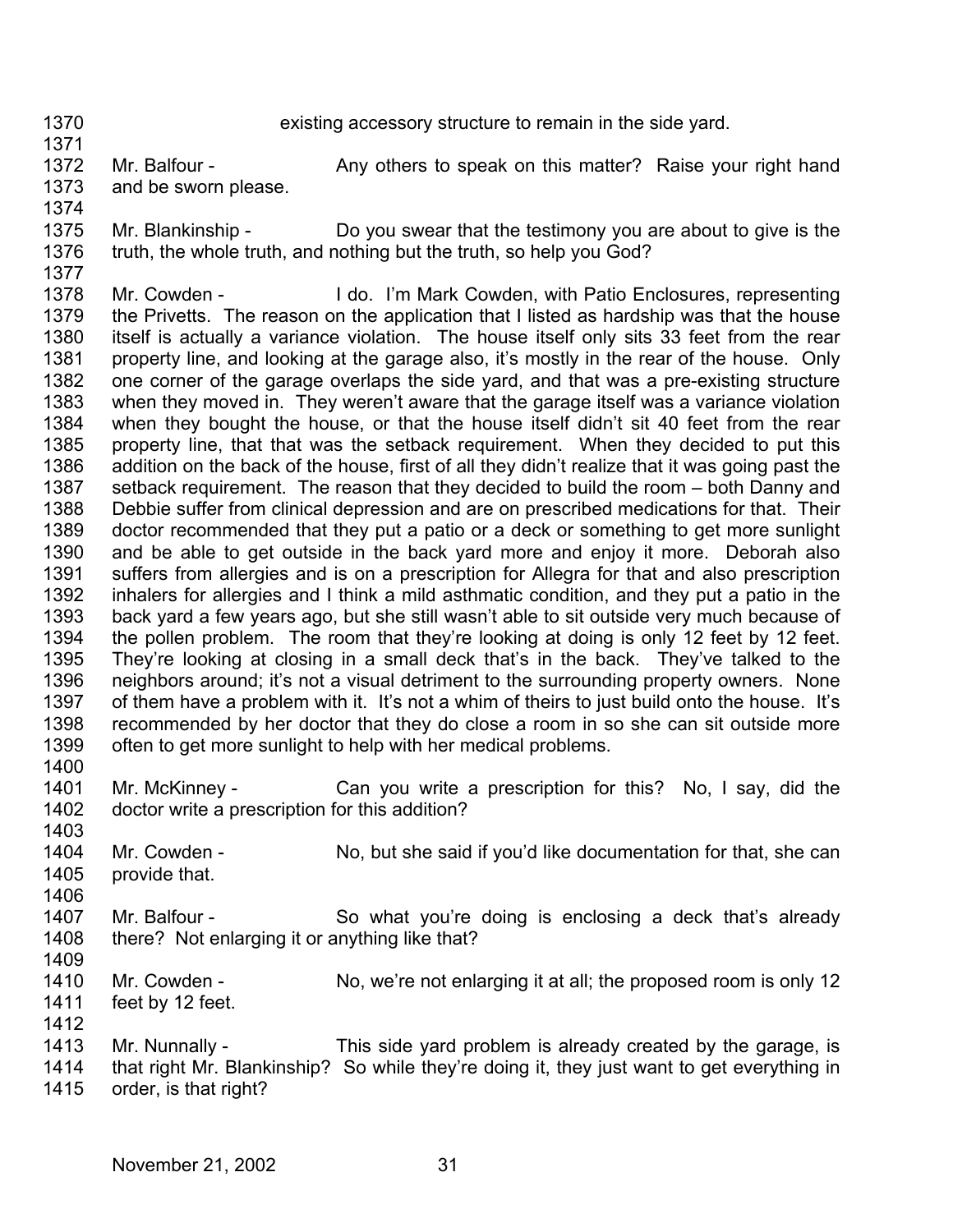1416 1417 1418 1419 1420 1421 1422 1423 1424 1425 1426 1427 1428 1429 1430 1431 1432 1433 1434 1435 1436 1437 1438 1439 1440 1441 1442 1443 1444 1445 1446 1447 1448 1449 1450 1451 1452 1453 1454 1455 1456 1457 1458 1459 1460 1461 Mr. Blankinship - Yes sir. Exactly. Mr. Cowden - That came up when we applied for the permit for the room addition, that the garage was also a variance violation. But that was already built when they bought the house. Mr. Wright - I wonder, did they get a building permit for that garage? Mr. Blankinship - Probably so. It's close enough so that if it's a little bit different from the sketch, it would have appeared to be completely in the rear yard. Mr. Wright - No doubt the County approved the construction of the …….. Mr. Blankinship - I don't have the records in front of me, but I don't doubt that we ……… Mr. Nunnally - Sometimes they don't build them exactly where they say they're going to build them. Mr. Blankinship - Exactly, and that's only off by a couple of feet there. Mr. Cowden - It's only a small overlap into the side yard. Mr. Blankinship - But with the new building, it will be substantially different. Mr. Balfour - Any other questions? Thank you sir. That appears to be our 9:00 o'clock docket. After an advertised public hearing and on a motion by Mr. Kirkland, seconded by Mr. Nunnally, the Board **granted** application **A-178-2002** for a variance to build an enclosed porch over the existing deck at 8329 Kraft Court (Glenhills) (Parcel 776-755-2452)). The Board granted the variance subject to the following conditions: 1. Only the addition shown on the plan filed with the application may be constructed pursuant to this approval. No substantial changes or additions to the layout may be made without the approval of the Board of Zoning Appeals. Any additional improvements shall comply with the applicable regulations of the County Code. 2. The new construction shall match the existing dwelling as nearly as practical. Affirmative: Balfour, Kirkland, McKinney, Nunnally, Wright 5 Negative: 0 Absent: 0 The Board granted this request, as it found from the evidence presented that, due to the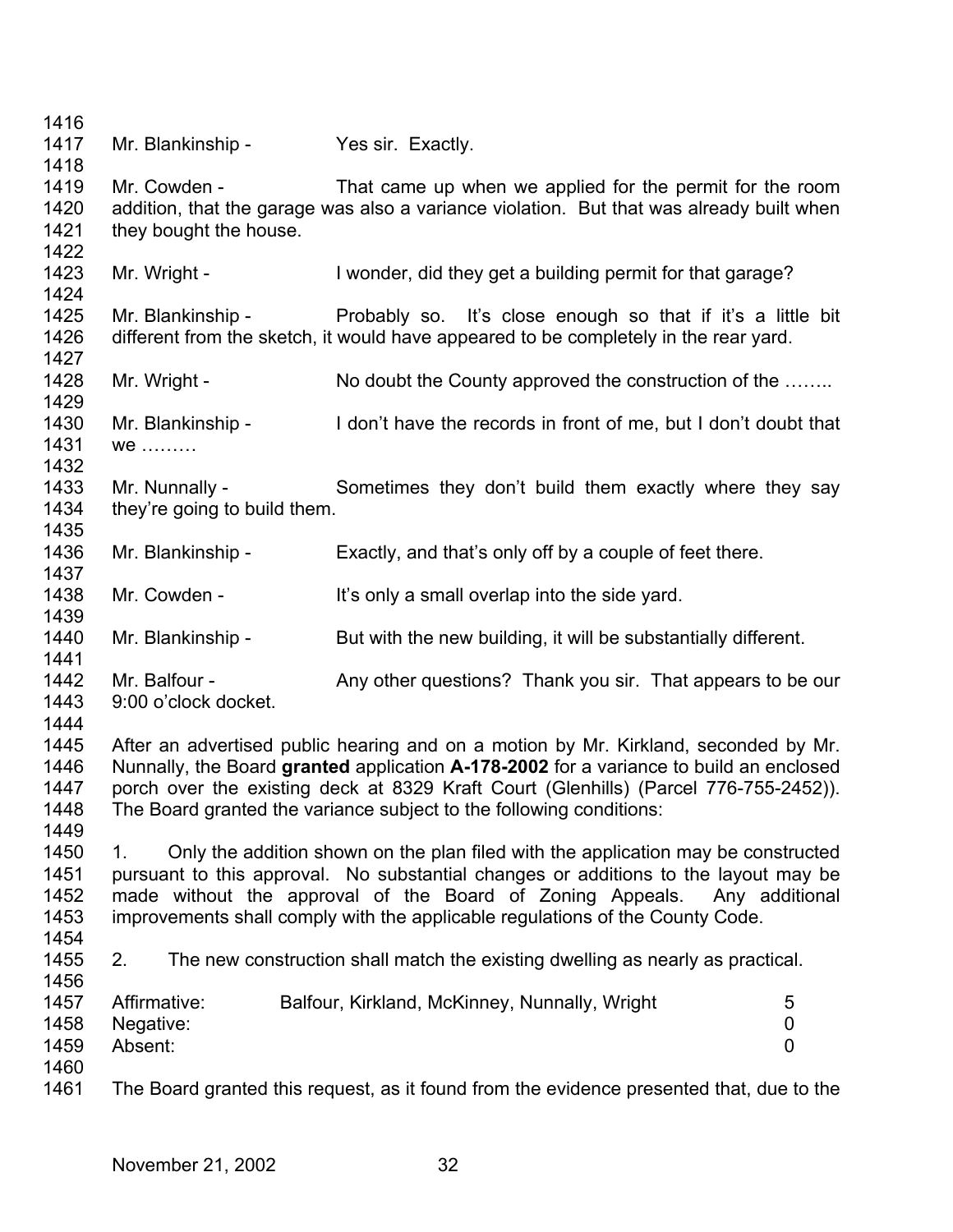1462 1463 1464 1465 1466 1467 1468 1469 1470 1471 1472 1473 1474 1475 1476 1477 1478 1479 1480 1481 1482 1483 1484 1485 1486 1487 1488 1489 1490 1491 1492 1493 1494 1495 1496 1497 1498 1499 1500 1501 1502 1503 1504 1505 1506 1507 unique circumstances of the subject property, strict application of the County Code would produce undue hardship not generally shared by other properties in the area, and authorizing this variance will neither cause a substantial detriment to adjacent property nor materially impair the purpose of the zoning regulations. Mr. Balfour - Call the cases that were passed by. (*No responses to the call for cases A-168-2002 MARGARET ANDERSON or UP-34-2002 FINER HOMES INC.*) Mr. Blankinship - Mr. Chairman, we actually have 2 requests for deferrals at 10:00 o'clock. Mr. Balfour - All right, we'll take 2 deferrals for 10:00 o'clock, so those people can leave, and then we'll take a recess. Mr. Blankinship - **UP- 37-2002 VERIZON** requests a conditional use permit pursuant to Section 24-12(c) of Chapter 24 of the County Code to modify the existing telephone equipment building at 6102 Hermitage Road (Hermitage Park) (Parcel 780-748-2919), zoned B-1, Business District and R-4, One-family Residence District (Brookland). Mr. Balfour - Anyone else here on these cases? Ms. Freye. Ms. Freye - Good Morning, my name is Gloria Freye. I'm an attorney here on behalf of Verizon, and we would like to ask this case be deferred to your next meeting in December. We did have some questions come up from an adjacent property owner just day before yesterday, about the alley, and the responsibility for the alley, and some drainage questions, so we'd like a chance to meet with the staff and follow up with that neighbor, so that when we come back we'll have answers to those questions. Mr. Balfour - **Anyone object?** Upon a motion by Mr. Kirkland, seconded by Mr. McKinney, the Board **deferred** application **UP-37-2002** for a conditional use permit to modify the existing telephone equipment building at 6102 Hermitage Road (Hermitage Park) (Parcel 780-748-2919). The case was deferred for 30 days, at your request, to allow for further work regarding the recommended conditions, from the November 21, 2002, until the December 19, 2002, meeting. Affirmative: Balfour, Kirkland, McKinney, Nunnally, Wright 5 Negative: 0 Absent: 0 **A -179-2002 MICHAEL AND JOAN MORECROFT** request a variance from Sections 24-95(i)(2) and 24-94 of Chapter 24 of the County Code to build a screened porch at 5909 New Harvard Place (New Harvard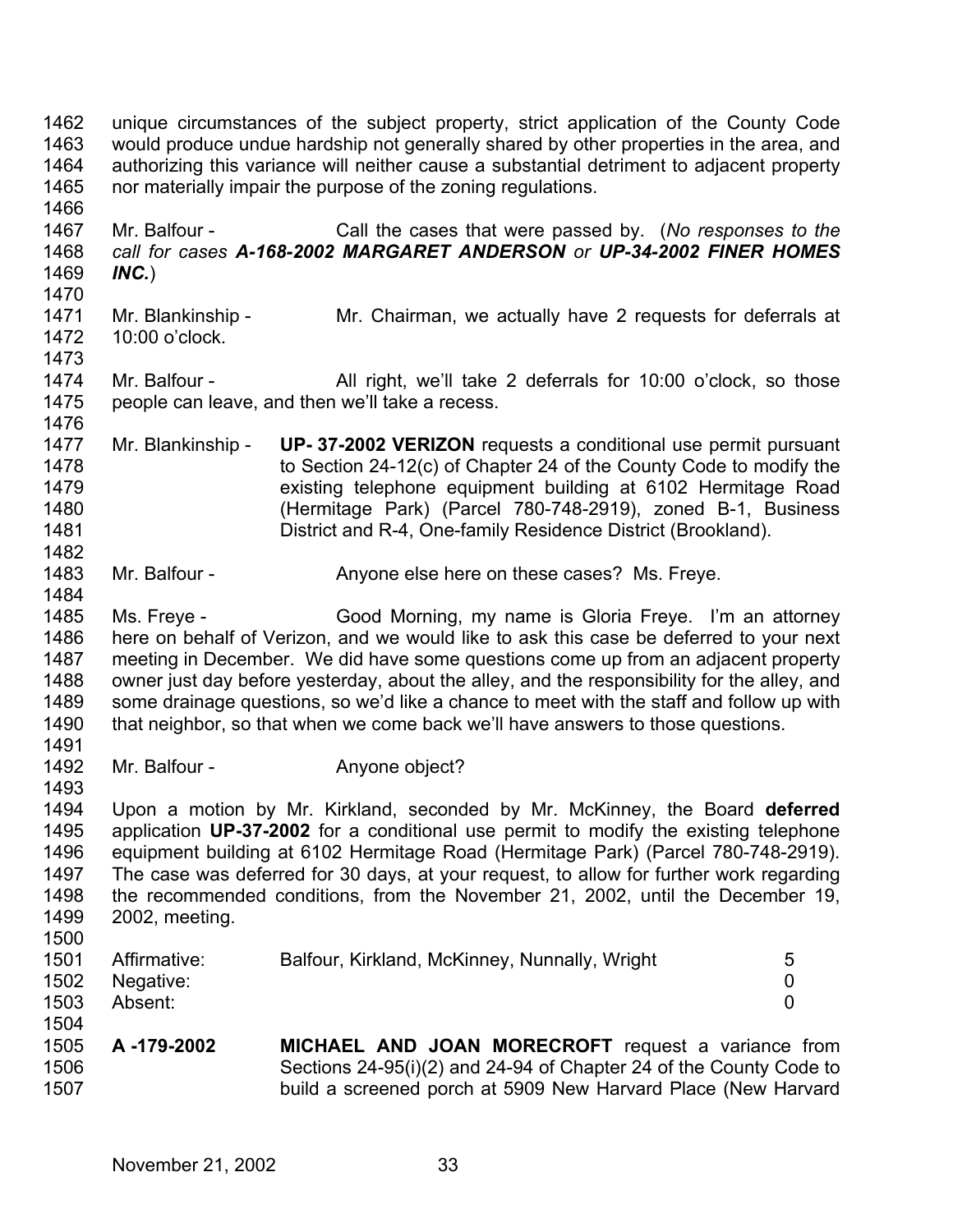1508 1509 1510 1511 1512 1513 1514 1515 1516 at Wyndham) (Parcel 742-781-0757), zoned R-3C, One-family Residence District (Conditional) (Three Chopt). The accessory structure location requirement and rear yard setback are not met. The applicants propose 36.14 feet rear yard setback and an accessory structure in the side yard, where the Code requires 40 feet rear yard setback and allows accessory structures in the rear yard. The applicants request a variance of 3.86 feet rear yard setback and to allow an accessory structure in the side yard.

- 1517 1518 Mr. Balfour - Anyone here on that case?
- 1519 Mr. Blankinship - They've requested a deferral.

1521 1522 1523 1524 1525 1526 Upon a motion by Mr. Wright, seconded by Mr. McKinney, the Board **deferred** application **A-179-2002** for a variance to build a one-family dwelling at 1601 Kimbrook Lane (Parcel 830-721-6259). The case was deferred for 30 days, at your request, to allow for further discussions of the private road maintenance, from the November 21, 2002, until the December 19, 2002, meeting.

| 1527 | Affirmative: | Balfour, Kirkland, McKinney, Nunnally, Wright | 5 |
|------|--------------|-----------------------------------------------|---|
| 1528 | Negative:    |                                               |   |
| 1529 | Absent:      |                                               |   |
| 1530 |              |                                               |   |

## 1531 *(Recess, 10:00 o'clock Agenda)*

1520

1532

1533 1534 1535 Mr. Balfour - The call the meeting back to order, please, and ask the Secretary to read the rules.

1536 1537 1538 1539 1540 1541 1542 1543 1544 1545 1546 1547 1548 1549 1550 Mr. Blankinship - The rules for this meeting are as follows. As Secretary, I will call each case. Then at that time the applicant should come down to the podium. I will ask everyone who intends to speak on that case, in favor or in opposition, to stand and be sworn in. The applicants will then present their testimony. When the applicant has finished, the Board will ask them questions, and then anyone else who wishes to speak will be given the opportunity. After everyone has spoken, the applicant, and only the applicant, will be given the opportunity for rebuttal. After hearing the case, and asking questions, the Board will take the matter under advisement. They will render all of their decisions at the end of the meeting. If you wish to know their decision on a specific case, you can either stay until the end of the meeting, or call the Planning Office later this afternoon. This meeting is being tape recorded, so we will ask everyone who speaks, to speak directly into the microphone on the podium, and to state your name. And finally, out in the foyer, there are two binders, containing the staff report for each case, including the conditions that have been suggested by the staff.

1551 1552 1553 **A -180-2002 THOMAS S. COTTRELL** requests a variance from Section 24- 95(i)(2) of Chapter 24 of the County Code to locate a spa and gazebo at 8 East Glenbrook Circle (Glenbrook Hills) (Parcel 755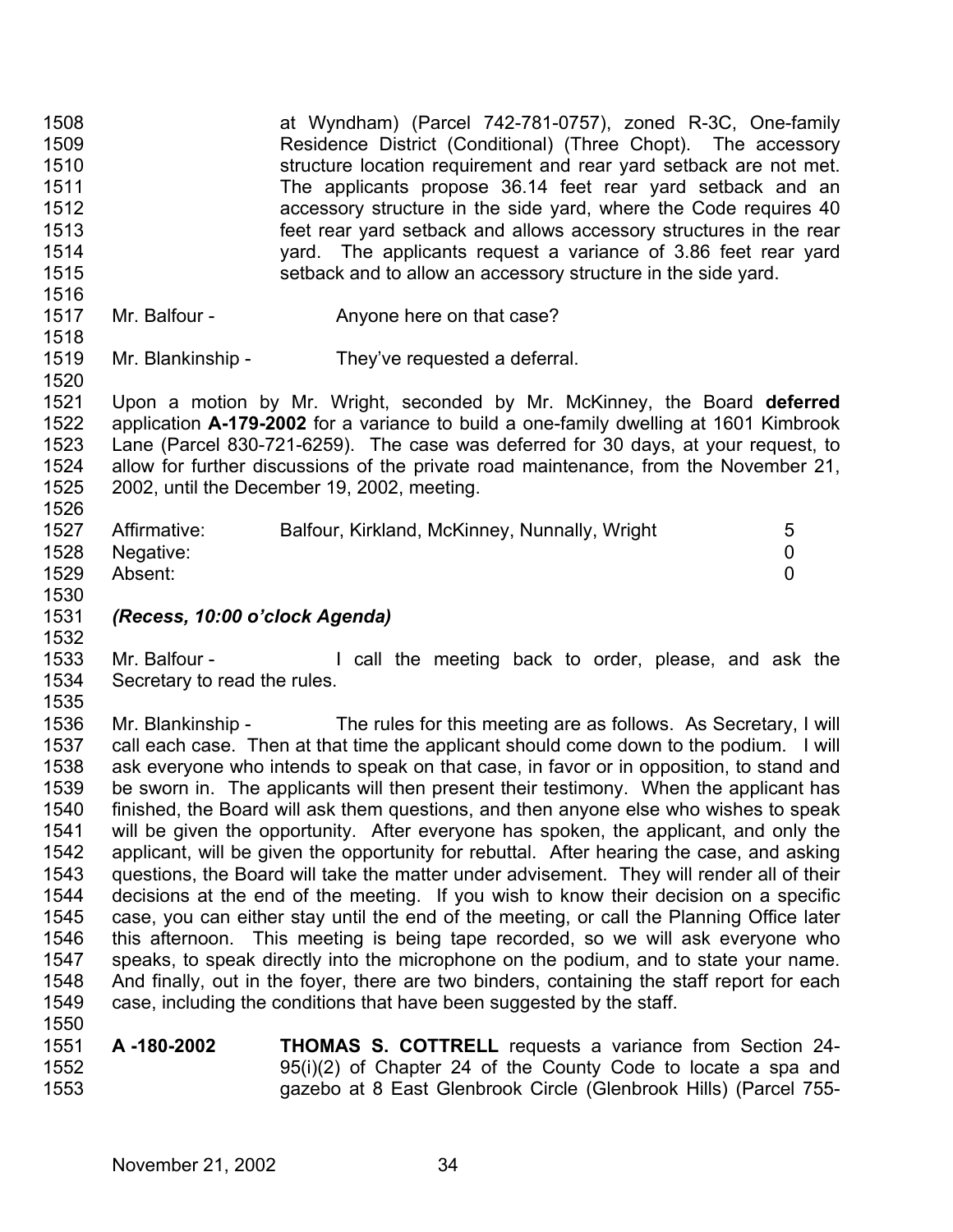1554 1555 1556 1557 733-6007), zoned R-1, One-family Residence District (Tuckahoe). The accessory structure location requirement is not met. The applicant proposes a spa and gazebo in the side yard, where the Code allows accessory structures in the rear yard.

- 1559 1560 Mr. Balfour - Any others to speak on this matter? Raise your right hand and be sworn please.
- 1561

1591

1597

1558

1562 1563 1564 Mr. Blankinship - Do you swear that the testimony you are about to give is the truth, the whole truth, and nothing but the truth, so help you God?

1565 1566 1567 1568 1569 1570 1571 1572 1573 1574 1575 1576 1577 1578 1579 1580 1581 1582 1583 1584 1585 1586 1587 1588 1589 Mr. Cottrell - I do. Thomas S. Cottrell. Mr. Chairman, Board Members, I'm the owner of the property. I'm looking at placing a spa on the side yard of my house. The Code states that I need to put it in the back yard, and the reason that I prefer not to do that, is #1, that's a picture of the front property; the next one shows the back property. It's a pretty steep slope, # 1, which would be pretty difficult to do, but primarily, it's a safety issue to put the spa back there. I have a couple of kids. I know, myself, that's a pretty steep flight of steps. Secondly, it's a privacy issue. My adjoining neighbor in the back, I'm kind of right on top of them, and it would actually be more private in the front. As you can see on the left side of the gazebo that's already there, which by the way, I didn't know, hadn't met Code until I purchased the house a year ago. I found that out after I applied for a permit to get the spa put in. So I'm here to ask you to approve a variance on both of those structures. What I'm asking you to do is, to the left of that wooden structure, which is 9 feet by 9 feet, is to go to the left of it, over about 16 feet to an adjoining 6-foot brick wall. I've spoken to the neighbor on the left side, and they have no problem with it. I'm still going to have 9 feet back from that wall by placing the structure there. It's a 7 by 7 unit. It's no detrimental impact to them whatsoever. I've spoken to them; I've spoken to the neighbors directly across the street from me. They have no problem with it. We called all of them to let them know we wanted to do this, and there was no opposition. It's going to be completely out of sight, again, stuck back into a very thick hedge. I'm actually going to put more in front of it to create total privacy. I'm 40 feet back from the road, and the reason I'm getting this, is my necessary hardship, is I broke my leg and I need it for therapy purposes. The next person who buys it can pretty much put it on the back of a truck and take it out of there if they don't like it.

- 1590 Mr. Balfour - Any questions of Mr. Cottrell?
- 1592 1593 1594 1595 Mr. Wright - Yes sir, the house that's on the side where this would be located, appears to face away from your property, sort of catty-cornered there at the Glenbrook Circle in Glenbrook Circle West.
- 1596 Mr. Cottrell - The I don't understand your question.
- 1598 1599 Mr. Balfour - What's it face? What's the front of his house? You front on Glenbrook Circle. The house that's on the side where you're putting the spa, it appears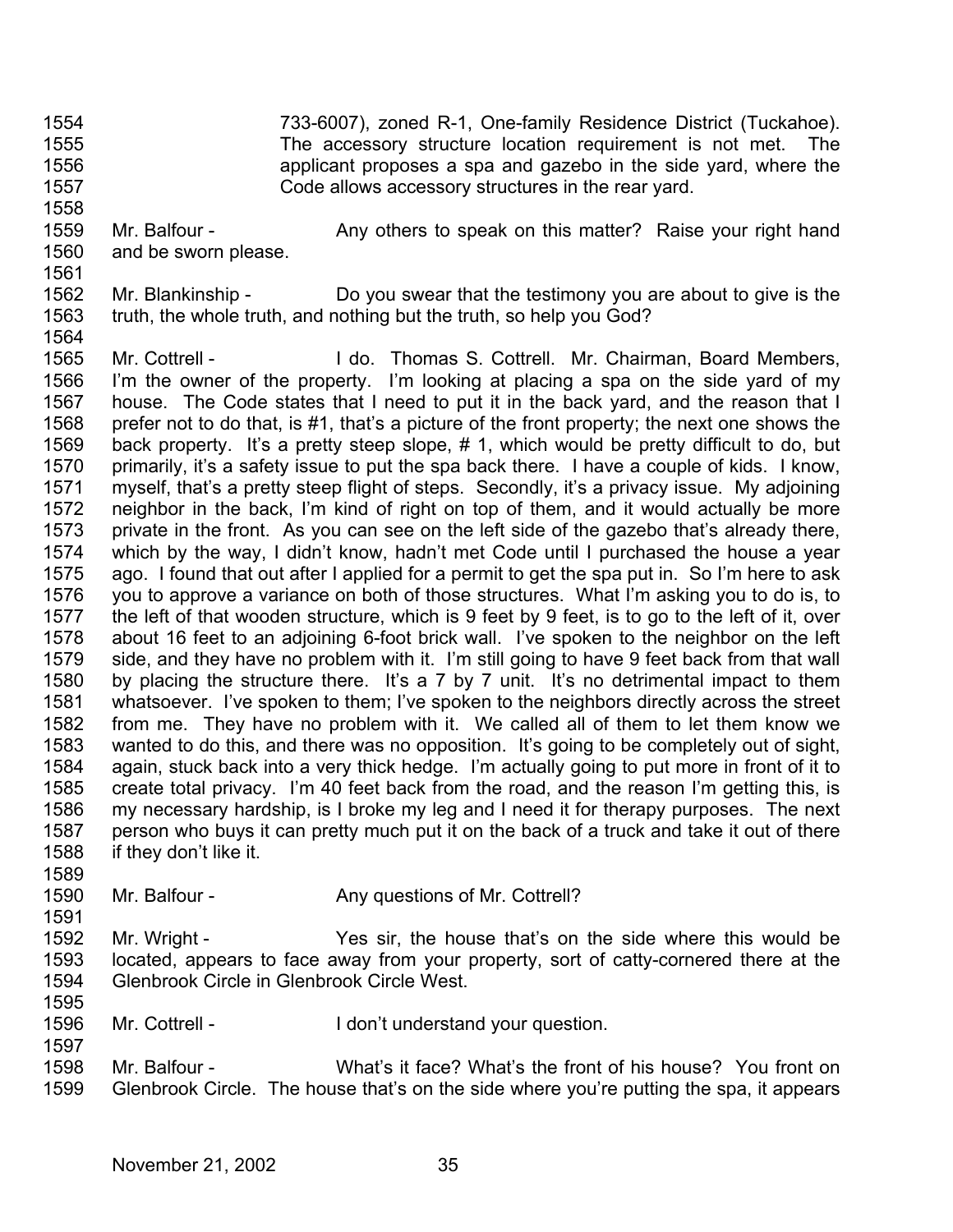1600 1601 1602 1603 1604 1605 1606 1607 1608 1609 1610 1611 1612 1613 1614 1615 1616 1617 1618 1619 1620 1621 1622 1623 1624 1625 1626 1627 1628 1629 1630 1631 1632 1633 1634 1635 1636 1637 1638 1639 1640 1641 1642 1643 1644 1645 that the back of that house is sort of to your house, is that correct? Mr. Cottrell - Yes sir. Mr. Wright - You see what I'm saying, it faces sort of to that corner; it's catty-cornered on that lot. Mr. Cottrell - Right, that's the back of their house, and that's the side of mine. Mr. Wright - So this would be to the rear of their house? And the other house that's next to that one, …………. Mr. Cottrell - That's also to the rear of their house. There's the roof line; that's all the back line of their house, perpendicular to the piece of paper we're looking at. Needless to say, you have an odd-shaped lot. Mr. Cottrell - All those lots in that neighborhood are relatively odd-shaped, I would say, but it's very dense, lot of trees, lots of shrubbery. Due to the character of the neighborhood, I don't want it to be seen from the street, and I'm going to actually plant more to make sure that it's not. Mr. Blankinship - That's an interesting situation, that it would be less private in the rear yard; that's an unusual set of circumstances. Mr. Cottrell - Well to my neighbor directly behind me, it would because there's a 6-foot wall on the side yard that was built between those two properties, so that's just going to create a lot of privacy, which is what I was looking to do. It's a lot more convenient for us to access in the house, because it's a ranch style house, so it's on the same level that we're already on. Mr. Balfour - Any other questions of Mr. Cottrell? Thank you. After an advertised public hearing and on a motion by Mr. Wright, seconded by Mr. McKinney, the Board **granted** application **A-180-2002** for a variance to locate a spa and gazebo at 8 East Glenbrook Circle (Glenbrooke Hills) (Parcel 755-733-6007). The Board granted the variance subject to the following condition: 1. This variance applies only to the location of the spa and existing gazebo in the side yard of this property. All other applicable regulations of the County Code shall remain in force. Affirmative: Balfour, Kirkland, McKinney, Nunnally, Wright 5 Negative: 0 Absent: 0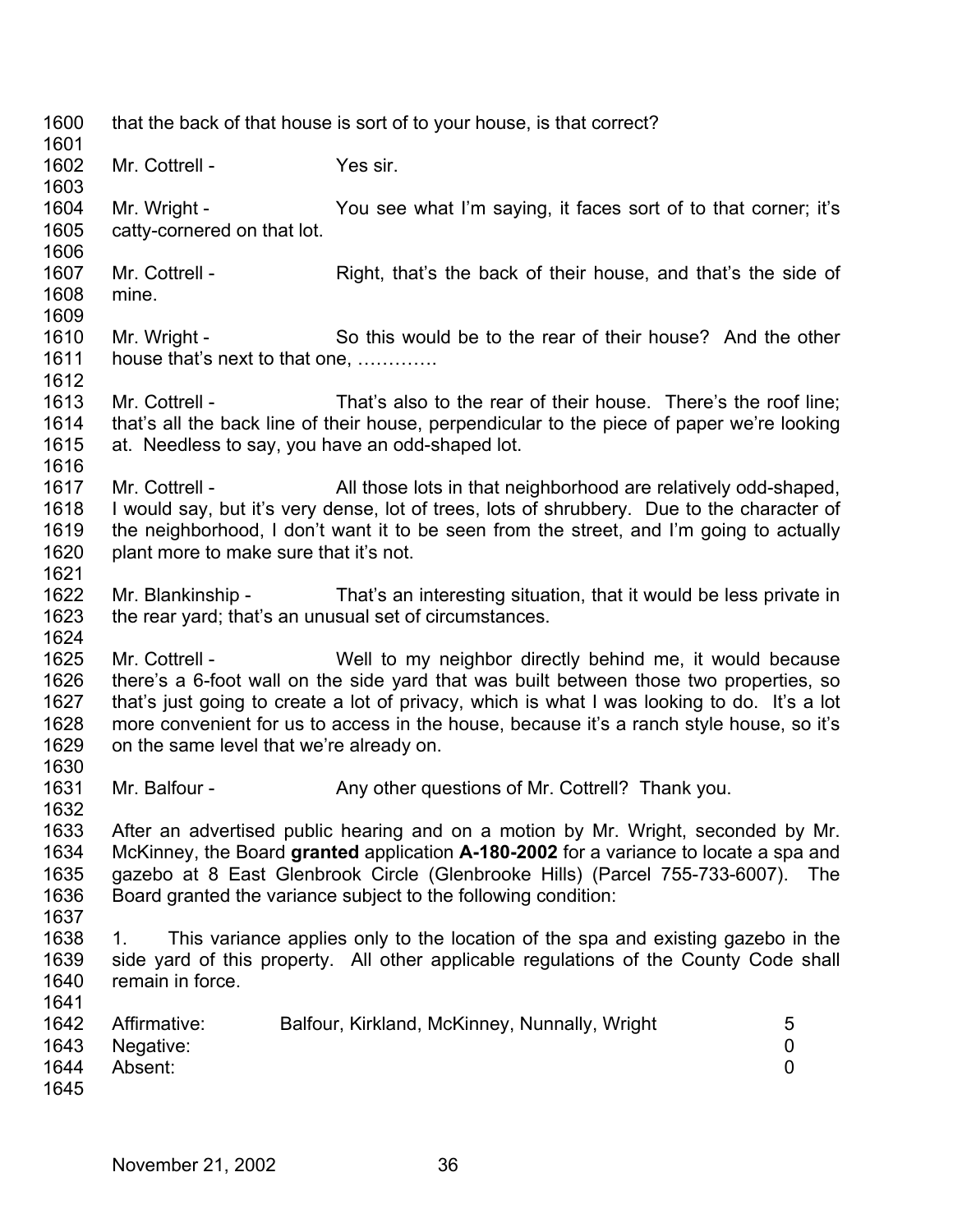1646 1647 1648 1649 1650 The Board granted this request, as it found from the evidence presented that, due to the unique circumstances of the subject property, strict application of the County Code would produce undue hardship not generally shared by other properties in the area, and authorizing this variance will neither cause a substantial detriment to adjacent property nor materially impair the purpose of the zoning regulations.

- 1652 1653 1654 1655 1656 1657 1658 1659 **A -182-2002 PATRICIA M. RAPP** requests a variance from Section 24-94 of Chapter 24 of the County Code to build a one-family dwelling at 1082 Sholey Road (Parcel 801-694-2977 (part)), zoned A-1, Agricultural District (Varina). The lot width requirement is not met. The applicant has 106.45 feet lot width, where the Code requires 150 feet lot width. The applicant requests a variance of 43.55 feet lot width.
- 1660 1661 Mr. Balfour - Any others to speak on this matter? Raise your right hand and be sworn please.
- 1663 1664 1665 Mr. Blankinship - Do you swear that the testimony you are about to give is the truth, the whole truth, and nothing but the truth, so help you God?
- 1666 1667 1668 1669 1670 1671 1672 1673 1674 1675 1676 1677 1678 1679 Ms. Isaac - I do. Larraine Isaac, representing Patricia Rapp. Mrs. Rapp inherited this property in 1981 from her mother. At that time she lived on an adjacent parcel on Sholey Road. The property has been divided once, and her son owns part of that property. A variance request is now being made so that her oldest daughter can build on the property. If that variance is granted, there will remain one parcel of land. Mrs. Rapp is considering moving back to Richmond, and is considering building a house on the remainder of the property. If she doesn't do that, the property will go to her younger daughter. No matter what happens in the future, the intent is that the land will remain in the family. Mrs. Rapp's family, the Terrys, have lived in the immediate vicinity of the property since 1951, and her brothers and niece still own property and live on Sholey Road. I know these family divisions create very odd shaped lots, but it is legal if the variance is granted, and as I say, the intent is for the property to remain in the family. I'll be happy to answer any questions.
- 1680 Mr. Wright - The You've read the conditions?
- 1682 1683 1684 1685 1686 Ms. Isaac - The Yes, they're acceptable. I do have one question though, just for clarification. When I spoke with Ms. Rapp, condition # 1 is "shall demonstrate that the parcel ……………..goes to an immediate family member." What kind of information are they looking for?
- 1687 Mr. Blankinship - We usually get a deed.
- 1689 Ms. Isaac - That was what I told her I thought that you would require.
- 1691 Mr. Wright - Mr. Secretary, I notice that you don't have the wetlands

1651

1662

1681

1688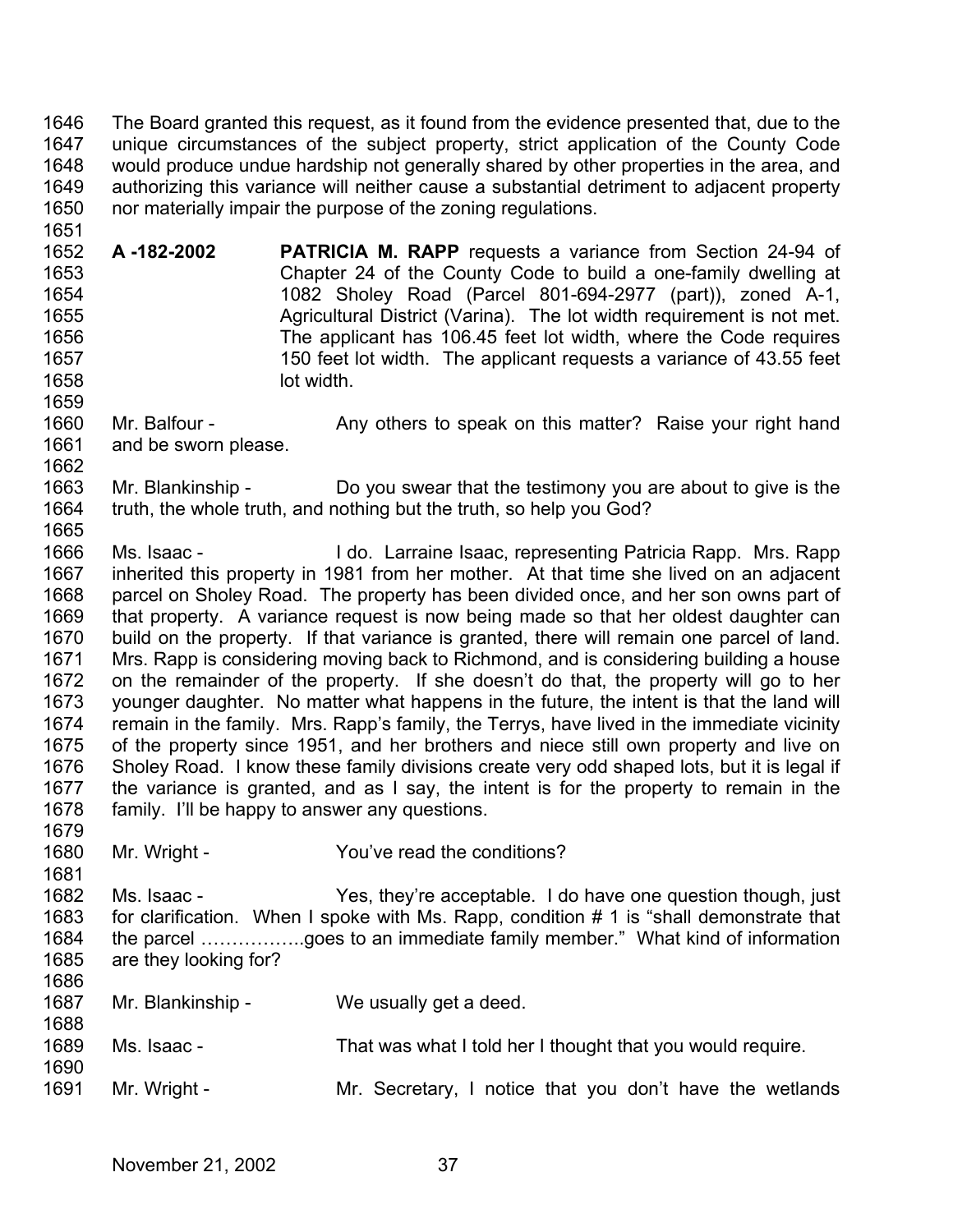1692 1693 1694 1695 1696 1697 1698 1699 1700 1701 1702 1703 1704 1705 1706 1707 1708 1709 1710 1711 1712 1713 1714 1715 1716 1717 1718 1719 1720 1721 1722 1723 1724 1725 1726 1727 1728 1729 1730 1731 1732 1733 1734 1735 1736 1737 requirement in this one – how did that happen. Don't they have to comply with the wetlands? Mr. Blankinship - They would, with or without the condition, but you're right, Mr. Wright, that's an oversight. Mr. Wright -  $\blacksquare$  Normally we put in a condition  $\#$  4 just to alert the owners that they've got to comply with it. Ms. Isaac - I'm not familiar, off the top of my head, with that condition though. Mr. McKinney - You've got to comply with the Chesapeake Bay Act. Ms. Isaac - I know that. I didn't know if there was anything else in that condition – that's no problem. Mr. Balfour - Are there any other questions? Apparently not. Thank you. After an advertised public hearing and on a motion by Mr. Nunnally, seconded by Mr. Kirkland, the Board **granted** application **A-182-2002** for a variance to build a one-family dwelling at 1082 Sholey Road (Parcel 801-694-2977 (part)). The Board granted the variance subject to the following conditions: 1. At the time of building permit application the owner shall demonstrate that the parcel created by this division has been conveyed to members of the immediate family, and the subdivision ordinance has not been circumvented. 2. Approval of this request does not imply that a building permit will be issued. Building permit approval is contingent on Health Department requirements, including, but not limited to, soil evaluation for a septic drainfield and reserve area, and approval of a well location. 3. This variance applies only to the lot width requirement. All other applicable regulations of the County Code shall remain in force. 4. At the time of building permit application, the applicant shall submit the necessary information to the Department of Public Works to ensure compliance with the requirements of the Chesapeake Bay Preservation Act and the code requirements for water quality standards. Affirmative: Balfour, Kirkland, McKinney, Nunnally, Wright 5 Negative: 0 Absent: 0 The Board granted this request, as it found from the evidence presented that, due to the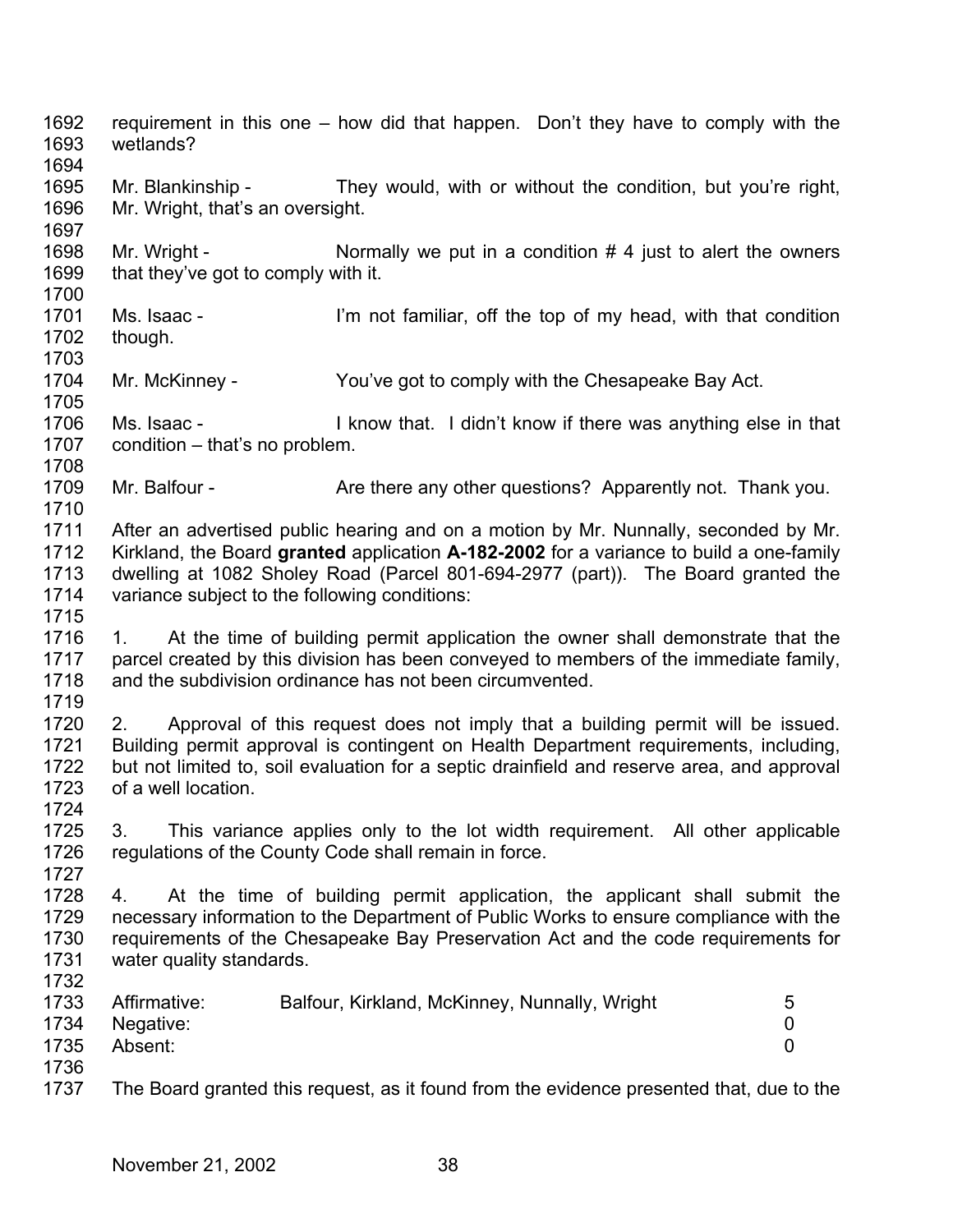1738 1739 1740 1741 1742 unique circumstances of the subject property, strict application of the County Code would produce undue hardship not generally shared by other properties in the area, and authorizing this variance will neither cause a substantial detriment to adjacent property nor materially impair the purpose of the zoning regulations.

- 1743 1744 1745 1746 1747 **UP- 37-2002 VERIZON** requests a conditional use permit pursuant to Section 24-12(c) of Chapter 24 of the County Code to modify the existing telephone equipment building at 6102 Hermitage Road (Hermitage Park) (Parcel 780-748-2919), zoned B-1, Business District and R-4, One-family Residence District (Brookland).
- 1748

1750

1759

1762

## 1749 *(Deferred at beginning of 10:00 o'clock agenda)*

- 1751 1752 1753 1754 1755 1756 1757 1758 **A -183-2002 BRENDA AND KENNETH WAGNER** request a variance from Sections 24- 9 and 24-94 of Chapter 24 of the County Code to build a one-family dwelling at 1601 Kimbrook Lane (Parcel 830-721- 6259), zoned A-1, Agricultural District (Varina). The public street frontage requirement and rear yard setback are not met. The applicants have 0 feet public street frontage and 25 feet rear yard setback, where the Code requires 50 feet public street frontage and 25 feet rear yard setback.
- 1760 1761 Mr. Balfour - Any others to speak on this matter? Raise your right hand and be sworn please.
- 1763 1764 1765 Mr. Blankinship - Do you swear that the testimony you are about to give is the truth, the whole truth, and nothing but the truth, so help you God?
- 1766 1767 1768 1769 1770 1771 1772 1773 1774 1775 Mr. Harris - I do. My name is Brad Harris. I'm here representing Brenda and Kenny Wagner in 2 variance requests. The Wagners purchased this property from Mr. Wagner's mother in 1996; it was a split from her property. The Wagners no longer reside on this private road adjacent to the property. They did have a home there, and they would like to sell the property, and I will be purchasing, and I will be the builder, and we'd like to develop it. So the 2 requests are on a private road, so we'll need to have approval for the variance request for the public road and also due to the nature of the development in a small neighborhood, we'd like to be able to have the house back as far as possible away from the road so we can have a buffer, and that's why the second request for the 25-foot variance is there.
- 1776  $1^{\circ}$

| 1777<br>1778 | Mr. Wright -   | How deep is this lot?                        |
|--------------|----------------|----------------------------------------------|
| 1779<br>1780 | Mr. Harris -   | The property is approximately 215 feet deep. |
| 1781<br>1782 | Mr. Nunnally - | Have you read the conditions Mr. Harris?     |
| 1783         | Mr. Harris -   | Yes sir.                                     |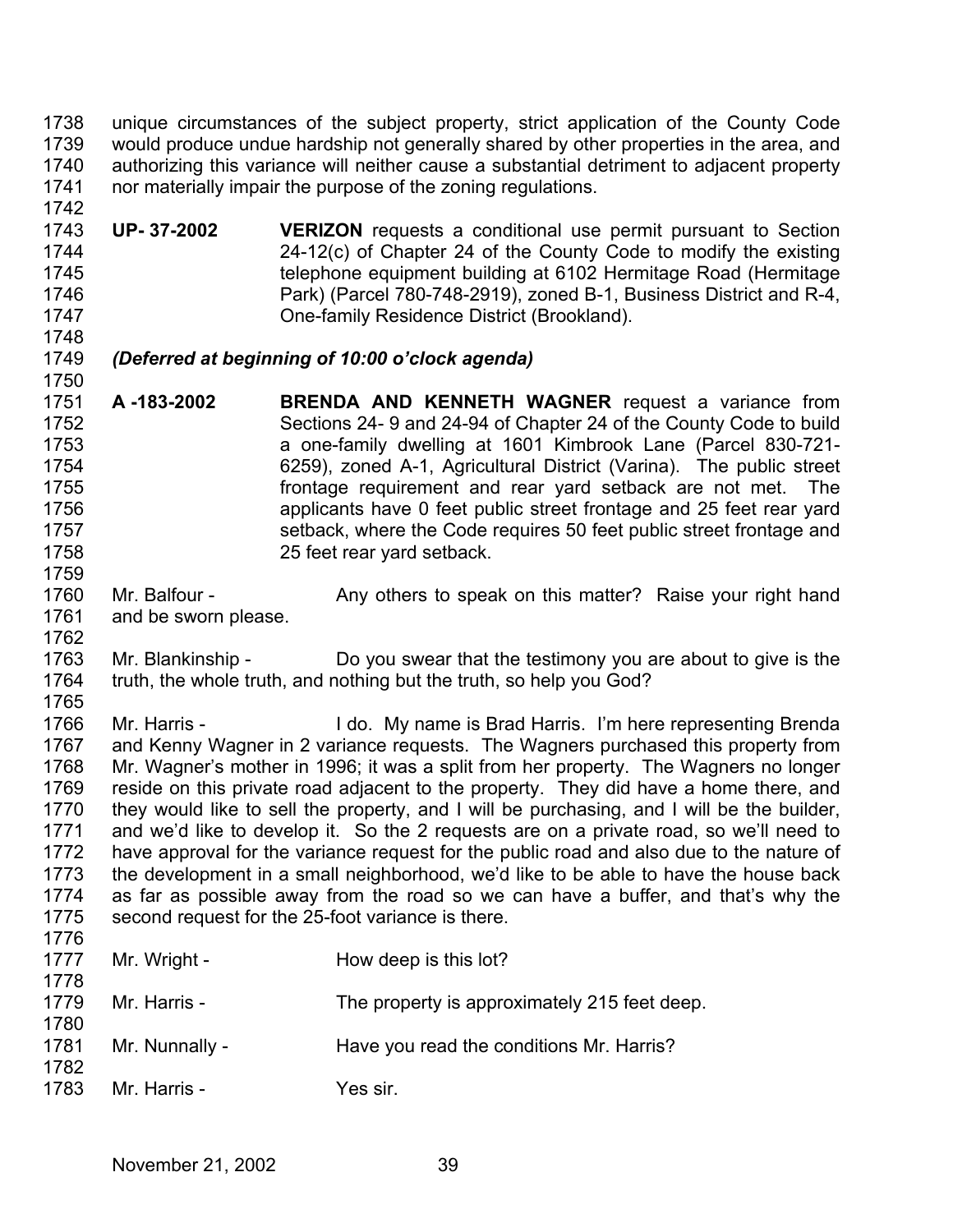1784 1785 1786 1787 1788 1789 1790 1791 1792 1793 1794 1795 1796 1797 1798 1799 1800 1801 1802 1803 Mr. Nunnally - Now it's my understanding that this would not be for a family member, is that correct? Mr. Harris - That is correct. That was a miscommunication between myself and the Planning Office. Either I will purchase it and live in it, or I will resell it. Mr. Nunnally - What size house? Mr. Harris - 1336 square feet. Mr. Wright - Mr. Secretary, we don't have the Chesapeake Bay ............. Mr. Blankinship - I was going to read it from this case into the other case. Mr. Harris - I'm familiar with the act and know that we have to comply. Mr. McKinney - Mr. Secretary, what's the minimum zoning floor size in A-1? Mr. Blankinship - 900 square feet, I believe.

1805 1806 1807 Mr. Balfour - The Are there other questions of the Board Members? If there are no other questions, I believe we have someone else to speak.

1808 1809 1810 1811 1812 1813 1814 1815 1816 1817 1818 1819 1820 1821 1822 1823 1824 1825 1826 1827 1828 1829 Mr. Leake - Good morning. My name is Bill Leake. I live at 1620 Kimbrook Lane, which is directly across the street from where the Wagners want to build their house. I'm not here to oppose their variance; I'm just asking that you take into consideration a few things that the neighbors on this private road have discussed with me. The maintenance agreement that we have is somewhat zilch; I mean there's really nothing to it. The people who signed the original agreement which you have a copy of, have all moved away. I've been trying to get the owner of the road to draw up a new one or turn the land over to us like he promised he would at another meeting, but nothing has happened there. The owner of the road is also now building a house, and I've got some pictures of the house and the road conditions. They're throwing trash all over the yard; the trash is coming into all the neighbors' yards and along the road into the ditches. The construction workers are flying up and down the road, throwing gravel everywhere, endangering our kids and grandkids. They have a tendency to relieve themselves wherever they are standing. Mrs. Day, who is on the second page there, has seen it several times. There are no restroom facilities while the house is being built; of course the house is now almost completed. Mr. and Mrs. Wagner went through a variance several years ago with the Sullivans, and they were opposing several things, and one was the condition of the road and the wells. We are concerned about our wells, so we are asking the Board to take into consideration for this variance, a few simple things: 1) to maintain the road while the house is being built and after they complete it, 2) have the builder or the owner try to maintain a minimum speed limit for all their construction vehicles, 3) supply proper trash receptacles, restroom facilities,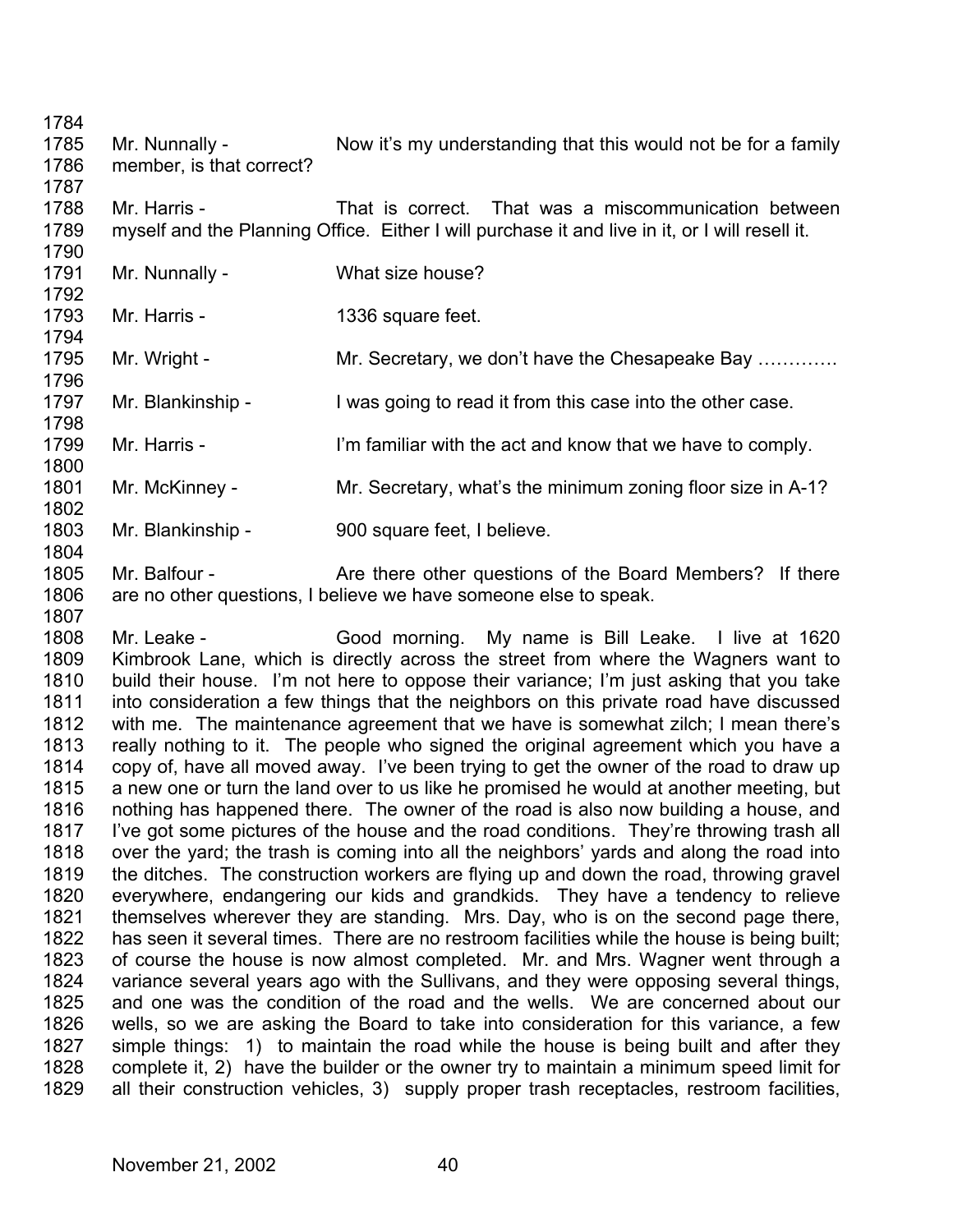1830 1831 1832 1833 1834 1835 1836 1837 1838 1839 1840 1841 1842 1843 1844 1845 1846 1847 1848 1849 1850 1851 1852 1853 1854 1855 1856 1857 1858 1859 1860 1861 1862 1863 1864 1865 1866 1867 1868 1869 1870 1871 1872 1873 1874 1875 and ask them to dig deep well. Brad Harris did build a house right beside me not too long ago, and he did do a very good job of building the house. I didn't have that problem with him. But I would like to keep this in consideration, that things do change, and I'd for you to keep in consideration to put this into the variance if you do accept it. Mr. Balfour - In other words, you've read the conditions that are already suggested, and you're asking us to add these as conditions – restrooms, trash, deep wells, and speed limit. Mr. Nunnally - Did you give Mr. Harris a copy of this? Mr. Leake - No sir, I have not. I wasn't aware he was the builder until I got here this morning. Mr. McKinney - Mr. Leake, this that was recorded in the Circuit Court as far as the road maintenance agreement, notarized back in 1989, who's supposed to enforce that "\$50 a year contributed by each of the below undersigned"? Are you asking that Mr. Harris come in on this? Mr. Leake - No, I'm not. Now I'm sure that the property will have this some way in it that will tell the owner of the property who buys it, or Mr. Harris, that he does need to abide by that same thing. Mr. McKinney - No, that's not what this is. It only has "the undersigned," the undersigned here, and you've only got 3 landowners. It doesn't take any other landowners, and they're using the road too. Don't you think you should have some kind of road maintenance agreement with these new houses going in here? Mr. Leake - That is another situation I've been dealing with now with Mr. Sullivan. He owns the road; he's moved away; he doesn't want to turn the road over to us; he's asking an extremely high price for the road; he doesn't want to give us another maintenance agreement. Yes, it's a big issue with the neighbors. Mr. McKinney - How old is this road? Mr. Leake - The Mrs. Wagner can probably answer that better than I can. I moved there 12 years ago. Mr. Blankinship - You're not one of the signatures to this. Mr. Leake - No, I'm not; I'm presenting it. Mr. Blankinship - The you subject to this? Mr. Leake - The Yes, I live right across the street.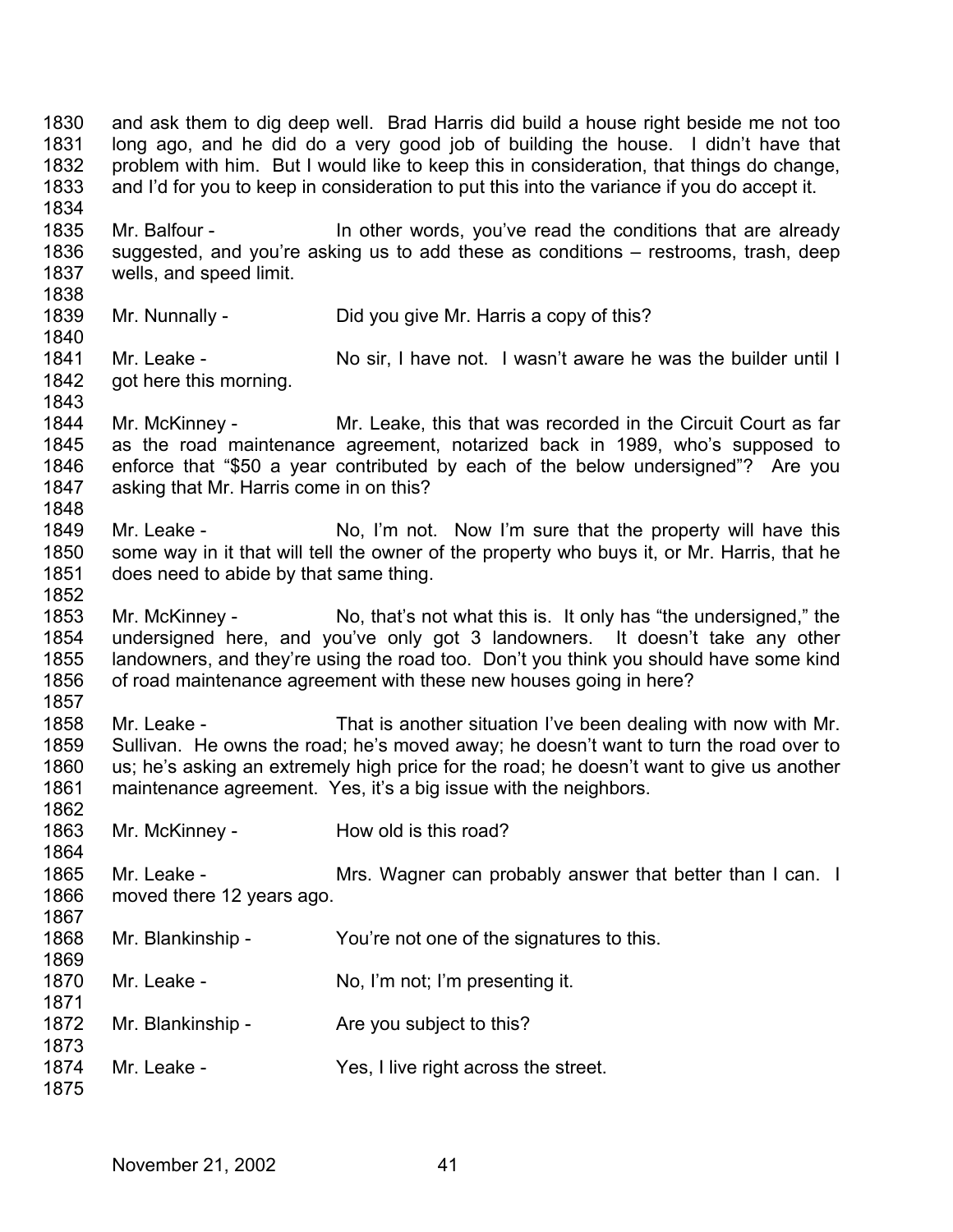1876 1877 1878 1879 1880 1881 1882 1883 1884 1885 1886 1887 1888 1889 1890 1891 1892 1893 1894 1895 1896 1897 1898 1899 1900 1901 1902 1903 1904 1905 1906 1907 1908 1909 1910 1911 1912 1913 1914 1915 1916 1917 1918 1919 1920 1921 Mr. Blankinship - Did you buy your property from one of these three people? Mr. Leake - I actually bought my property from Barry Sullivan, who is the son of the Sullivan you see on there. Mr. Blankinship - So because your lot was cut off of his, you're also subject to this agreement? According to the information Mr. Leake submitted, all the other lots that are out there now, although there are 9 of them, they all came off of these 3 properties, so they're all subject to this agreement. Mr. McKinney - Why would you say that? Mr. Blankinship - Because it appears to me at least, to run with the property. Mr. McKinney - I'd like an opinion from these 2 attorneys here. I don't know how you can hold these people responsible for these people's signatures. It doesn't say that it's like any other easement. Mr. Nunnally - It's not quite broad enough perhaps. Mr. McKinney - I understand, but if you've got a problem with the road ……………… Mr. Blankinship - It's a condition on their variance that you have a road maintenance agreement, a condition that you approved last year or 2 years ago, and I'm presuming that they're meeting that condition by accepting this road maintenance agreement. Mr. McKinney - It doesn't look like it from the pictures of the road. Mr. Blankinship - No, it doesn't look like they are actually doing a very good job of maintaining. Mr. Leake - The actually did speak with Mr. Blankinship last week and confirmed with him that the Sullivans would have to bring the road up to standard with the 22 feet of gravel before they can close on the next house and that all the variances applied each time they built a house. Mr. Blankinship - Each of those 3, yes, and I put a hold on the CO on the house. Mr. Leake - So before they actually start doing the construction on their house, the road will be brought back up and have new gravel put back on it. All I'm asking them is to maintain the same thing. Mr. McKinney - The Mr. Leake, for your information, and you're saying they're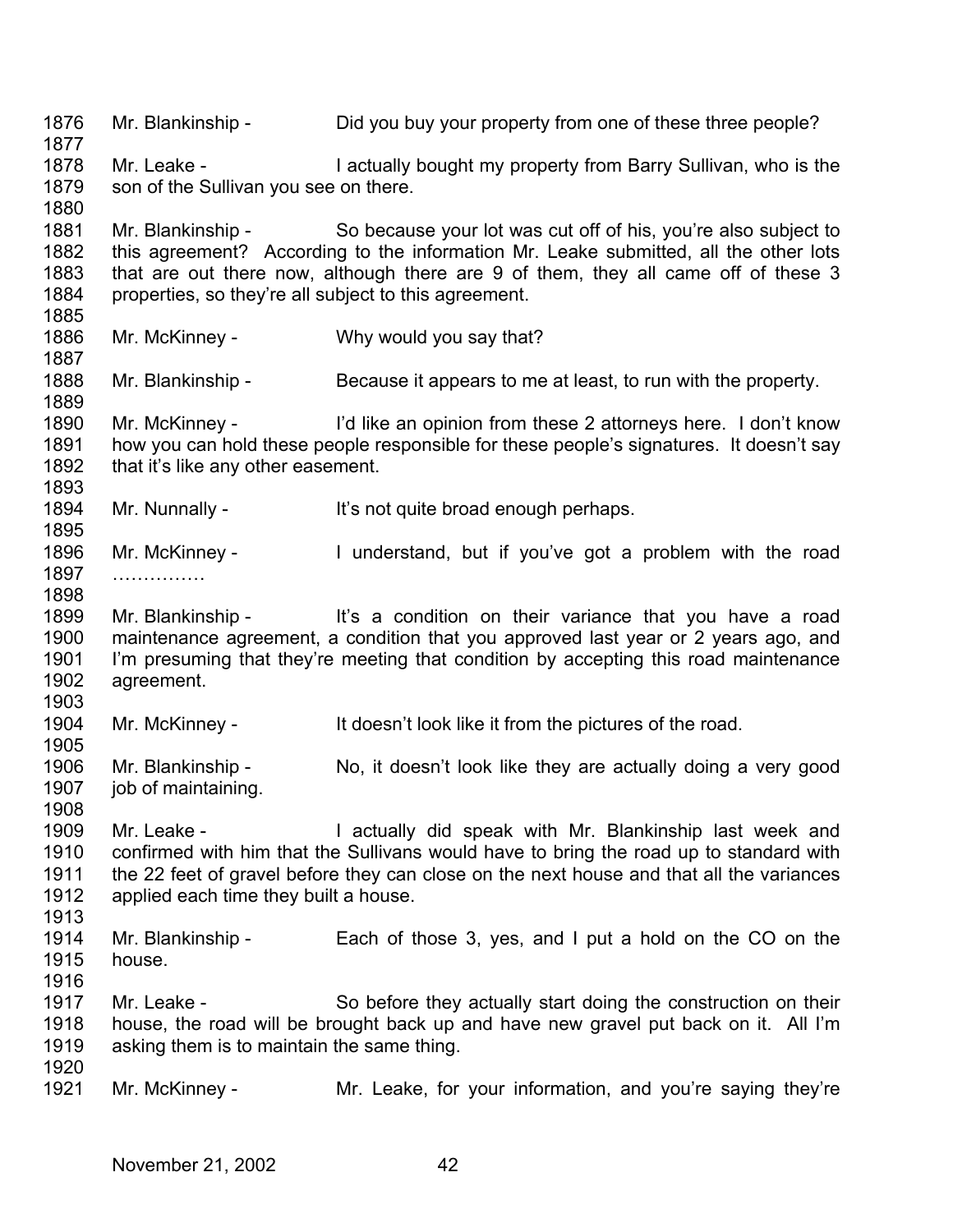using the road and the lots for bathrooms, you may call OSHA, and they should have a porta-john on each of these job sites. Mr. Leake - Mr. Harris did have one the last time he built the house beside me, but Mr. Whitlock does not. Mr. McKinney - All you have to do is make a phone call. Mr. Leake - I wasn't aware of that. Mr. Wright - It appears to me that the Sullivans have moved away, right. Enough pressure could be put upon them to cause enough headache that they would want to convey this road so you could form some sort of association. Mr. Leake - Trust me, sir, I am putting pressure on him like you have never seen before. Mr. Wright - Doesn't the County tax him for this road? Mr. Leake - The sir. The land is actually valued at \$1200. He wanted \$10,000. I did get him down to \$6,000. I offered him \$3,000, and he doesn't want to turn it loose. I have done quite a few other things to convince him to do so, and I still am. Mr. Wright - So you've got some pressure on him. He's got to bring the road up; that could cost him some money. Mr. Blankinship - They won't get CO's until they do what you require. Mr. Wright - Enough pressure on him …………… Mr. Leake - I'm doing my best sir. Mr. McKinney - How long is that road? Mr. Leake - **About 3/8 of a mile.** Mr. McKinney - It's worth more than \$1200. Mr. Leake - That's what it's assessed at. You don't ordinarily go out buying roads, so as far as the value of a road, what is it. I have a right to use it, so I don't need to buy it. Mr. Wright - You say there are 6 houses now on the road, and 2 more to be built, is that what you're saying?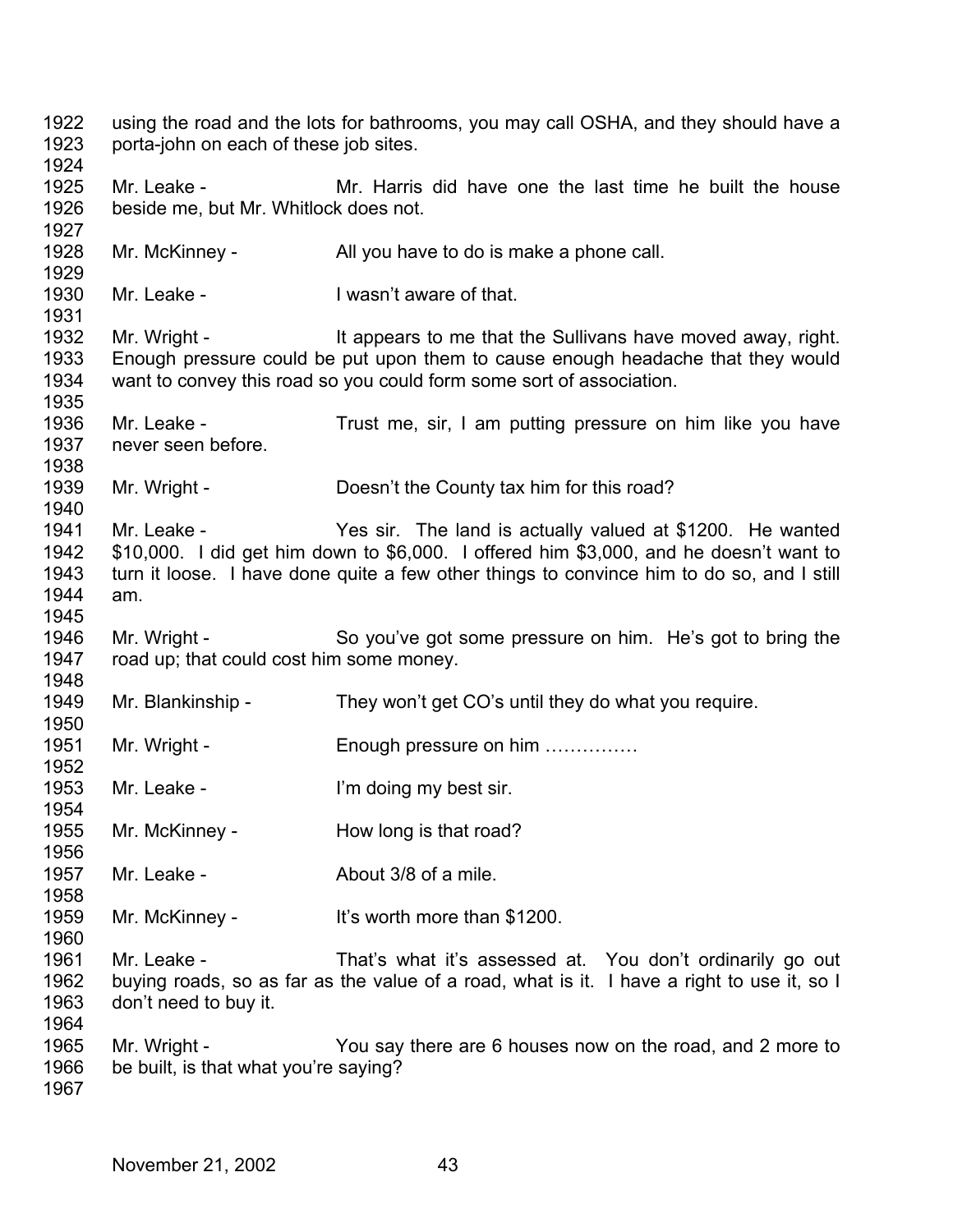1968 1969 1970 1971 1972 1973 1974 1975 1976 1977 1978 1979 1980 1981 1982 1983 1984 1985 1986 1987 1988 1989 1990 1991 1992 1993 1994 1995 1996 1997 1998 1999 2000 2001 2002 2003 2004 2005 2006 2007 2008 2009 2010 2011 2012 2013 Mr. McKinney - 8 houses. Isn't there something in the Code about when you get so many houses on a road, it has to be brought up to standards and then taken into the County system? Mr. Blankinship - No, we don't normally require that. The requirement is that when they create a lot, they have to have frontage on a public street, and that's why they have to come before you for a variance. Mr. McKinney - When it goes before Public Works, do they say, "Okay, we want curb and gutter, and we want storm sewer and all this"? Mr. Blankinship - If they wanted to dedicate it to the County, yes, the County would require them to bring it up to our standards before we would accept it, but there's no requirement that they do that, there's no requirement that they dedicate it. Unless the Board decides not to grant any more variances on that road. Mr. McKinney - There comes a point when you've got a safety factor – you've got signs, police, emergency vehicles, etc. that have to use this road in some cases. Mr. Blankinship - The mechanism for controlling that would be the Board denying variances. Mr. McKinney - Have we got anything from the Traffic Engineer concerning this road? Should we? Mr. Blankinship - No sir. They were sent a copy of the agenda. Mr. McKinney - We send all these things out, and nobody makes any comments on them. Shouldn't we have some kind of comment back from them on this. You've got 8 homes on this. Mr. Kirkland - Is there a place for a fire truck to turn around once he gets down to the end of the street, or does he back all the way out? Mr. Leake - **I** have an asphalt driveway; I guess they could back in there if they had to. Mr. Blankinship - They're usually more concerned with getting in than getting out. Mr. Leake - If we can get some pressure on the owner, we'll be glad to take care of the road any way we need to, to widen it or whatever we need to do to it. I'm sure the neighbors would want to do that. Mr. Balfour - Any other questions of Mr. Leake?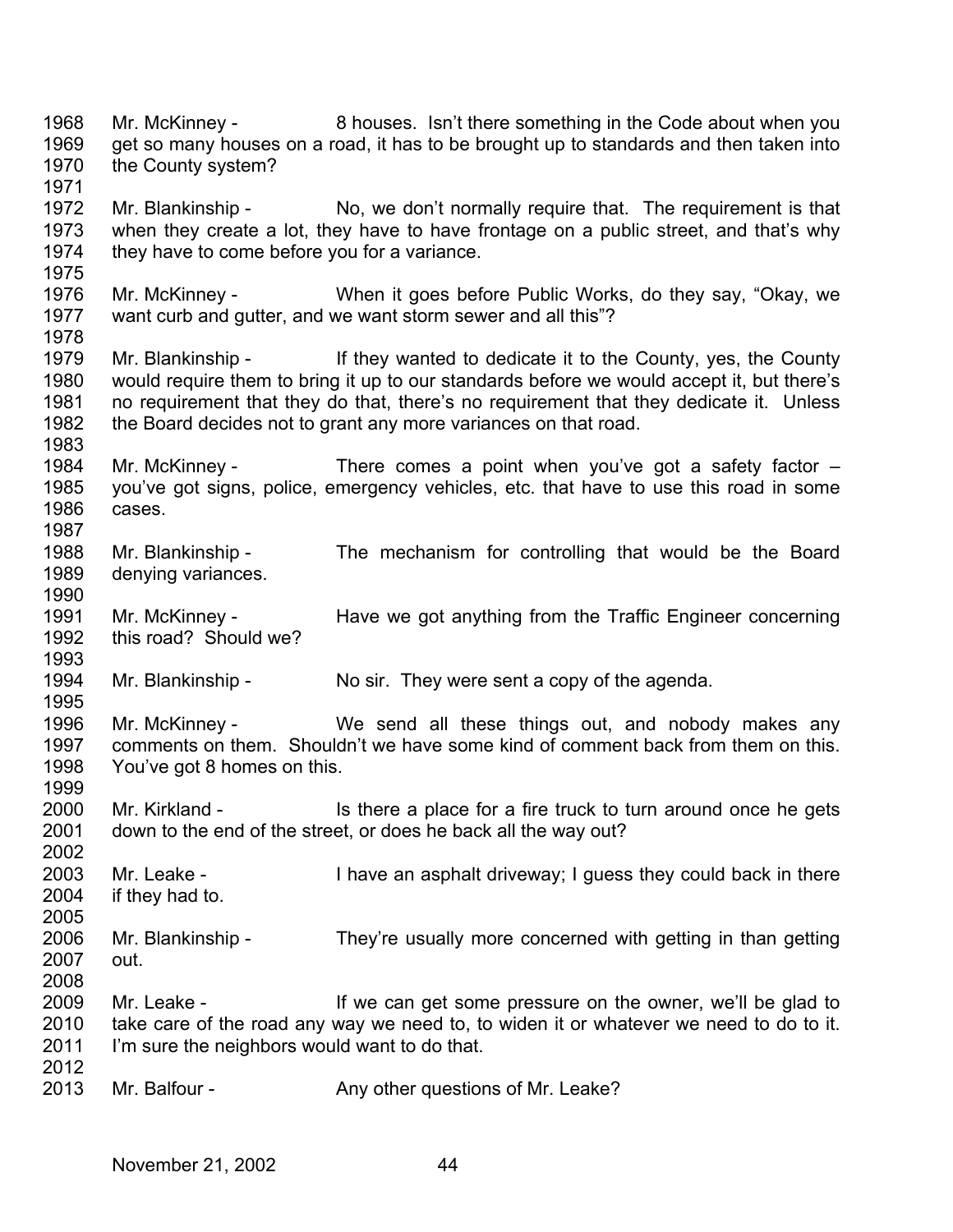| 2014<br>2015<br>2016                         | Mr. McKinney -                                                   | Do any of the Sullivans live down there?                                                                                                                                                                                                                                                                                                 |
|----------------------------------------------|------------------------------------------------------------------|------------------------------------------------------------------------------------------------------------------------------------------------------------------------------------------------------------------------------------------------------------------------------------------------------------------------------------------|
| 2017<br>2018                                 | Mr. Leake -                                                      | No sir. None.                                                                                                                                                                                                                                                                                                                            |
| 2019<br>2020                                 | Mr. Balfour -                                                    | The sign says "Speed checked by residents.                                                                                                                                                                                                                                                                                               |
| 2021<br>2022                                 | Mr. Leake -                                                      | Yes sir, we try to do a very good job of it.                                                                                                                                                                                                                                                                                             |
| 2023<br>2024                                 | Mr. Wright -                                                     | Suppose they violate the speed limit – what do you do?                                                                                                                                                                                                                                                                                   |
| 2025<br>2026<br>2027<br>2028                 | Mr. Leake -<br>catch you.                                        | Usually Tommy Day catches you and gives you a little<br>lecture on speeding up and down the road. If you get by his house, then I'll try and                                                                                                                                                                                             |
| 2029<br>2030                                 | Mr. Wright -                                                     | There's nothing legal you can do?                                                                                                                                                                                                                                                                                                        |
| 2031<br>2032<br>2033<br>2034                 | Mr. Leake -                                                      | Nothing legal, no. If someone persistently did it over and<br>over again, then we would probably take action against them, but then again, we don't<br>own the road, so I don't know if we could actually do that or not.                                                                                                                |
| 2035<br>2036                                 | Mr. McKinney -                                                   | The courts would throw it out; it's a private road.                                                                                                                                                                                                                                                                                      |
| 2037<br>2038<br>2039                         | Mr. Balfour -                                                    | At this point are you asking us to either deny it or to require<br>some restrictions relating to the 4 things you mentioned earlier?                                                                                                                                                                                                     |
| 2040<br>2041<br>2042<br>2043<br>2044<br>2045 | Mr. Leake -<br>house, to bring it back up to where it should be. | I'm not asking you to deny it. The Wagners have the same<br>rights that the Sullivans did to go ahead and build their houses, so I'm not asking you to<br>deny that, no. I'm just asking you to keep these same things in consideration when you<br>approve it, that they are to maintain the road while and after they've completed the |
| 2046<br>2047<br>2048                         | Mr. Balfour -<br>4 points you've mentioned.                      | We could add a condition, in other words, that includes these                                                                                                                                                                                                                                                                            |
| 2049<br>2050<br>2051                         | Mr. Wright -<br>maintaining the road on this one house.          | Yes, but are we going to impose the responsibility of                                                                                                                                                                                                                                                                                    |
| 2052<br>2053<br>2054<br>2055<br>2056         | Mr. Blankinship -<br>Sullivans variances.                        | The standard condition, Mr. Wright, says "The owners of the<br>property, and their heirs or assigns, shall accept responsibility for maintaining access to<br>the property until such a time," etc., and that's the same condition that's on all 3 of the                                                                                |
| 2057<br>2058                                 | Mr. McKinney -                                                   | Who's going to enforce it?                                                                                                                                                                                                                                                                                                               |
| 2059                                         | Mr. Blankinship -                                                | We do, but the problem is, that we intentionally have left                                                                                                                                                                                                                                                                               |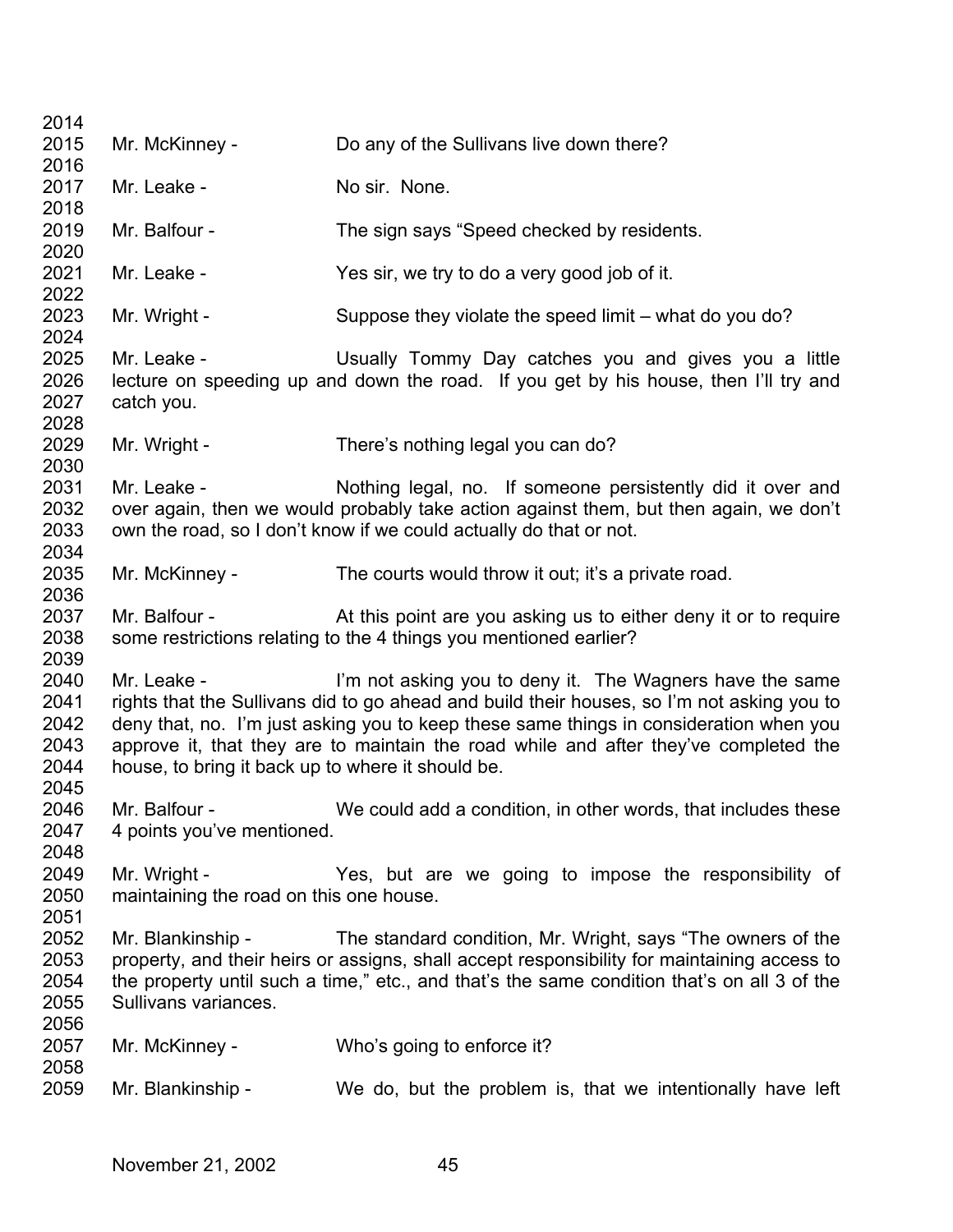2060 2061 2062 2063 2064 them responsible for deciding what level they're going to maintain, as long as it is safe to get a fire truck in there. We don't prescribe road standards; we don't prescribe how much they have to contribute; we don't prescribe that they set up an association or don't set up an association. In the past, it has not been the County's position that we wanted to get that deeply involved in matters of private roads.

2066 Mr. Wright - All of these 6 houses had to have a variance?

2068 2069 2070 2071 Mr. Blankinship - The 3 of the Sullivans did, and this one does. The other 2, I don't know at what time they were built or whether they had to have variances or whether they were built before then.

- 2072 2073 2074 2075 Mr. Wright - If we were to check them and find out that we didn't put that condition in their variance, we could call them back in and put it in there. These are always subject to being amended. If you impose the obligation on every house owner, then they've all got to work together to do it.
- 2077 2078 2079 2080 Mr. Blankinship - Right, but the question that I hear being raised is "to what extent is the County going to tell them this is how your association's going to be structured, this is how much your fee is going to be, this is how often it's going to be collected.
- 2082 Mr. Wright - We can't get into that.

2065

2067

2076

2081

2083

2096

2101

2084 2085 2086 2087 2088 Mr. Balfour - The's saying if we put these restrictions that Mr. Leake is asking for, and call the others back in if they don't have them after your investigation and require it of all of them, then they'd probably have to get together if they're going to abide by the restrictions in some form. We just won't tell them how.

2089 2090 2091 2092 2093 2094 Mr. Leake - The Mr I may, I can understand what you're saying about not calling people back in, but basically the road maintenance that you have there is not really specifically enough to hold anybody to anything. \$50 worth of gravel I can get in the back of my truck right now, and it basically says that you've got to contribute \$50 toward the road. It really doesn't mean anything as far as the maintenance agreement.

2095 Mr. Kirkland - The house that's under construction right now, ...............

2097 2098 2099 Mr. Blankinship - I've put a hold on their CO; it won't be issued until they meet the conditions that were on their variance that was granted last year, or 2 years ago.

2100 Mr. Wright - Is that Sullivan? That's where the pressure should be.

2102 2103 2104 Mr. McKinney - It would appear that all of them would have to have a variance because they didn't have road frontage.

2105 Mr. Wright - That's what I'm saying. I think we ought to try to put all of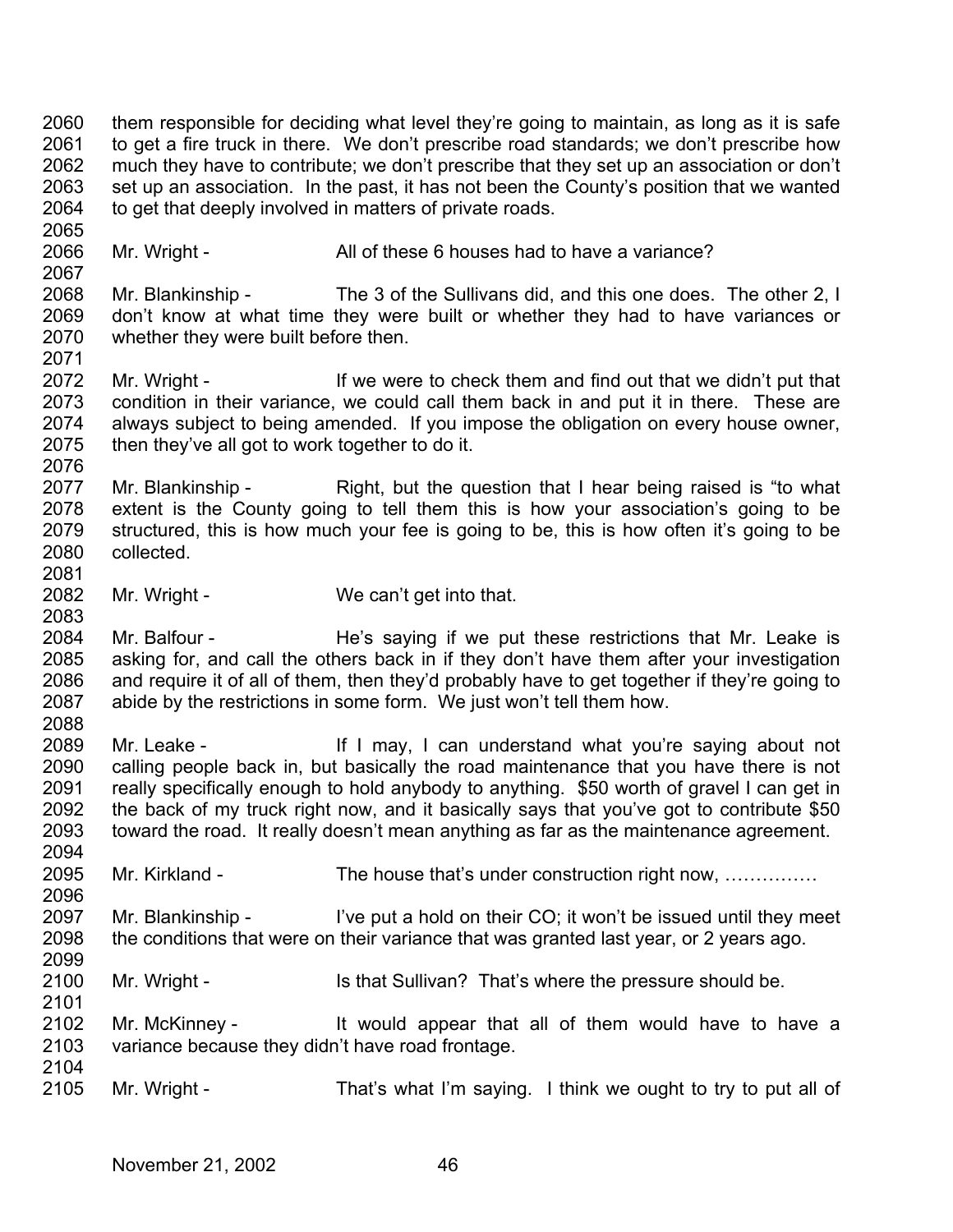2106 2107 2108 2109 2110 2111 2112 2113 2114 2115 2116 2117 2118 2119 2120 2121 2122 2123 2124 2125 2126 2127 2128 2129 2130 2131 2132 2133 2134 2135 2136 2137 2138 2139 2140 2141 2142 2143 2144 2145 2146 2147 2148 2149 2150 2151 them under the same pressure. Mr. Balfour - Any more questions of Mr. Leake? Thank you. Mr. Harris? Mr. Nunnally - Are you in agreement with those conditions, Mr. Harris? Mr. Harris - Yes sir. Mr. Leake is the only one who can testify to it, but I think he would agree that we met those requirements when I built the last house. Is that right, Mr. Leake, would you agree with that? Mr. Leake - Correct. Mr. Harris - We do have a deep well that's going to be on this property, so that means that we can do the best we can. I don't know how I can enforce that. If I'm not there and someone rides down the road 10 miles an hour instead of 5, I don't have any way of doing that. I don't think that is something I can guarantee, but I will do my best. As far as the trash, it is a requirement that we do have porta-johns, so that's a Code issue, so that's going to be there, and I can only give you my personal opinion or guarantee, I don't know if I can guarantee that the trash won't somehow get away, but we are very meticulous about how I keep the sites, and I think Mr. Leake would agree that we did a pretty good job last time, and we set a pretty good standard for that. Mr. Balfour - The Have you seen the restrictions that were placed on Mr. Sullivan in October 2000? Mr. Harris - I'm aware of that, and my recollection is that the road needed to be expanded 5 feet on each side and there were a lot of potholes and that sort of thing. Mr. Blankinship - Twenty-two feet of gravel over an appropriate base. Mr. Harris - That's not happened? Mr. McKinney - It's a 50-foot right-of-way. I know there was work done on that road, and it was widened, and there was gravel placed on the entire length of the road, so it's been brought up. Mr. Nunnally - The CO has not been issued, is that right? Mr. Blankinship - They got 3 variances. One house has a CO; 1 is under construction; and a third we don't have a building permit. Mr. Wright - Why wouldn't we put the same conditions on all of these that we put on these others? Mr. Blankinship - You certainly can.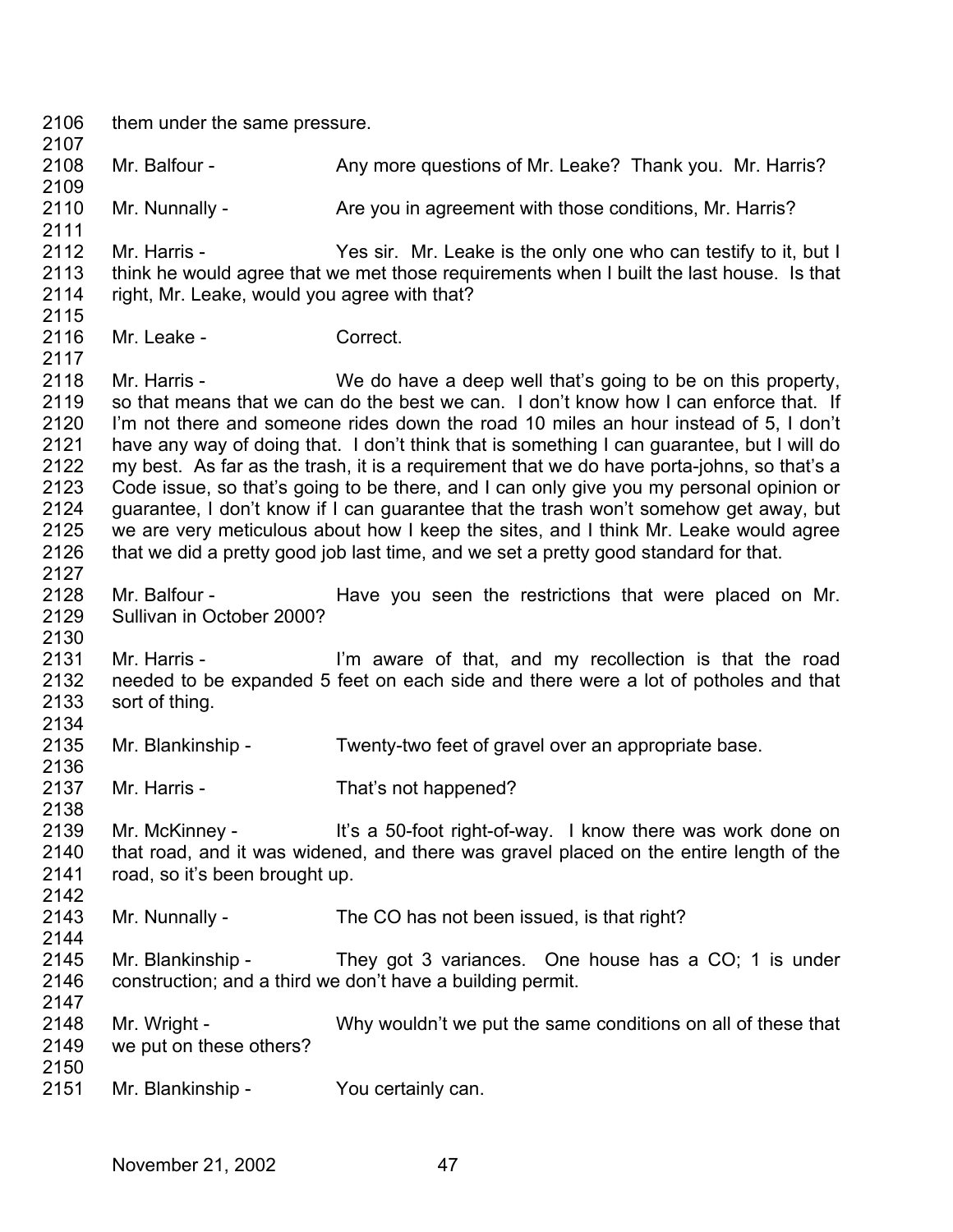2152 2153 2154 2155 2156 2157 2158 2159 2160 2161 2162 2163 2164 2165 2166 2167 2168 2169 2170 2171 2172 2173 2174 2175 2176 2177 2178 2179 2180 2181 2182 2183 2184 2185 2186 2187 2188 2189 2190 2191 2192 2193 2194 2195 2196 2197 Mr. Harris - **I'm amiss at what restrictions are being missed.** Mr. Wright - I don't see what, if we put it on these, why we wouldn't put it on any house built on that road. Mr. Blankinship - I haven't inspected the road, and I haven't asked Public Works to go out and really check it and see what was done. I have been told that they spread the gravel just on top of the ground, that they didn't do any kind of base materiel underneath that gravel. Mr. Harris - So they have done a face lift, but it wasn't to the standards you had set? Mr. Blankinship - That's what I've been told; I don't have any first-hand knowledge of that. Mr. Harris - Choiously we would have no difficulty complying with whatever conditions of the road that you prescribe. I've got Mr. Nunnally's copy. Mr. Wright - Three pages back – look at the conditions that were imposed on these other cases; they ought to all be the same. Mr. McKinney - Cotober 30 to Everette A. Felts, #6, "Before a certificate of occupancy is issued. Kimbrook Lane shall be widened to 22' of gravel over an appropriate base material." What is an appropriate base material? Mr. Blankinship - We would have to work with Public Works to determine. Mr. Harris - I'm a builder, and I think Mr. Leake would agree that the road is in as good a shape as it's been in a good while, if we can maintain. Mr. Leake - The Sullivans did put gravel on the road, and they came in and cut trees down to make it 22 feet wide. When I say 22 feet, that is from tree to tree. That's including the ditches, and all they did was spread gravel from ditch to ditch. To me, 22 feet from tree to tree is not a 22-foot road. Mr. Balfour - Did they put a base down, or just put gravel down? Mr. Leake - They put gravel on top of gravel – who's going to determine what a base is? Any way you want to do this is fine? I was under the impression that # 6 was already met when we got a COI in the last house, and so we did get a CO for 1600, and this requirement was already there. Because of the issuance of the CO, I was under the impression that #6 had been met. Mr. Nunnally -  $# 4$  seems to also address one of Mr. Leake's concerns, and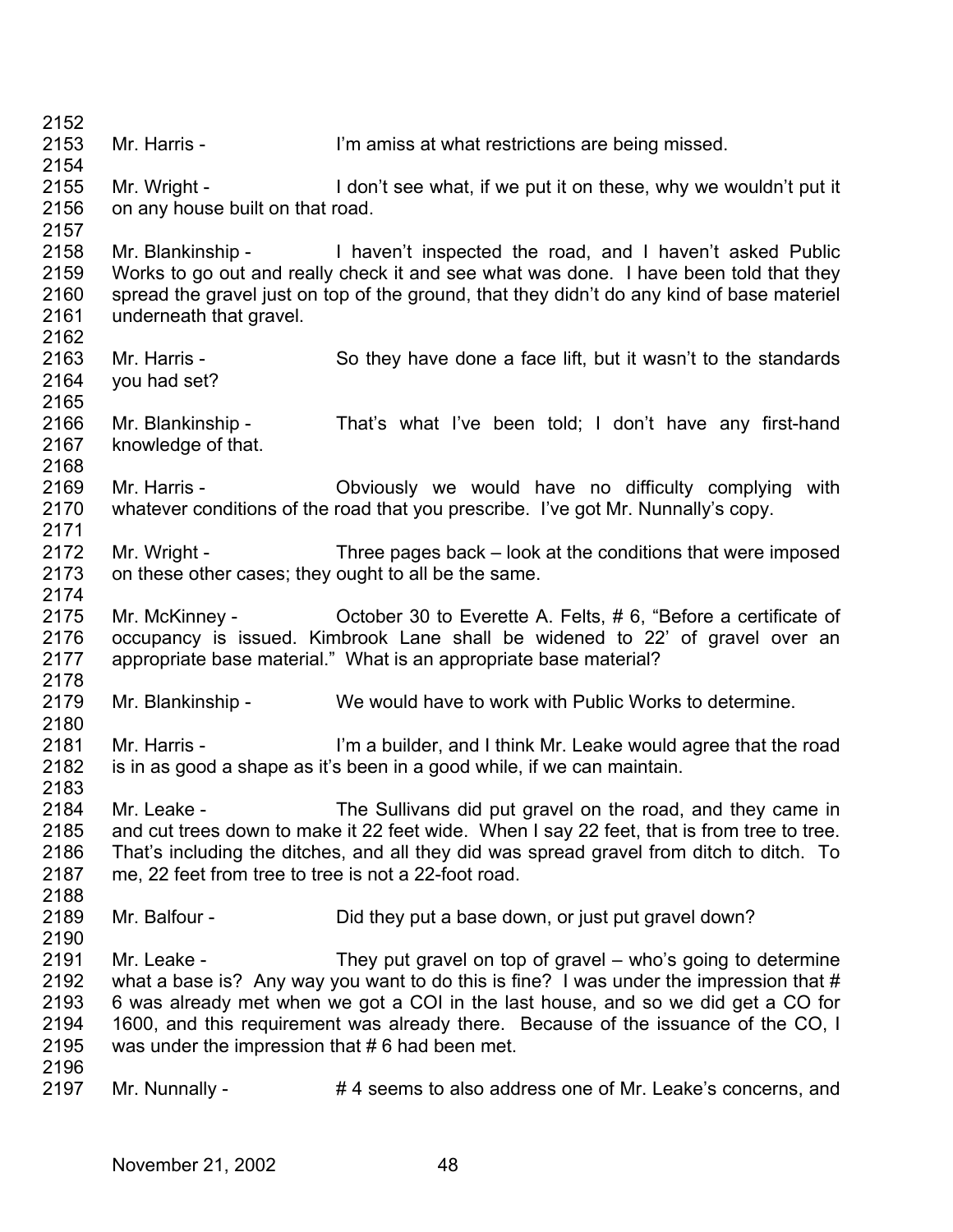2198 2199 2200 that is "owners ………and their heirs or assigns, shall accept responsibility for maintaining access to the property until such a time as the access is improved to County standards…………………."

2202 2203 2204 2205 2206 2207 2208 2209 Mr. Harris - Thave suggested to Mr. Leake that I would be glad to approach Mr. Sullivan and see if there's an amenable way that we could have the owners purchase the road and take on more sophisticated road maintenance agreement that could be enforced, and I'll be glad to be a conduit for that if you would like. It's to my advantage to see the neighborhood happy. I don't want to have anything imposed on anyone. I think it's a good idea. That way, whoever purchases this, if I live there we have something we can enforce.

- 2210 2211 2212 Mr. Kirkland - Mr. Harris, do you think you could work that out in the next 30 days?
- 2213 2214 Mr. Harris - The glad to at least make an attempt.
- 2215 2216 2217 Mr. Kirkland - Would you have any problem if the case were deferred for 30 days?
- 2218 2219 2220 Mr. Harris - None at all. I just would like to have # 6 clarified and have someone go out there and inspect it.

2221 2222 2223 2224 2225 2226 Upon a motion by Mr. Nunnally, seconded by Mr. Kirkland, the Board **deferred** application **A-183-2002** for a variance to build a one-family dwelling at 1601 Kimbrook Lane (Parcel 830-721-6259). The case was deferred for 30 days, at your request, to allow for further discussions of the private road maintenance, from the November 21, 2002, until the December 19, 2002, meeting.

| 2227 | Affirmative: | Balfour, Kirkland, McKinney, Nunnally, Wright | 5 |
|------|--------------|-----------------------------------------------|---|
| 2228 | Negative:    |                                               |   |
| 2229 | Absent:      |                                               |   |
| 2230 |              |                                               |   |